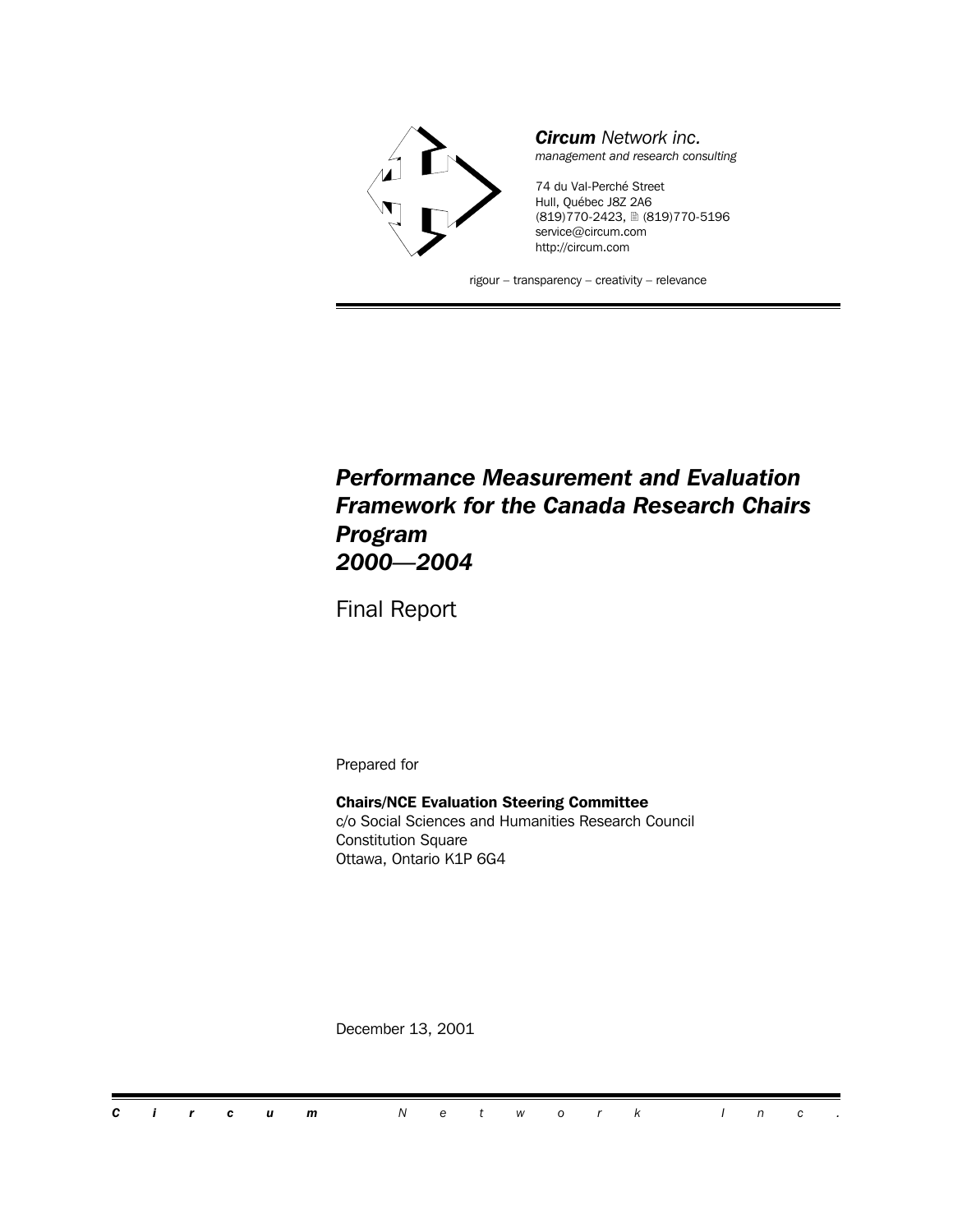### *TABLE OF CONTENTS*

| Chapter $1$       |                                                                   |
|-------------------|-------------------------------------------------------------------|
| Chapter 2         |                                                                   |
| Chapter $3$       |                                                                   |
| Chapter $4$       |                                                                   |
| 4.1<br>4.2<br>4.3 | Data Sources and Methods 32<br>Ongoing Performance Measurement 41 |
| Chapter $5$       | EVALUATION OPTIONS  43                                            |
| <b>APPENDIX A</b> |                                                                   |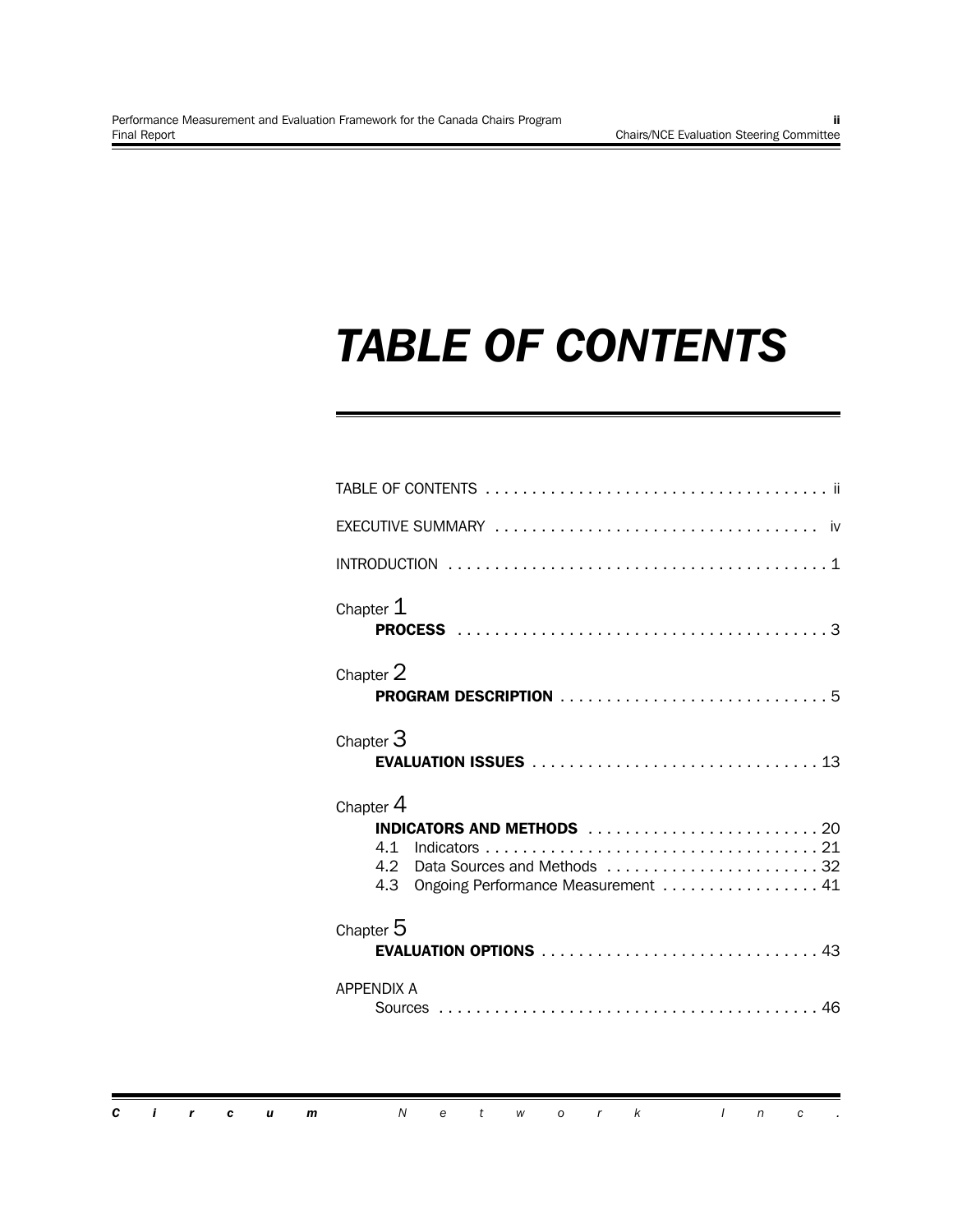### *EXECUTIVE SUMMARY*

The Canada Research Chairs Program (hereafter, the program) is a key piece in Canada's strategy to become a world leader in the knowledgebased economy. The program's contribution to the strategy is to enable Canadian universities to create research opportunities that will attract and retain the outstanding researchers. It is aimed at developing 2000 university chairs between years 2000 and 2005. The 2000 Budget provided \$900 million over five years toward that objective — in addition to \$250 million earmarked within the Canadian Foundation for Innovation (CFI) to support the program. The program is managed by the Social Science and Humanities Research Council on behalf of a management committee where the Natural Sciences and Engineering Research Council, the Canadian Institutes of Health Research, the Canada Foundation for Innovation as well as Industry Canada are also represented.

#### *Program logic*

The program is based on the pre-allocation of research chairs to universities and disciplines based on funds received from granting councils in the past. Universities present nominations which are assessed through a peer-review process. The review takes into consideration both the established excellence of the researchers (for Tier I chairs, valid for seven years and renewable without limit) or the potential for excellence (for Tier II chairs, valid for five years and renewable once) and the contribution that the nominee could make to the realization of the university strategic research plan.

The program aims at producing two critical short term impacts: retaining the best Canadian researchers as well as attracting excellent researchers from other countries (or Canadian expatriates). The program also pursues a peripheral objective of ensuring the effective use of research resources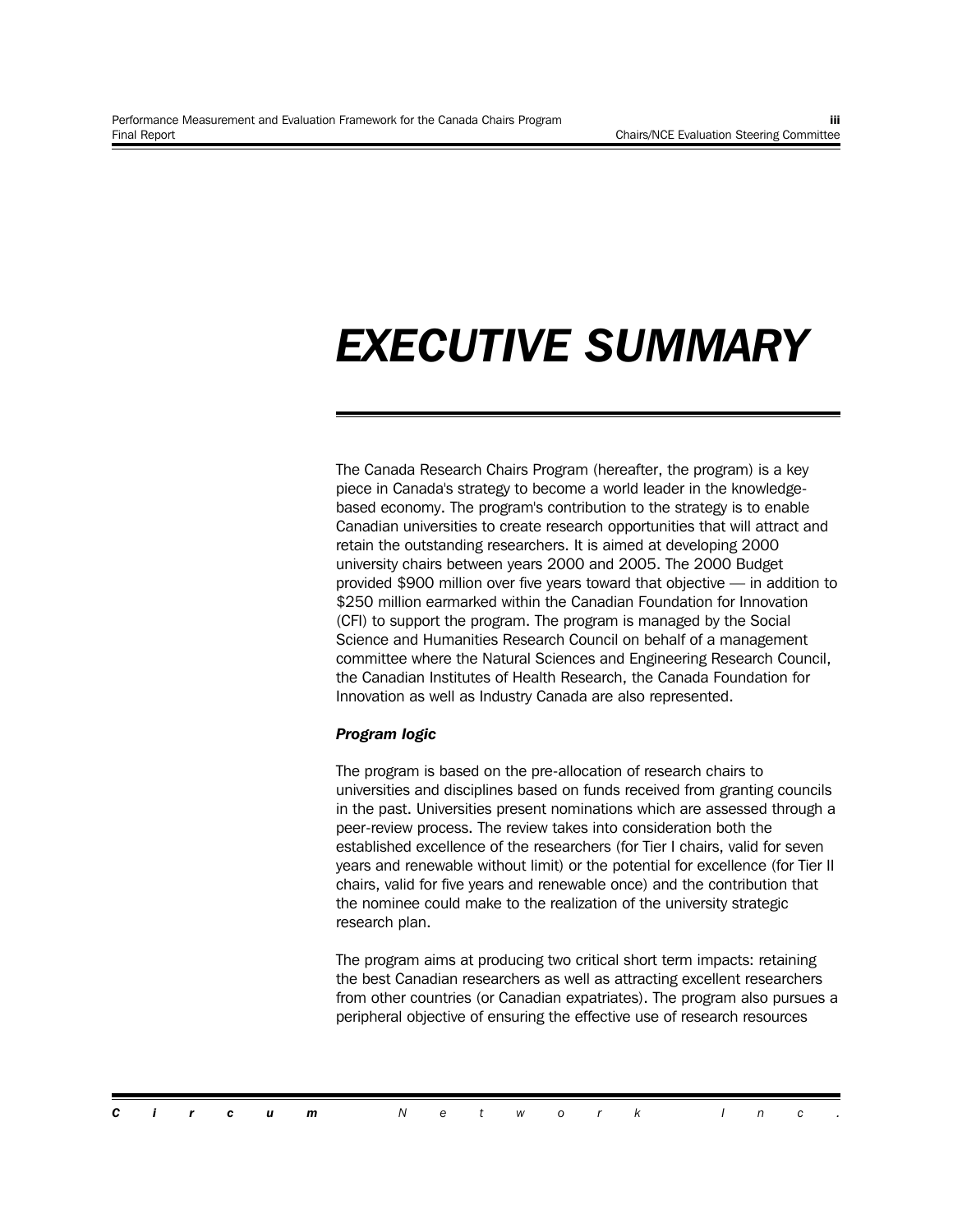through strategic planning by the institutions as well as the interinstitutional and inter-sectoral collaboration.

The establishment of a more productive research infrastructure environment is expected to contribute to offsetting "brain-drain" pressures. A series of impacts on the university research environment should flow from the reduction of pressures on key personnel: easing the construction of dynamic research teams; reinforcing the training of graduate students through inclusion in a world-class research environment; producing more and better graduate students and improving retention of highly qualified personnel in Canada.

In the long run, the goal of the program is to lead to a strengthened and more highly competitive research environment in Canada's universities as compared to our competitors in the world, and enhanced Canadian visibility in the global knowledge-based economy. Ultimately, the program should contribute to the overall government objectives of a strong economy and of a better quality of life

#### *Evaluation issues*

This evaluation framework paves the way for ongoing performance monitoring, the mid-term review and the evaluation planned in the fifth year of program implementation. It is based on a review of program documentation, interviews with 30 key informants and a literature scan.

Evaluation issues have been identified within three groups:

- process issues deal with: program take-up, the allocation formula, the peer review process, selection criteria, gender equity, the disposition of reserve chairs through an open competition and the efficiency of the CFI and CRC interface;
- short-term impact issues include: integration with other council programs and other chair programs, the appropriateness of the number of chairs, the retention and attraction effects, the excellence of the chair holders, the balance between Tier I and Tier II chairs, the displacement of personnel, the effects beyond the hiring of a researchers, university commitment to the chairs and the generation of additional research funds;
- longer-term impact issues comprise: risks taken by universities, the stability of chair holders, contribution to the training of highly qualified personnel, impacts on the capacity of the university research system's capacity to produce and apply new knowledge, contribution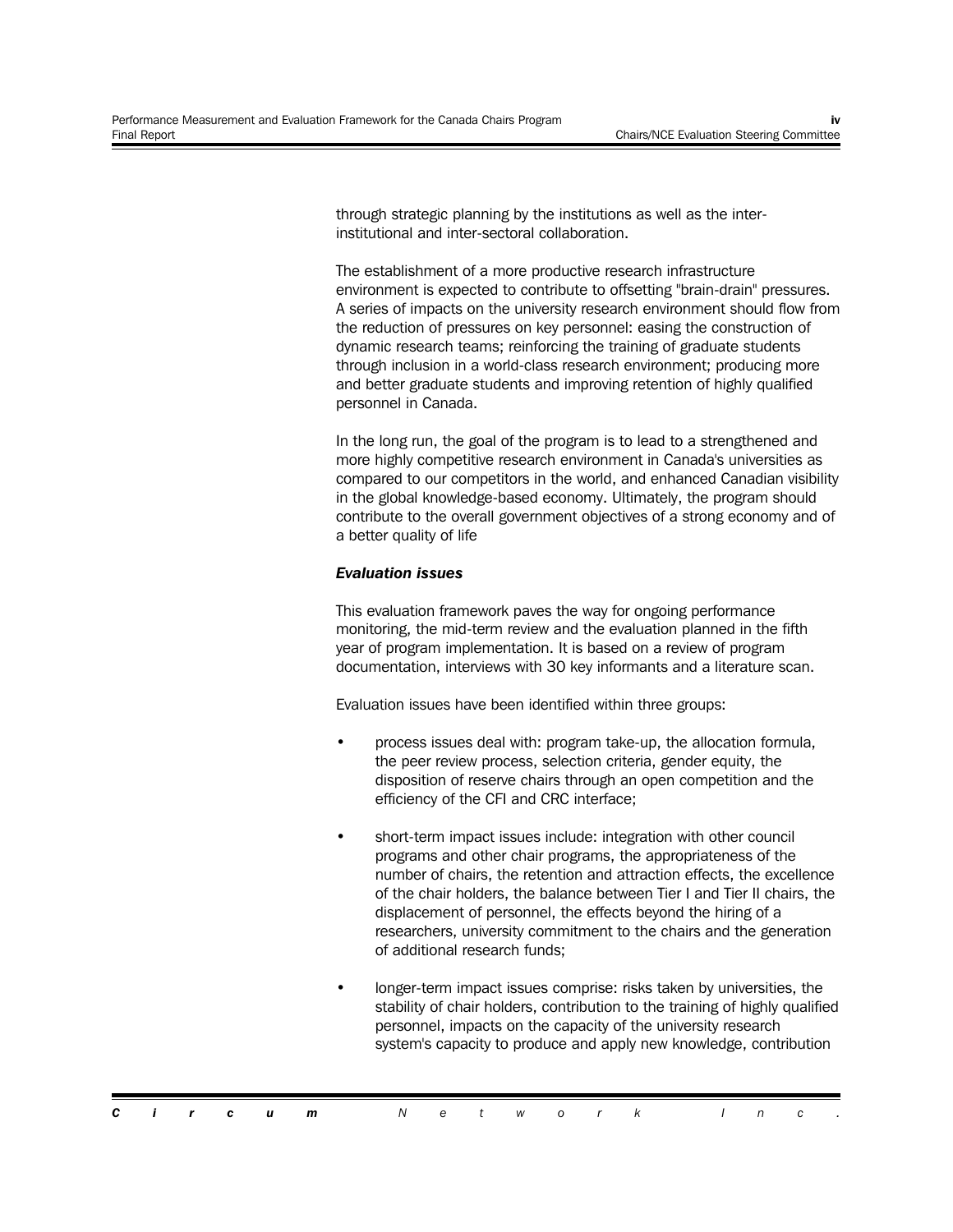to inter-institutional and inter-sectoral collaboration, distinctive effects on smaller universities, progress in the realisation of the strategic research plans and possible unintended effects, in particular, the possible impact on the equilibrium of the Canadian university system.

#### *Evaluation methods*

Priorities have been established within the set of issues and timing of the study of the issues has been laid out. Indicators and data sources have been associated with each issue. The following data sources have been identified as requirements for a full evaluation of the program:

- statistical reports using program data;
- annual chair and university reports;
- interviews with university representatives, key stakeholders and management committee members;
- special requests for information from universities;
- statistical reports using data from the three granting councils;
- selection committee reporting forms;
- survey of faculty members chair holders and other faculty members;
- survey of selection committee members;
- case studies;
- a series of special studies: a gender equity study, an international peer review of chair holders, a comparison of selection criteria worldwide, a study on the open competition concept and an international comparison of the ratio of chairs to the number of faculty members.

Ongoing performance measurement was given particular attention. It includes program activity data drawn from statistical reports produced by the program as well as information on immediate impacts from special requests to universities and annual chair and university reports.

Evaluation options were developed. They correspond to a minimal but credible package which deals with highest priority issues; a more complete package which provides more qualitative information relative to the incrementality of the program and more complete data collection on the issue of excellence; and a comprehensive package including all indicators and data sources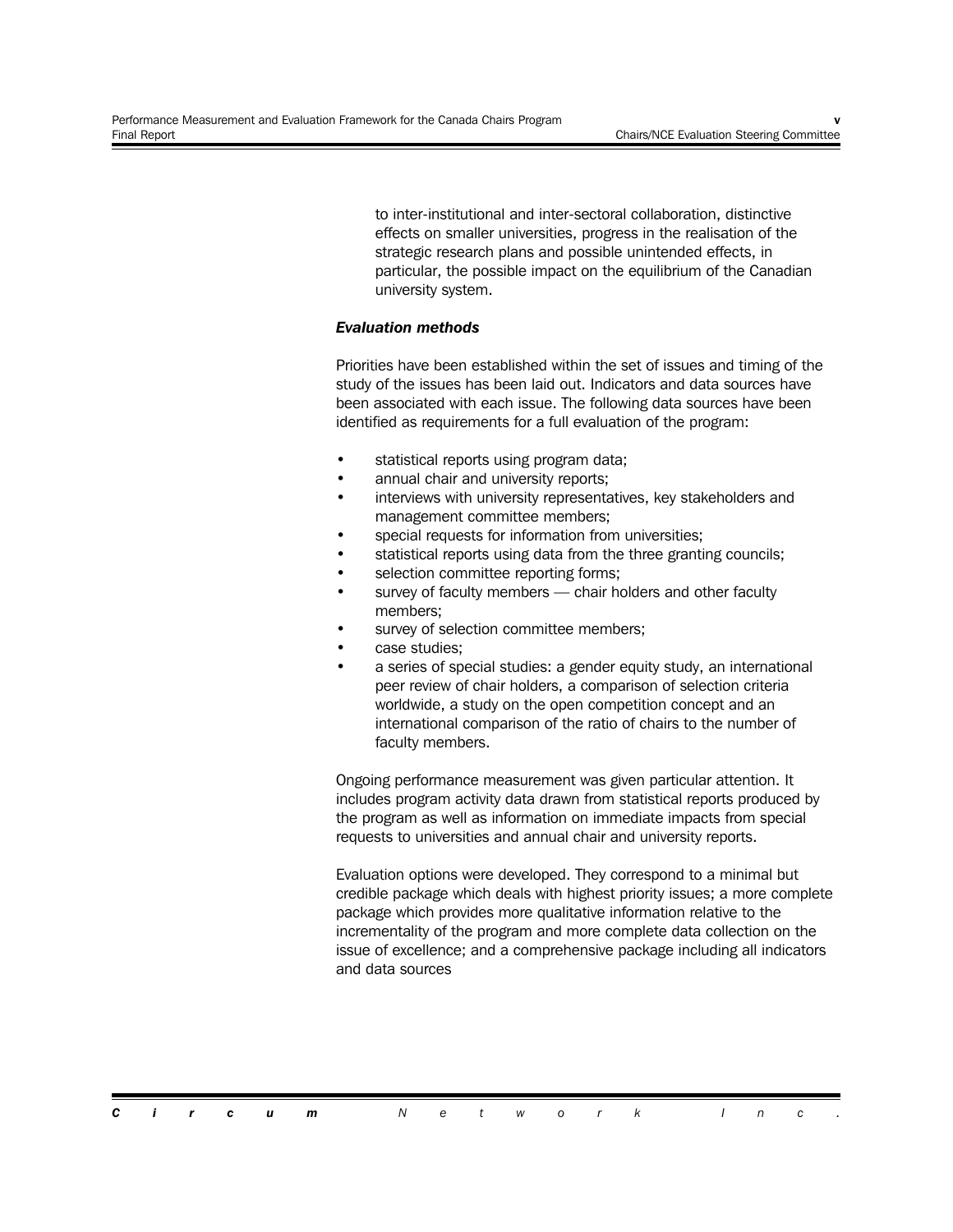### *INTRODUCTION*

The Canada Research Chairs Program (hereafter, the program) is a key piece in Canada's strategy to become a world leader in the knowledgebased economy. It is aimed at developing 2000 university chairs between years 2000 and 2005. The 2000 Budget provided \$900 million over five years toward that objective — in addition to \$250 million earmarked within the Canadian Foundation for Innovation (CFI) to support the program.

The success of the program will be assessed in three ways. A summative evaluation is planned for the end of the five-year program planning period to assess the results of the program. An interim evaluation, or mid-term review, will be conducted part-way into the planning period to gauge progress to date and to increase probabilities of obtaining the desired outcomes. Ongoing monitoring will document whether or not the program has attained the short term targets it set for itself.

This evaluation framework paves the way for these three perspectives on program performance by providing a clear conceptual model of the program logic, by identifying key evaluation issues and questions and by proposing rigorous methods to document program progress.

Chapter 1 describes the process put in place to develop this framework while Chapter 1 presents a brief description of the program and its logic. Chapter 3 lists the evaluation issues, establishes priorities and stages the analysis of the issues over a two-step evaluation process. Chapter 4 builds a collection of indicators required to research the evaluation issues and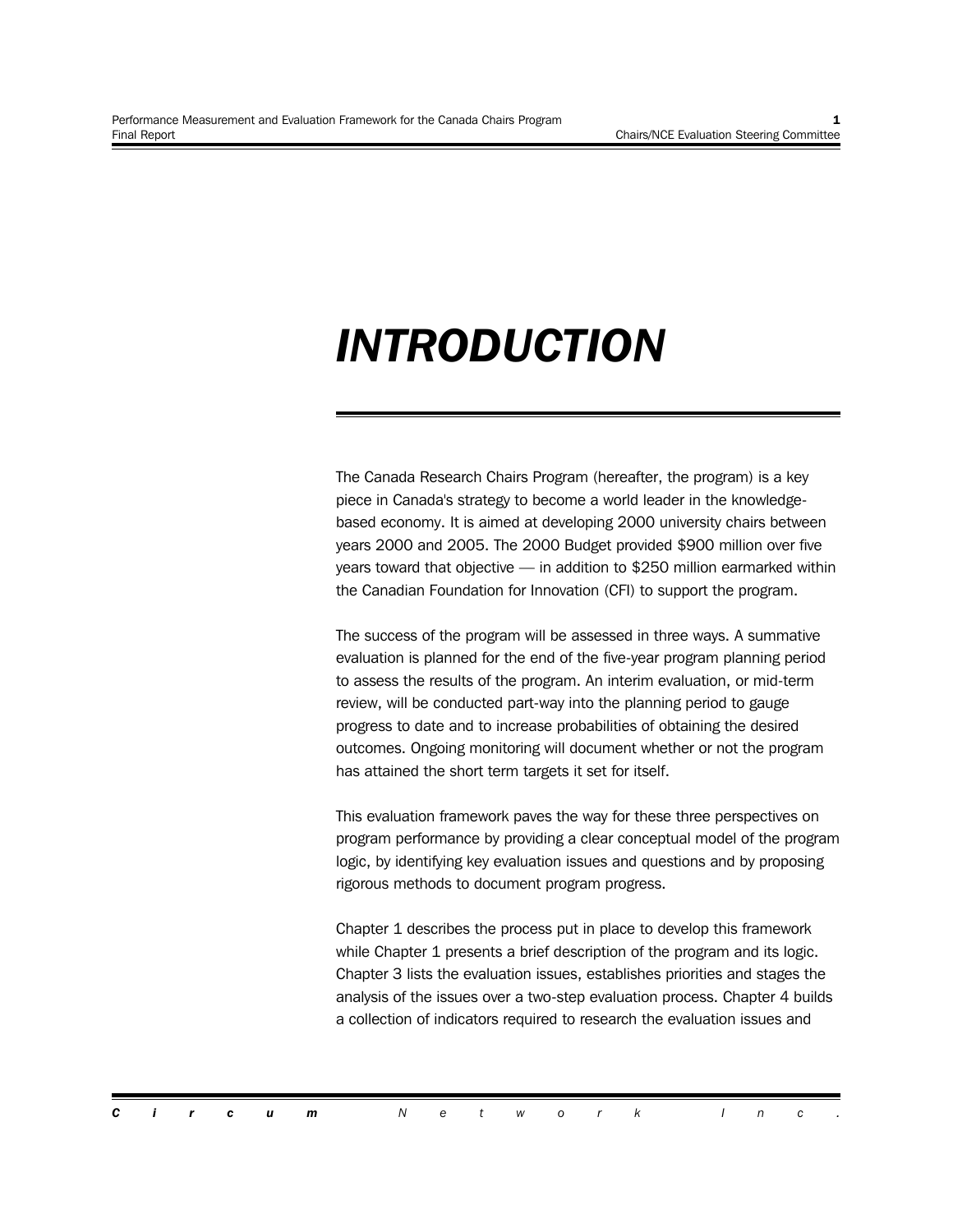describes the research modules and information sources which will feed information into the evaluation.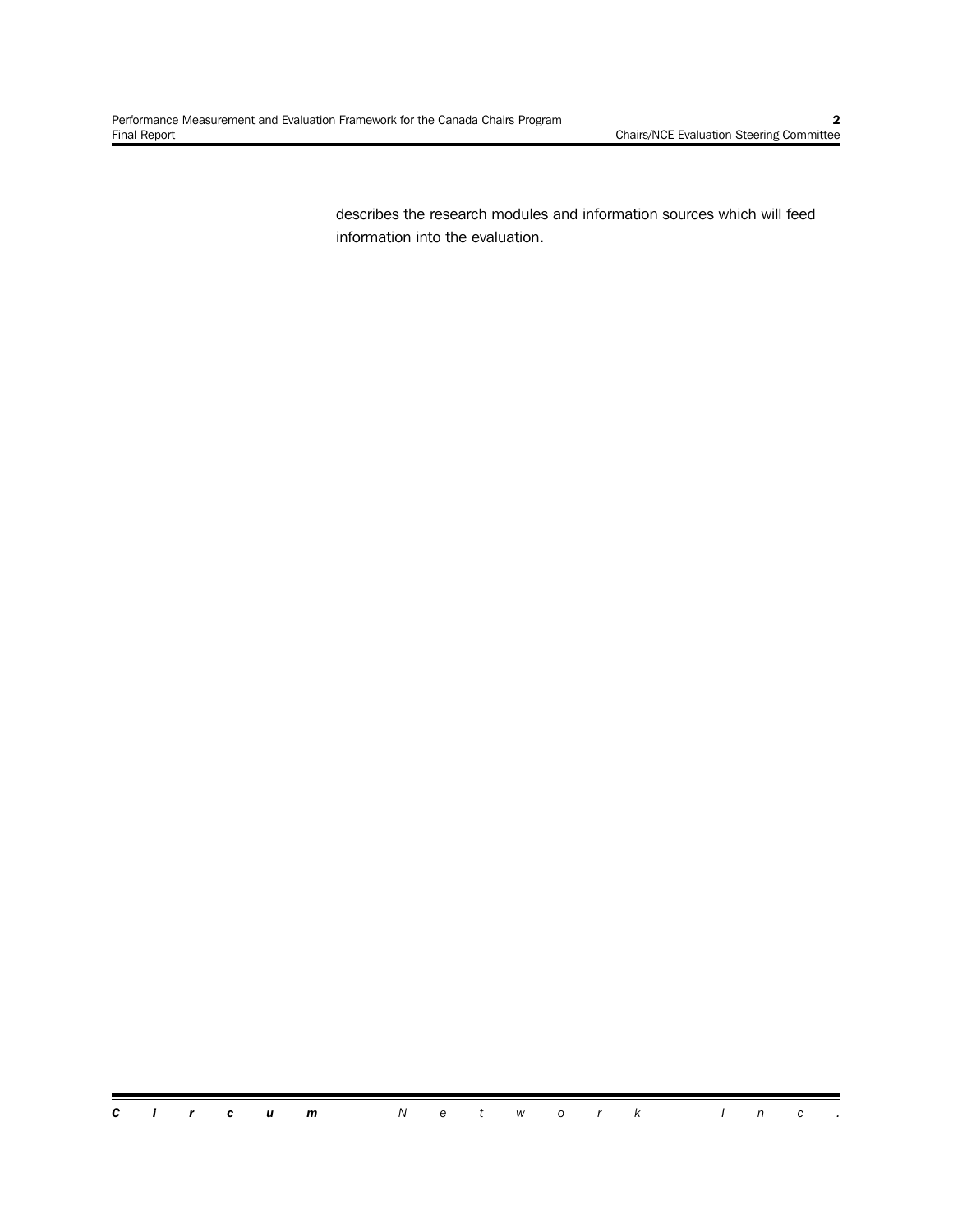# *Chapter 1*

### *PROCESS*

The content and structure of this evaluation framework is derived from four sources of information.

First, program documentation was reviewed. The documentation included the 2000 budget speech, the submission to Treasury Board Canada, the program guide, other sources of program description, program statistics and minutes of the management committee meetings. The list of documents reviewed is presented in Appendix A.

Second, some 30 informants were interviewed (more than half in person) to identify the issues raised by the program via expressions of concerns, analysis of risks and statements about accountability requirements. Priorities for assessment also emerged from these interviews. Appendix A contains the list of people interviewed.

Third, published literature was scanned in search of conceptual models and measurement models relevant to the issues at hand. A small number of particularly interesting documents were studied more carefully. They are identified in Appendix A.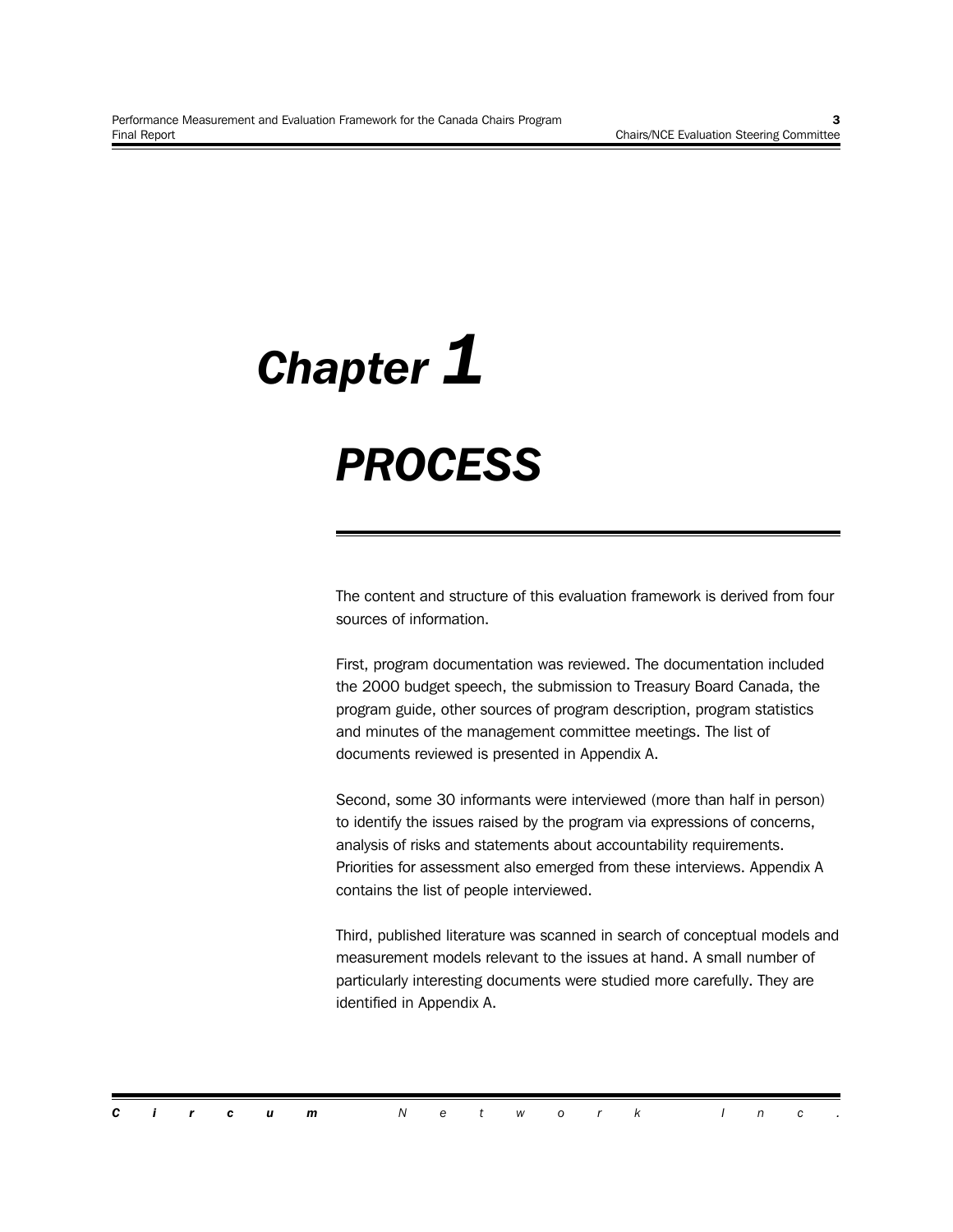Finally, the work performed in preparation for this evaluation framework conformed to the Treasury Board Canada policy on program evaluation.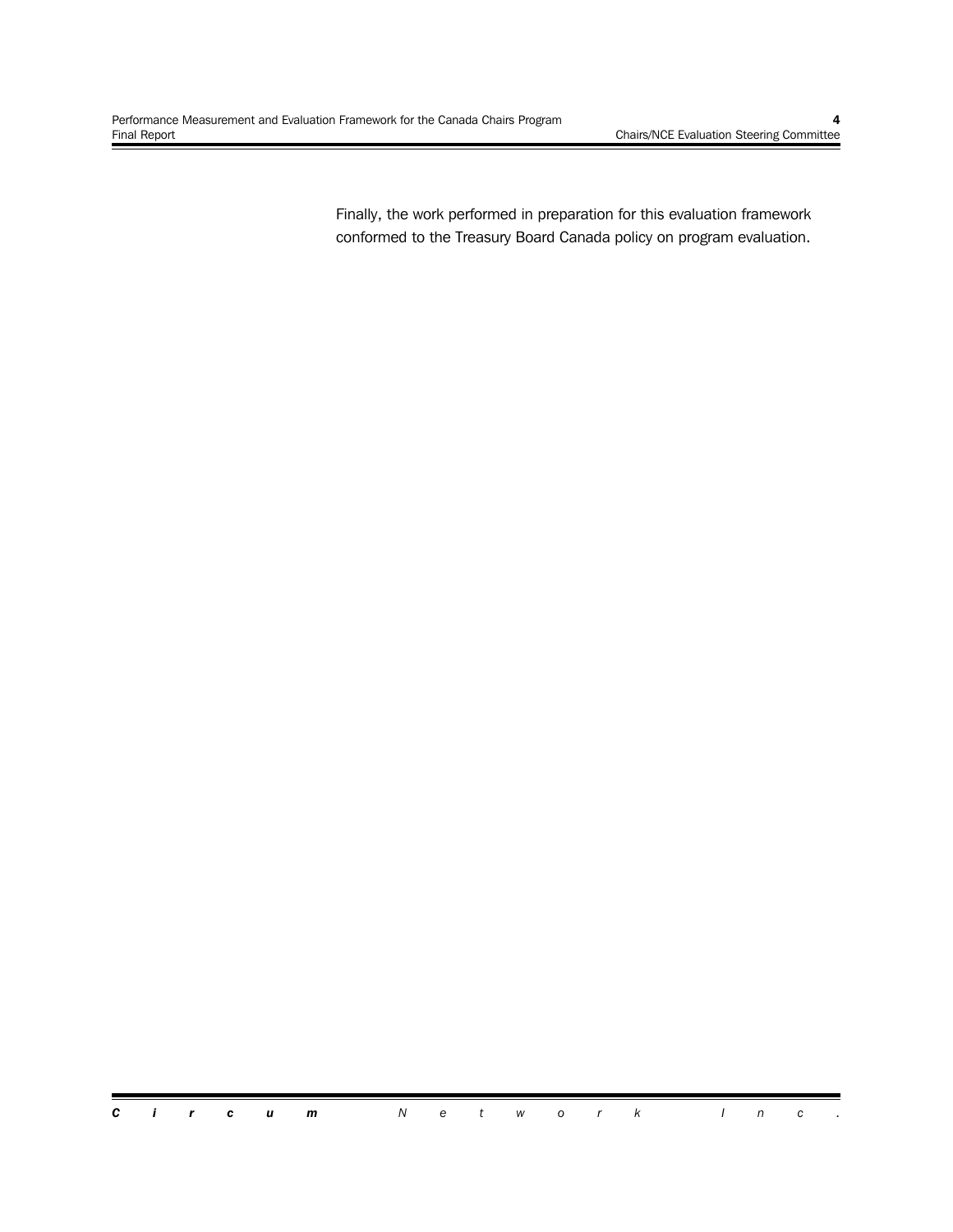# *Chapter 2*

### *PROGRAM DESCRIPTION*

"New ideas and the highly skilled people who can create them are increasingly crucial to Canada's efforts to develop a more innovative and knowledge-based economy."

*Better finances, better lives; The Budget Plan 2000*

Based on the documentation reviewed, a program logic model was developed. It is presented in Exhibit 2.1 on the next page. Only official documentation fed into this model as the goal is to present a reflection of the official logic which guided the design of the program.

The Canada Research Chairs program (the program) was announced in the 2000 Government of Canada budget. It is an important component of a larger governmental strategy aimed at making Canada "a world-leading knowledge-based economy, capable of creating next-generation ideas and putting them to work to generate jobs, growth, wealth and improved quality of life" (March 2001 Program Guide, page 3).

The planned program's contribution to this overall strategy relates to the top-caliber human resources needed: the program is meant to "enable Canadian universities to create research opportunities that will attract and retain the outstanding researchers of today and the best researchers of tomorrow" (March 2001 Program Guide, page 3).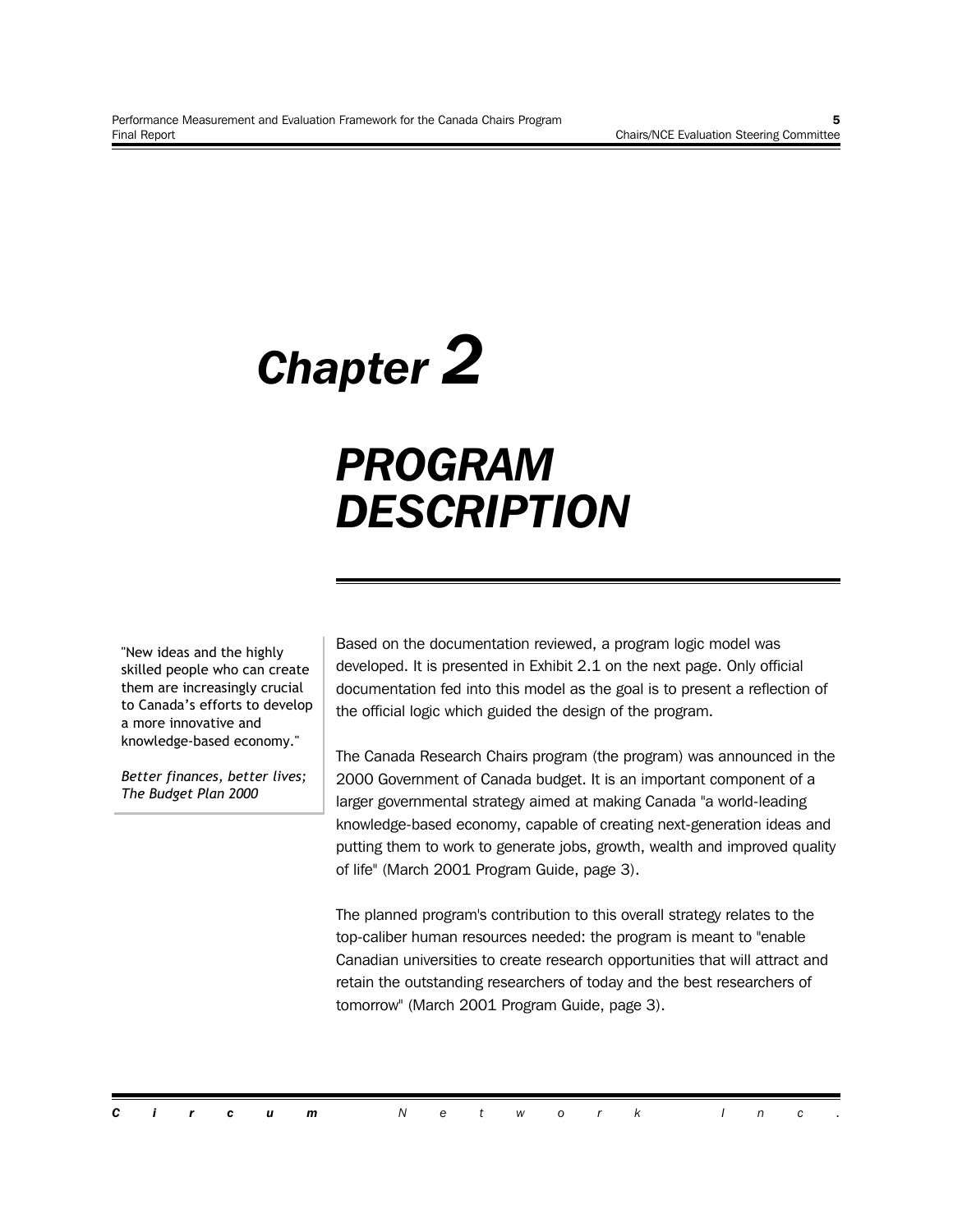

#### **EXHIBIT 2.1 • Canada Research Chairs Program Logic Chart**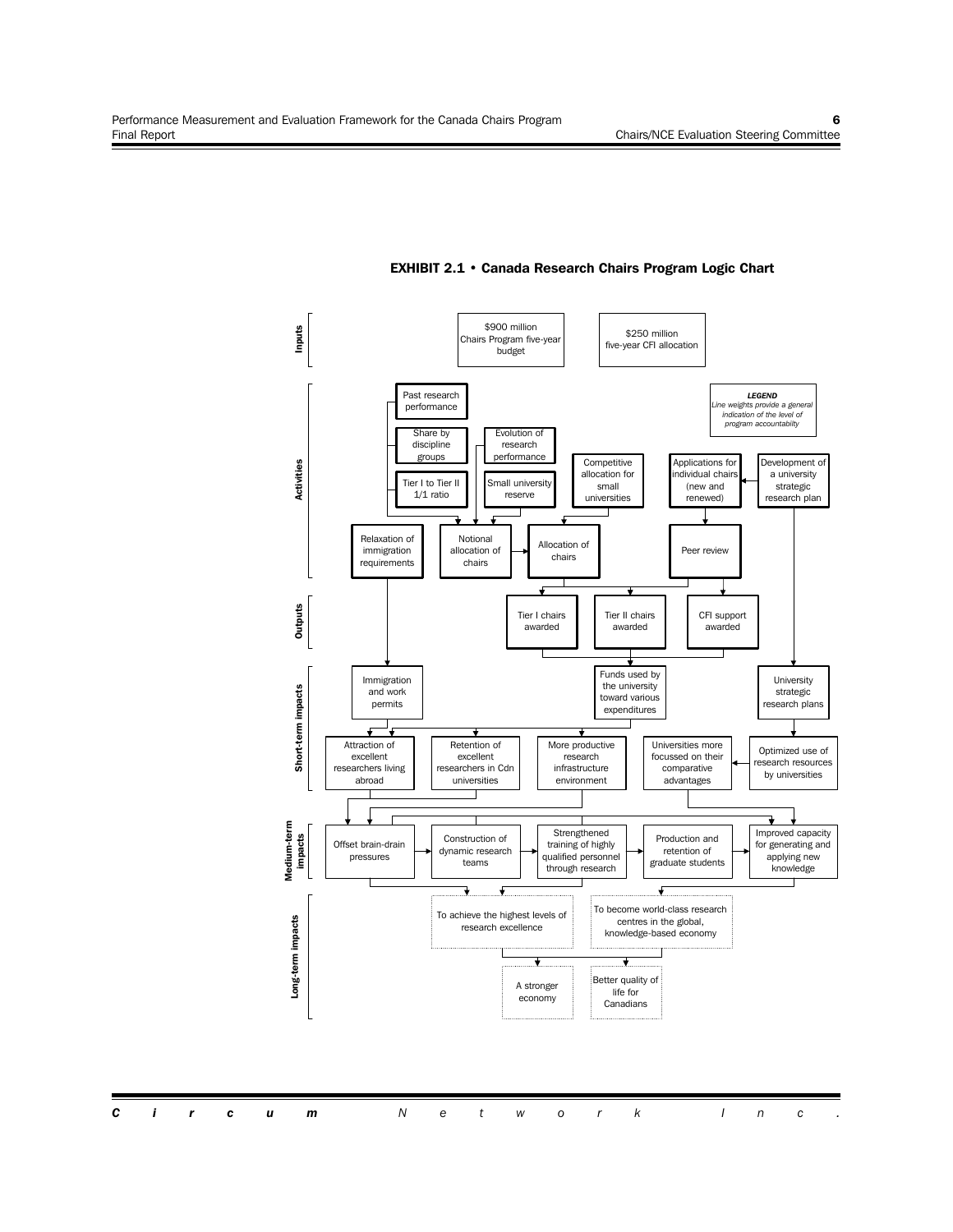This context provides the backdrop for the explanation of the program logic (Exhibit 2.1 presents this discussion in graphical form).

**Inputs**. The program was approved by Treasury Board Canada in April 2000, resourced with \$900 million. This budget was split among the three granting councils; expenditures were planned to increase from year to year over the first five years of the program, as more and more chairs would be awarded (see Exhibit 2.2 for details).

| <b>Granting council</b> |     |     |     | 2000-2001 2001-2002 2002-2003 2003-2004 | 2004-2005 |
|-------------------------|-----|-----|-----|-----------------------------------------|-----------|
| NSERC (vote 90)         |     | 54  | 81  | 108                                     | 135       |
| $MRC1$ (Vote 20)        | 21  | 42  | 63  | 84                                      | 105       |
| SSHRC (Vote 100)        | 12. | 24  | 36  | 48                                      | 60        |
| TOTAL                   | ഒറ  | 120 | 180 | 240                                     | 300       |

**EXHIBIT 2.2 • Program Budget (millions of dollars)**

<sup>1</sup> Now the Canadian Institutes for Health Research

Source: Treasury Board submission

A one-time new allocation of \$250 million was awarded to the Canadian Foundation for Innovation (CFI). The lump sum was earmarked to infrastructure support for the CRC beneficiaries.

*Activities*. Program process includes four activities, some carried out by the program itself, others by program clients — universities and degree granting colleges.

First, universities wanting to benefit from the program were required to produce a strategic research plan outlining their priorities, their strategies and their indicators of success. This document is to be used by all federal granting programs which require such a plan. The content of the strategic research plans was not assessed by the program; the program ensured that the form corresponded to expectations and posted the plans on its Web site.

Secondly, the 2000 planned research chairs were pre-allocated to universities and council-based disciplines. SSHRC disciplines received 20%

|  |  | <b>Circum</b> Network Inc. |  |  |  |  |  |  |
|--|--|----------------------------|--|--|--|--|--|--|
|  |  |                            |  |  |  |  |  |  |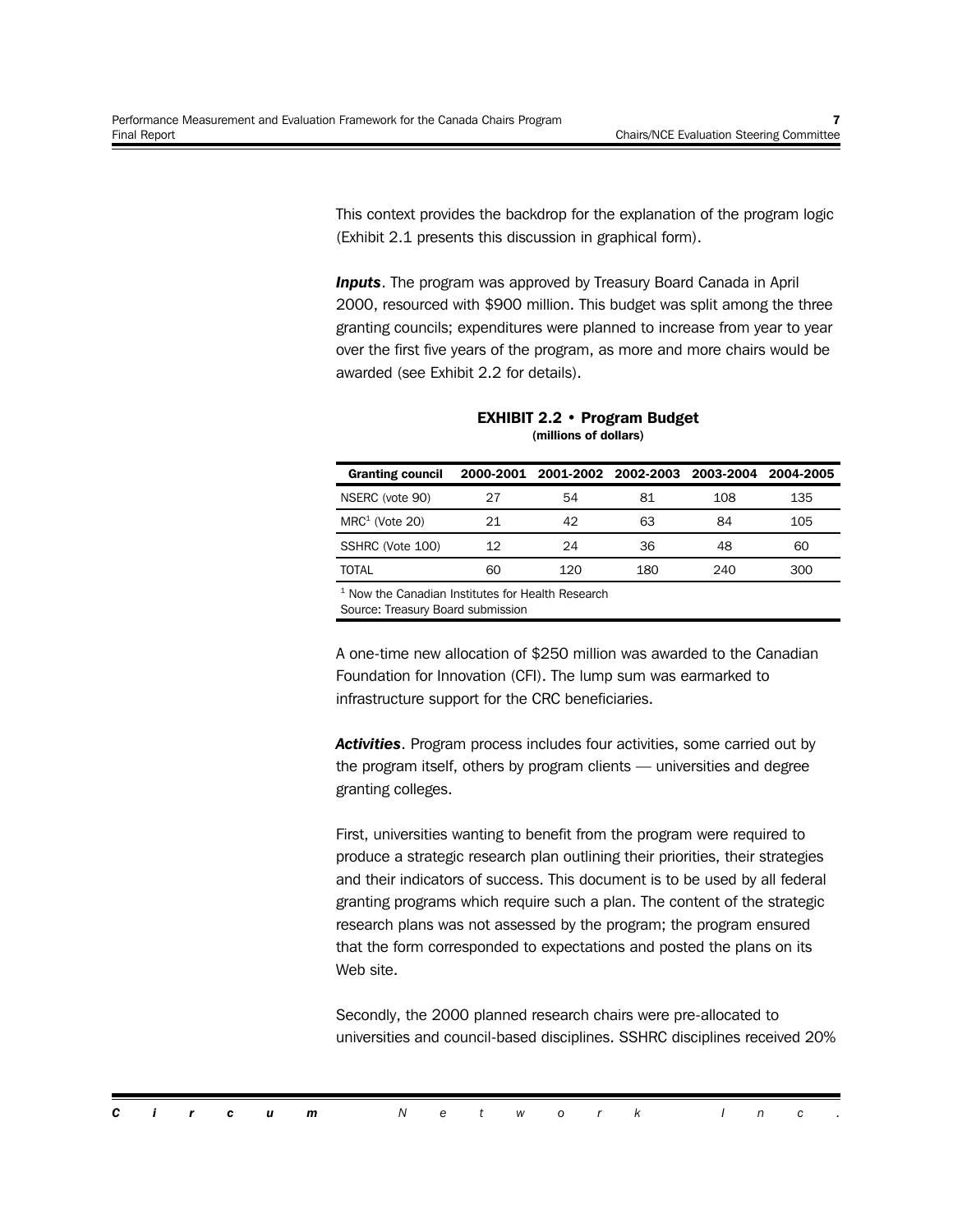of the chairs; CIHR disciplines, 35%; and NSERC, 45%. Individual universities and degree-granting colleges were allocated chairs in proportion to the share of the funding received by their researchers from the three granting councils — based on a three-year average. Allocations are reviewed annually based on updated three-year averages. Chairs were also allocated in two equal groups between Tier I and Tier II chairs (described later). Six percent of chairs were set aside for smaller universities, i.e. those that received 1% or less of the total federal research granting agency funds over the period; it is planned that the leftover from this reserve at the end of fourth and fifth year of the program will be attributed via a competition open to smaller universities.

Thirdly, universities prepare nominations for chairs based on their strategic research plan and on their chair allocation. Nominations may be presented at different times during the year. Nominations are reviewed by a group of three peers chosen among a College of Reviewers. The review is based on the quality of the nominee and of the research program as well as on the integration of the chair with the university strategic research plan. Where there is disagreement within the peer committee, the nomination is reviewed by an Interdisciplinary Adjudication Committee.

Finally, the program had to make special arrangements with Citizenship and Immigration Canada and with Human Resources Development Canada to ease the immigration of foreign researchers. The need for case by case employment validations at the Human Resource Centres of Canada was eliminated for foreign researchers that obtained a Canada Research Chair. In addition, a fast foreign worker entry system was put in place to facilitate the foreign chairs' entry to Canada. However, health, criminal and security restrictions still apply.

*Outputs*. Nominations may be for Tier I or Tier II chairs. According to the Program Guide (p. 10), "Tier I nominees are expected to meet the following conditions:

- they should be outstanding and innovative researchers whose accomplishments have made a major impact on the field;
- they should have received international recognition as leaders in the field;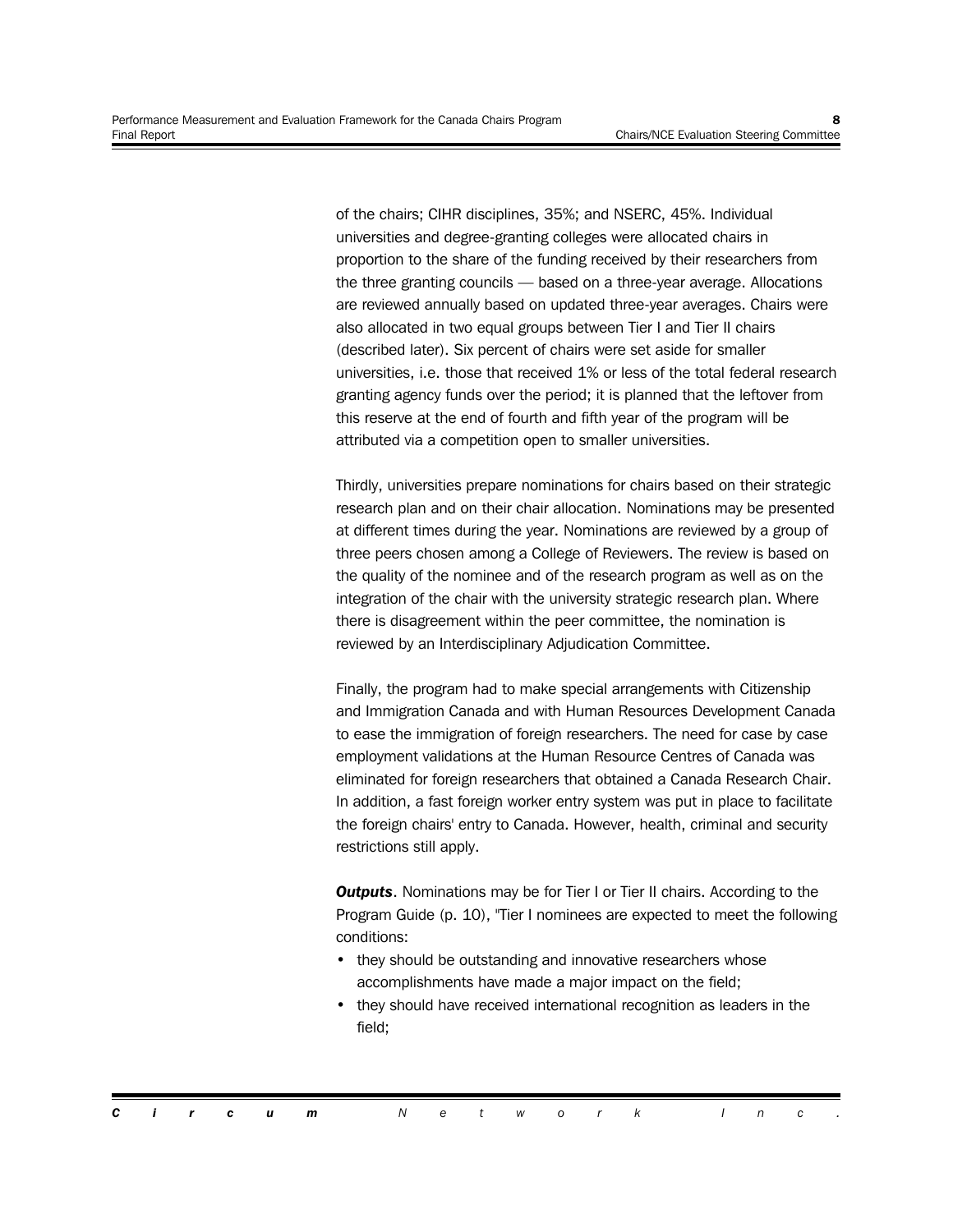- their record in attracting and supervising graduate students and postdoctoral fellows should be superior, taking into account the practices of the field;
- their proposed research program should be innovative, original and of high quality;
- as chair holder they should attract excellent trainees, students and future researchers."

Tier I nominees should be mature, experienced researchers who define excellence in their discipline. Tier I chair awards are accompanied by \$200,000 of annual funding for a seven-year period, renewable indefinitely — the renewal is subject to peer review.

In comparison, Tier II chairs are associated with \$100,000 of annual funding for five years, renewable once. Tier II nominees should be emerging stars who present high potential to redefine their field. According to the Program Guide (p. 10), "Tier II nominees are expected to meet the following conditions:

- they should be excellent emerging researchers who have demonstrated particular research creativity;
- they should have the potential to achieve international recognition as a leader in the next five to ten years;
- their proposed research program should be innovative, original and of high quality;
- as chair holder they should have the potential to attract excellent trainees, students and future researchers."

In addition to the chairs themselves, the program can produce CFI funding support. CFI funding covers 40% of the eligible infrastructure costs for projects requiring more than \$75,000 of funding — 100% for smaller projects. Institutions were allocated CFI envelopes valued at \$125,000 per chair (without consideration for the type of chair). Individual CFI applications are not limited to \$125,000, however.

*Short-term impacts*. The obvious first level of impacts of the program is that universities receive funding and make investment decisions. The program guidelines call for flexibility in the use of funds by universities "as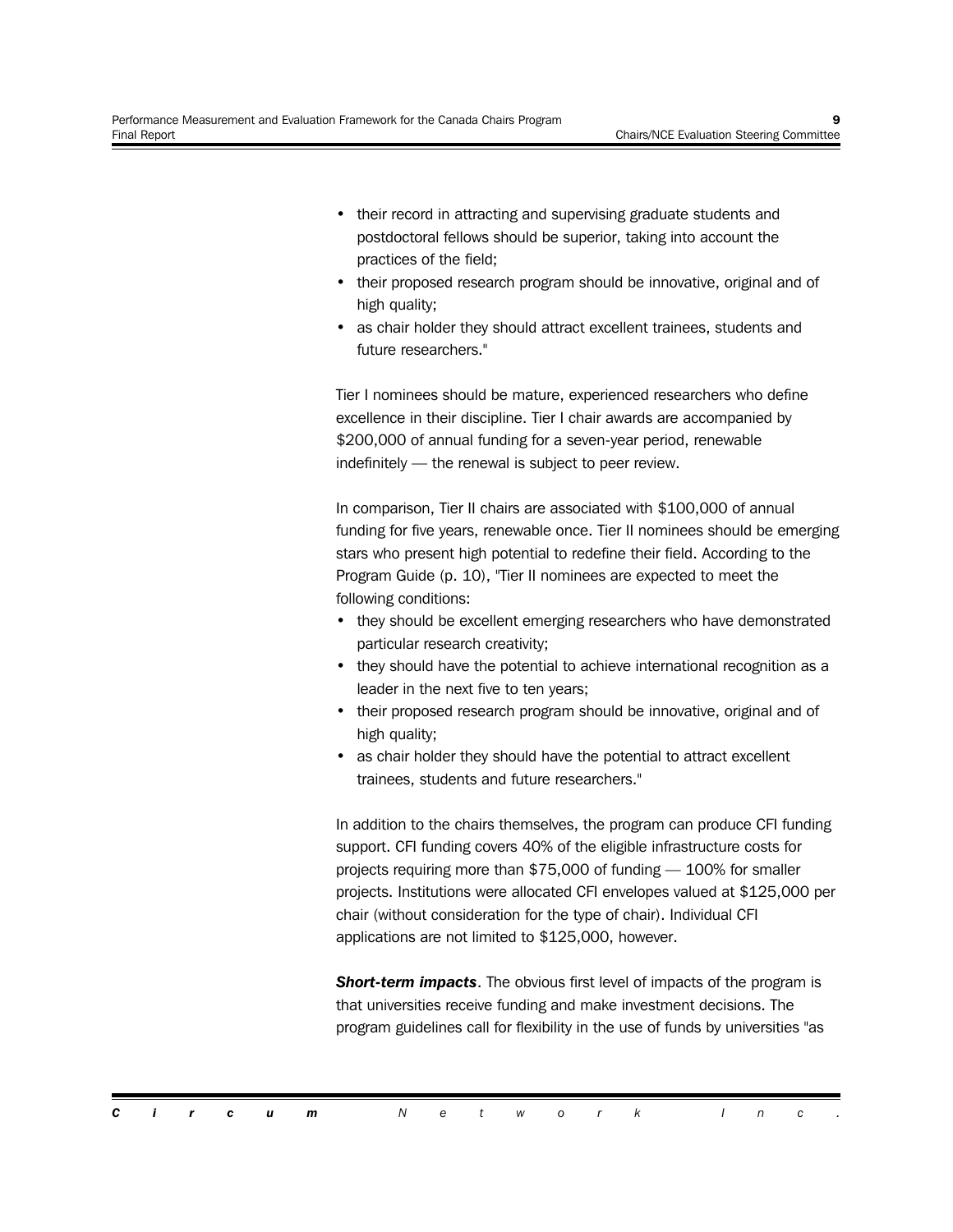long as the funds are used in support of the chair holder and the Chair's research program" (Program Guide, p. 13). Eligible expenditures include (but are not limited to) the chair holder's salary and benefits, salary and benefits of members of the research team as well as administrative and other costs related to the research program. Eligible expenditures for CFI funds follow general CFI guidelines where eligible costs include all goods and services required to bring the new infrastructure into service, but exclude any part of the ongoing costs of operating a facility.

The program aims at producing two critical short term impacts: the program "will allow Canadian universities to retain the best Canadian researchers as well as attract some of the world's best minds from other countries" (Treasury Board submission, p. 3). *Retention* of excellent researchers should take place through the provision of significant and flexible funding for a prolonged period of time and via the acquisition of a notable chair holder status. The same dynamic should be at play in ensuring *attraction* of top researchers from abroad, be they Canadian expatriates brought back home or foreign researchers wanting to pursue their career in Canadian universities.

The provision of CFI funding is expected to translate into a more productive research infrastructure environment where top researchers can fully give way to their excellence.

While attraction and retention of key research personnel are the core shortterm objectives of the program, the Chairs program also pursues a peripheral objective of ensuring "the effective use of research resources through strategic planning by the institutions as well as the interinstitutional and inter-sectoral collaboration" (Program Guide, p. 3). This should take place through the preparation of the university strategic research plans and their publication on the Internet. Based on their strategic planning, universities would optimize the use of their research resources and would be more focussed on their competitive advantages.

*Medium-term impacts*. According to the program logic, attraction and retention of key research personnel as well as the establishment of a more productive research infrastructure environment should contribute to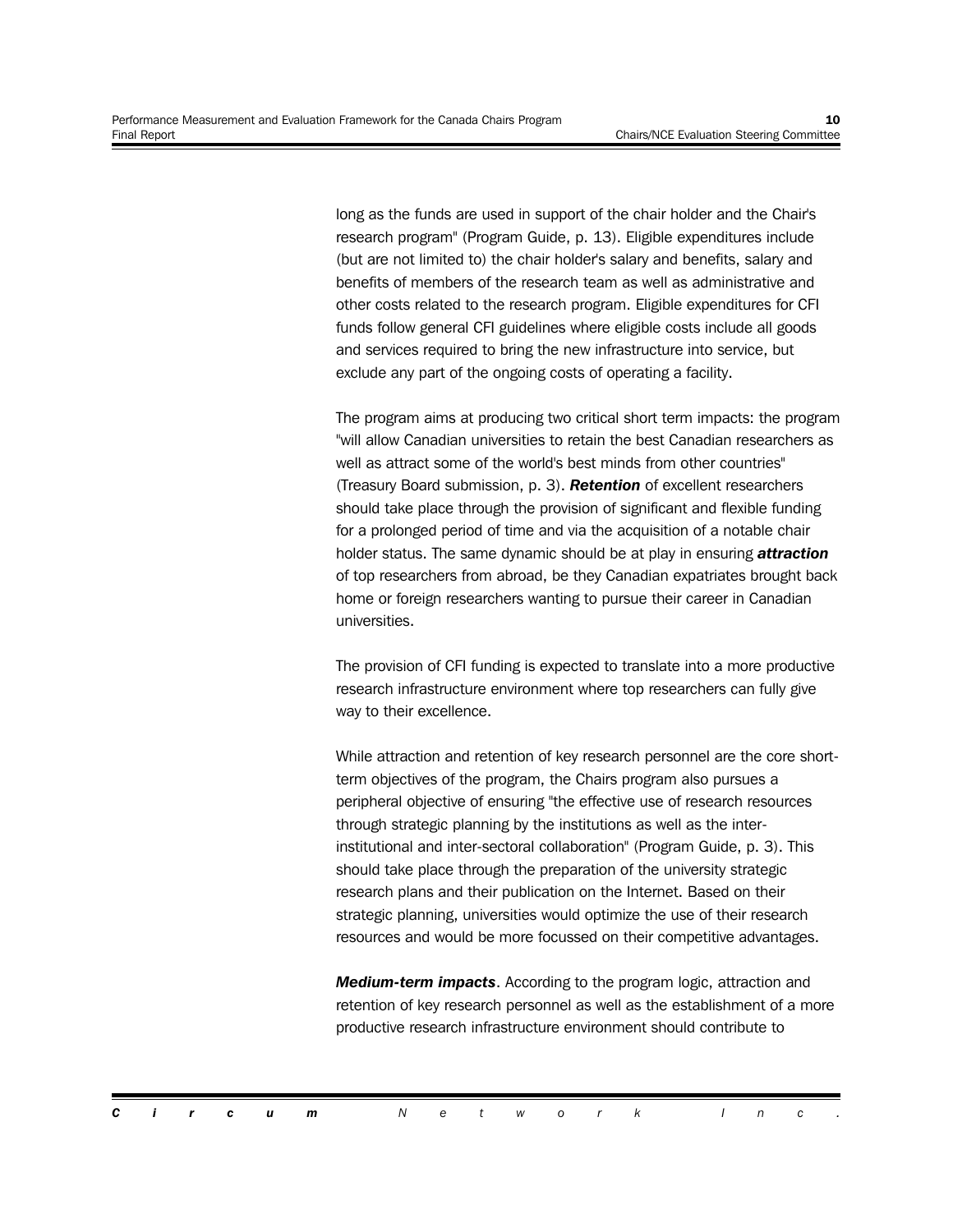offsetting "brain-drain" pressures (Program Guide, p. 3; see Ross Finnie, 2001, listed in Appendix A).

A series of impacts on the university research environment should flow from the reduction of pressures on key personnel: this will ease the construction of dynamic research teams; it will reinforce the training of graduate students through inclusion in a world-class research environment; it will lead to the production of more and better graduate students and to the improved retention of highly qualified personnel in Canada — which, in turn, will assist the university system in facing the challenge presented by the forecasted high turn over rate in faculty ranks over the next ten years.

This stream of effects, coupled with the heightened focus of universities on their competitive advantages and optimized use of research resources, should "improve universities' capacity for generating and applying new knowledge" (Program Guide, p. 3).

*Long-term impacts*. In the long run, the goal of the program is to "lead to a strengthened and more highly competitive research environment in Canada's universities as compared to our competitors in the world, and enhanced Canadian visibility in the global knowledge-based economy" (Treasury Board submission, p. 10). Ultimately, the program should contribute to the overall government objectives of a strong economy and of a better quality of life: "As Canada enters the new millennium, it faces what is both a challenge and an opportunity: to become a world-leading, knowledge-based economy, capable of creating next-generation ideas and putting them to work to generate jobs, growth, wealth and improved quality of life" (Program Guide, p. 3).

*Accountability*. This description depicts the logic of the program — its theory as to how it should impact its target environment. It is built in isolation from any one of the many factors which are outside the control of the program and which could help or hinder its performance — and make it such that the program theory would not fully take shape in reality.

Exhibit 2.1 and the logic model recognize that the program constitutes one of several contributions to achieving the objectives set out by government.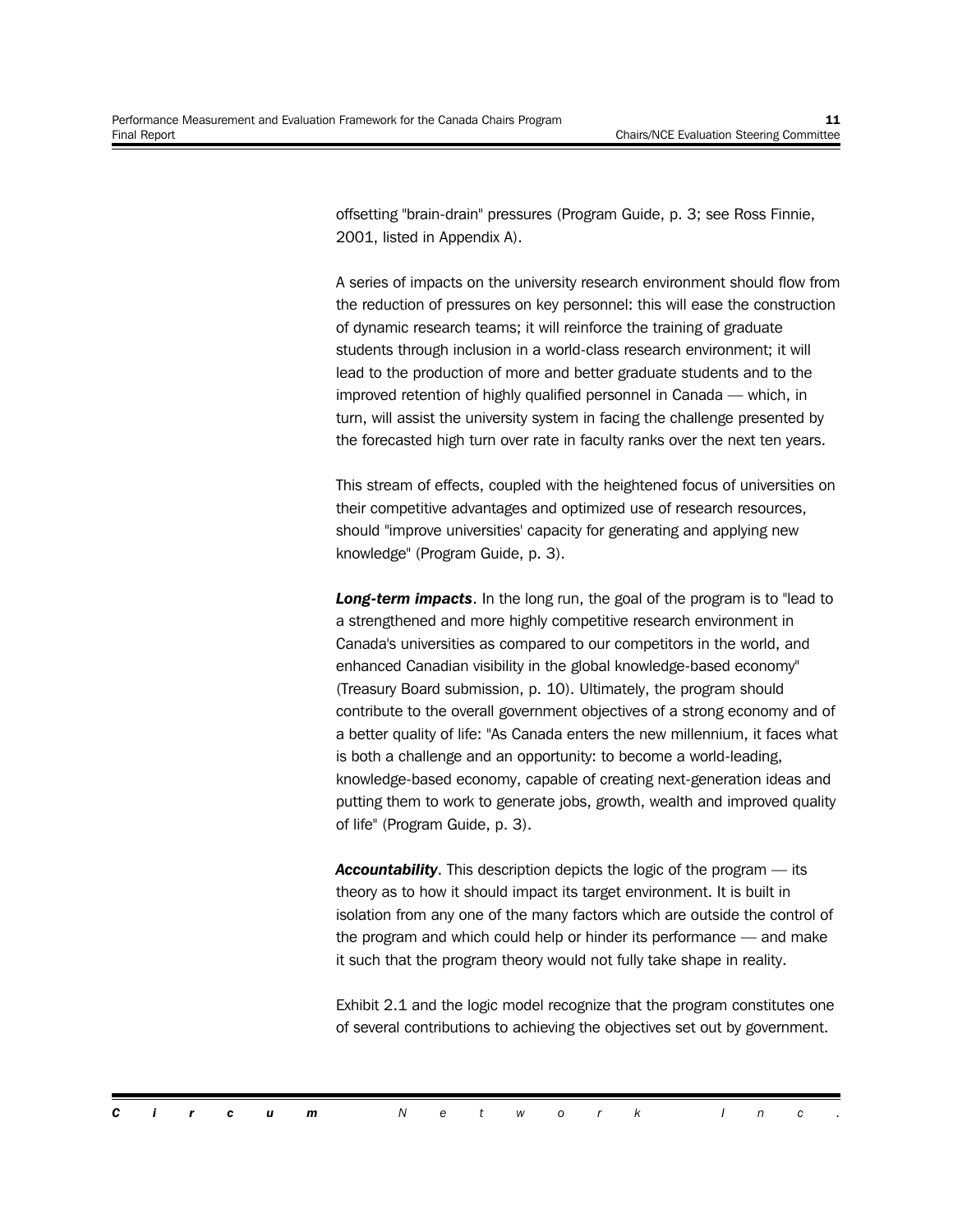They do that by reflecting — through the thickness of the shape lines in Exhibit  $2.1$  — the extent of accountability which rests with the program at each level of the program logic. The program is most fully accountable for activities carried out and outputs produced. It is less directly accountable for short-term impacts since other organizations feed into them and because other factors may influence their realization.

The challenge of fairly and realistically measuring program impact increases as we move from considering results that are influenced primarily by the program to results that are also influenced by a wide variety of factors external to the program. Case studies are recommended for revealing program impacts on strategically important results for which the program shares attribution with many other influencing variables.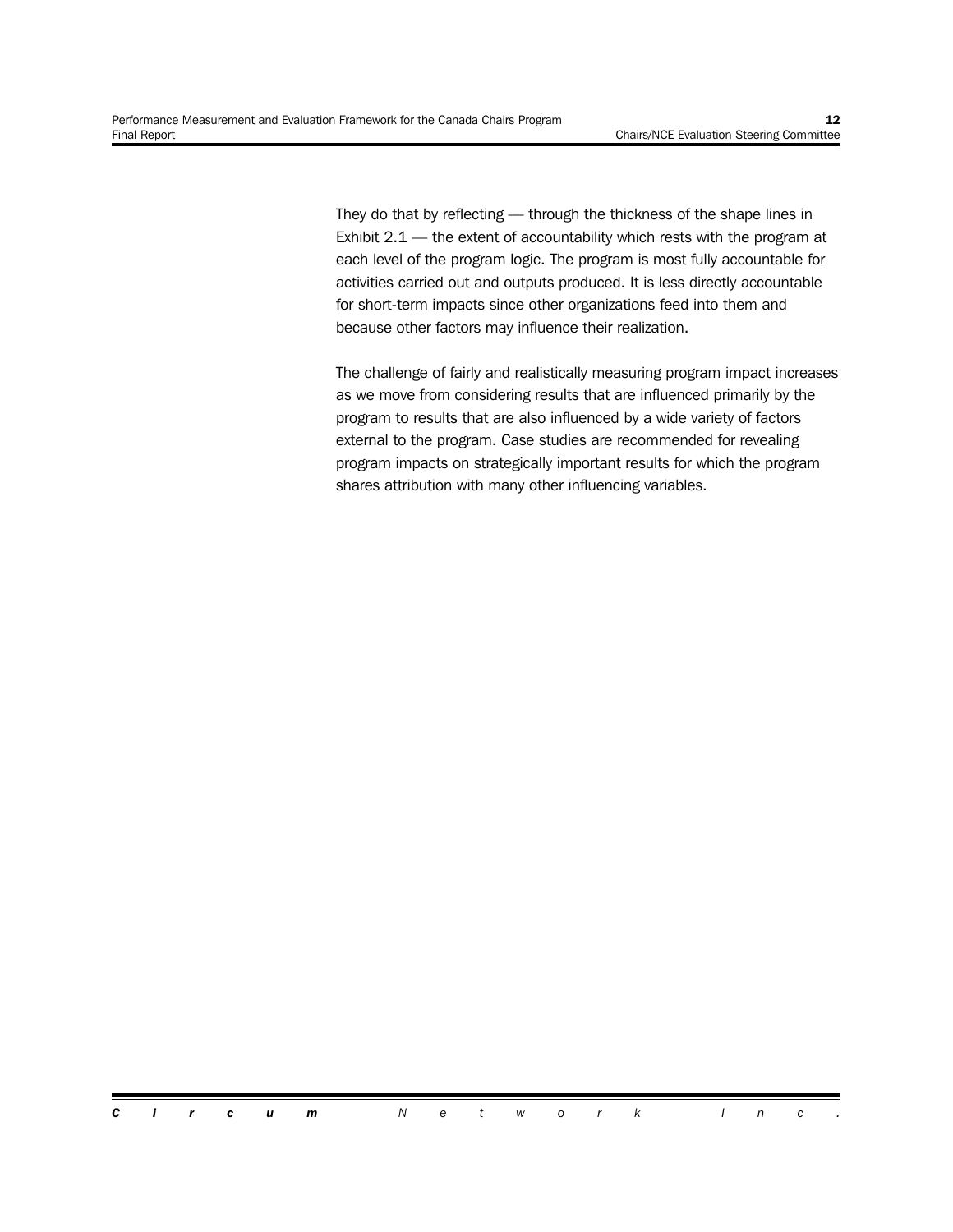## *Chapter 3*

### *EVALUATION ISSUES*

The review of the documentation, the construction of the logic model and the interviews led to the identification of a series of evaluation issues. Exhibit 3.1 presents the complete list of issues relevant to the program (leaving aside strictly management issues which are not within the realm of program assessment and evaluation). Issues are organized according to the logical sequencing of the program as depicted in the logic chart (Exhibit 2.1).

*Priorities*. Exhibit 3.1 also assigns priorities and timing to issues. These assignments were made according

- to the expression of interest of stakeholders,
- to program evaluation theory and federal practice (as cast in the Treasury Board Canada Evaluation policy) as well as
- to the expected sequencing of the impact chain.

The main criteria for determining the importance of an issue was the level of consensus observed among program managers and stakeholders regarding the necessity of raising the issue as well as the emphasis given to the issue by key informants.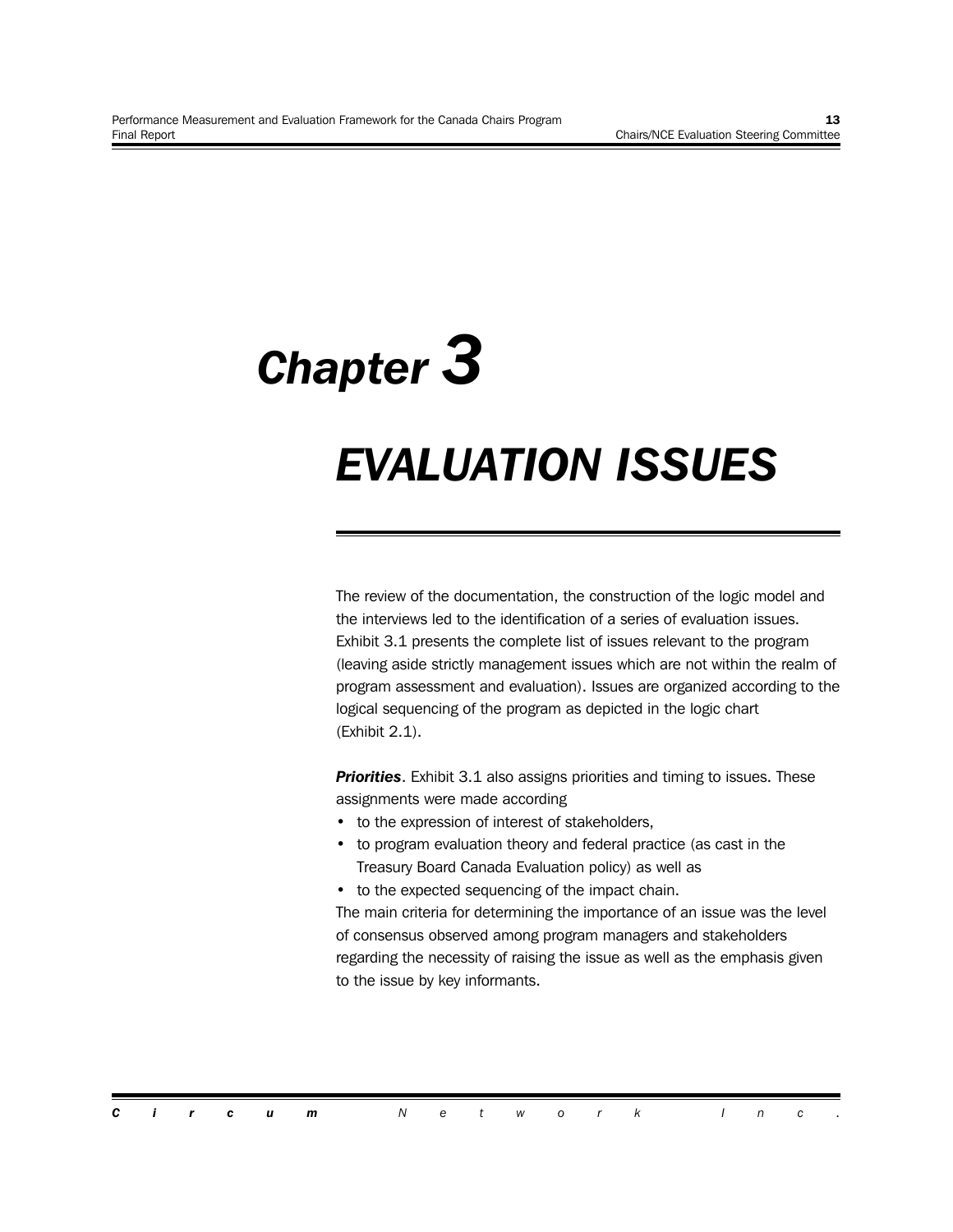**Timing.** Exhibits 3.2 and 3.3 distinguish the evaluation issues for the three-year and the five-year evaluations and sort them by level of priority. As expected, process issues will be the main topic of the mid-term evaluation and objectives achievement as well as other impacts will form the bulk of the five-year evaluation. Some issues warrant to be addressed at both time periods, however. Timing of the issues was determined by

- the need for the information from a management standpoint,
- the keenness of the interest of key informants and
- the reasonableness of the expectation that an impact could be assessed within the evaluation time frame.

*Ongoing performance measurement*. Ongoing performance measurement requirements are laid out in the next chapter. In the short term, the three-year review (January 2002) and the five-year evaluation (January 2004) will provide valuable information that can be used by management to monitor performance.

In addition to the 3-year review and 5-year evaluation, the performance of the program should be monitored annually. To avoid unnecessary demands for information from program participants, it will be important to coordinate the collection of data on ongoing measures with data collections related to specific evaluation issues. Section 4.3 of this report discusses ongoing performance indicators.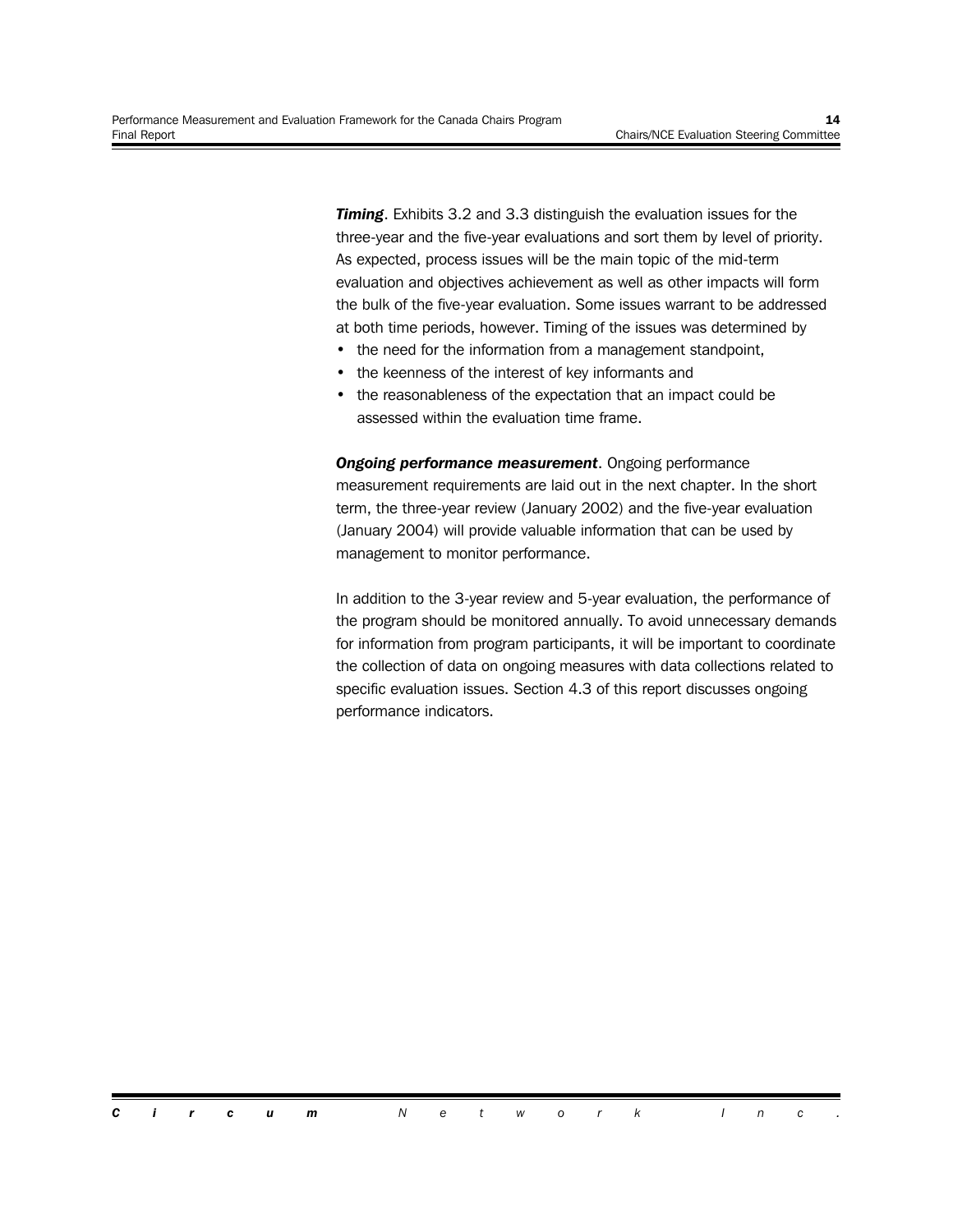#### **EXHIBIT 3.1 • Complete list of possible evaluation issues**

|                                                                                                                                                                                                                                                                                                                                                                                                                                                                                                                                                                                                                                                                                                                                                                                                                                                                             |                |             | <b>Priority</b> | When          |   |   |
|-----------------------------------------------------------------------------------------------------------------------------------------------------------------------------------------------------------------------------------------------------------------------------------------------------------------------------------------------------------------------------------------------------------------------------------------------------------------------------------------------------------------------------------------------------------------------------------------------------------------------------------------------------------------------------------------------------------------------------------------------------------------------------------------------------------------------------------------------------------------------------|----------------|-------------|-----------------|---------------|---|---|
|                                                                                                                                                                                                                                                                                                                                                                                                                                                                                                                                                                                                                                                                                                                                                                                                                                                                             | Low            | Med-<br>ium | <b>High</b>     | 3-year 5-year |   |   |
| <b>Process</b>                                                                                                                                                                                                                                                                                                                                                                                                                                                                                                                                                                                                                                                                                                                                                                                                                                                              |                |             |                 |               |   |   |
| What has been the take-up on the chairs program and of the CFI chairs<br>component? What are the barriers to the creation of chairs (including the<br>nomination process)? How could the chairs program and the CFI chairs component<br>help alleviate them? (Special attention should be given to the constraint possibly<br>imposed by the size of the grants and the relative size by tier level.) Did smaller<br>universities encounter more/different barriers in the creation of chairs?                                                                                                                                                                                                                                                                                                                                                                              | $\mathbf{1}$   |             |                 | ×             | × | × |
| What are the effects of the <b>chair allocation formula</b> ? Is the balance of chairs by<br>discipline pool adequate considering the program objectives? Is an allocation by<br>discipline appropriate considering that CIHR is issue based rather than discipline<br>based? Did the allocation formula lead universities to redirect their hiring &<br>research priorities? To what extent if at all does the allocation formula tend to<br>reinforce past wealth structures ("the rich getting richer")? To what extent does the<br>allocation formula help/hinder innovation? What would be the effects of alternative<br>chair allocation formulas (e.g., open competition, proportional to the number of<br>faculties, budget allocation instead of body allocation)? Is the "small university"<br>threshold appropriate? Are growing universities at a disadvantage? | 2              |             |                 | ×             | × | × |
| What is the value added of the <b>peer review process</b> implemented by the chairs<br>program and by the CFI chairs component considering that universities already<br>implement a selection process?                                                                                                                                                                                                                                                                                                                                                                                                                                                                                                                                                                                                                                                                      | 3              | ×           |                 |               | × |   |
| Are the chairs program <b>selection criteria</b> and the CFI chairs component selection<br>criteria clear? Are they stringent enough to identify the truly excellent researchers?<br>Are they appropriate for all categories of researchers, institutions and disciplines<br>(e.g., clinical and applied research)? Is the operational definition of a Tier I and of a<br>Tier II chair appropriate? Are Tier II chair holders junior researchers on the rise?                                                                                                                                                                                                                                                                                                                                                                                                              | 4              |             | ×               |               | × | × |
| Does the make-up of the pool of chairs holders reflect an effort to attribute chairs<br>equitably between <b>genders</b> ?                                                                                                                                                                                                                                                                                                                                                                                                                                                                                                                                                                                                                                                                                                                                                  | 5              |             |                 | ×             | × | × |
| Has the planned <b>open competition</b> for the year 4&5 reserve had impacts on the<br>behaviour of universities during the first years of the program? How viable is the<br>planned open competition in view of the program context?                                                                                                                                                                                                                                                                                                                                                                                                                                                                                                                                                                                                                                       | 6              | ×           |                 |               | × | × |
| Is the interface between CFI and CRC efficient? How could it be made more<br>efficient?                                                                                                                                                                                                                                                                                                                                                                                                                                                                                                                                                                                                                                                                                                                                                                                     | $\overline{7}$ |             | ×               |               | × | × |
| <b>Short-term impacts</b>                                                                                                                                                                                                                                                                                                                                                                                                                                                                                                                                                                                                                                                                                                                                                                                                                                                   |                |             |                 |               |   |   |
| How well do the chair program and the CFI chairs component integrate with other<br>council programs and non-council chair programs? Is there a risk of<br>duplication?                                                                                                                                                                                                                                                                                                                                                                                                                                                                                                                                                                                                                                                                                                      | 8              |             | ×               |               | × |   |
| Is the <b>number of chairs</b> created appropriate in view of the university context?                                                                                                                                                                                                                                                                                                                                                                                                                                                                                                                                                                                                                                                                                                                                                                                       | 9              | ×           |                 |               |   | × |
| Have retention and attraction taken place? Is the balance between retention and                                                                                                                                                                                                                                                                                                                                                                                                                                                                                                                                                                                                                                                                                                                                                                                             | 10             |             |                 | ×             | × | × |

*Circum Network Inc .*

attraction adequate? What are the barriers to retention/attraction? How could the

chairs program and the CFI chairs component help alleviate them?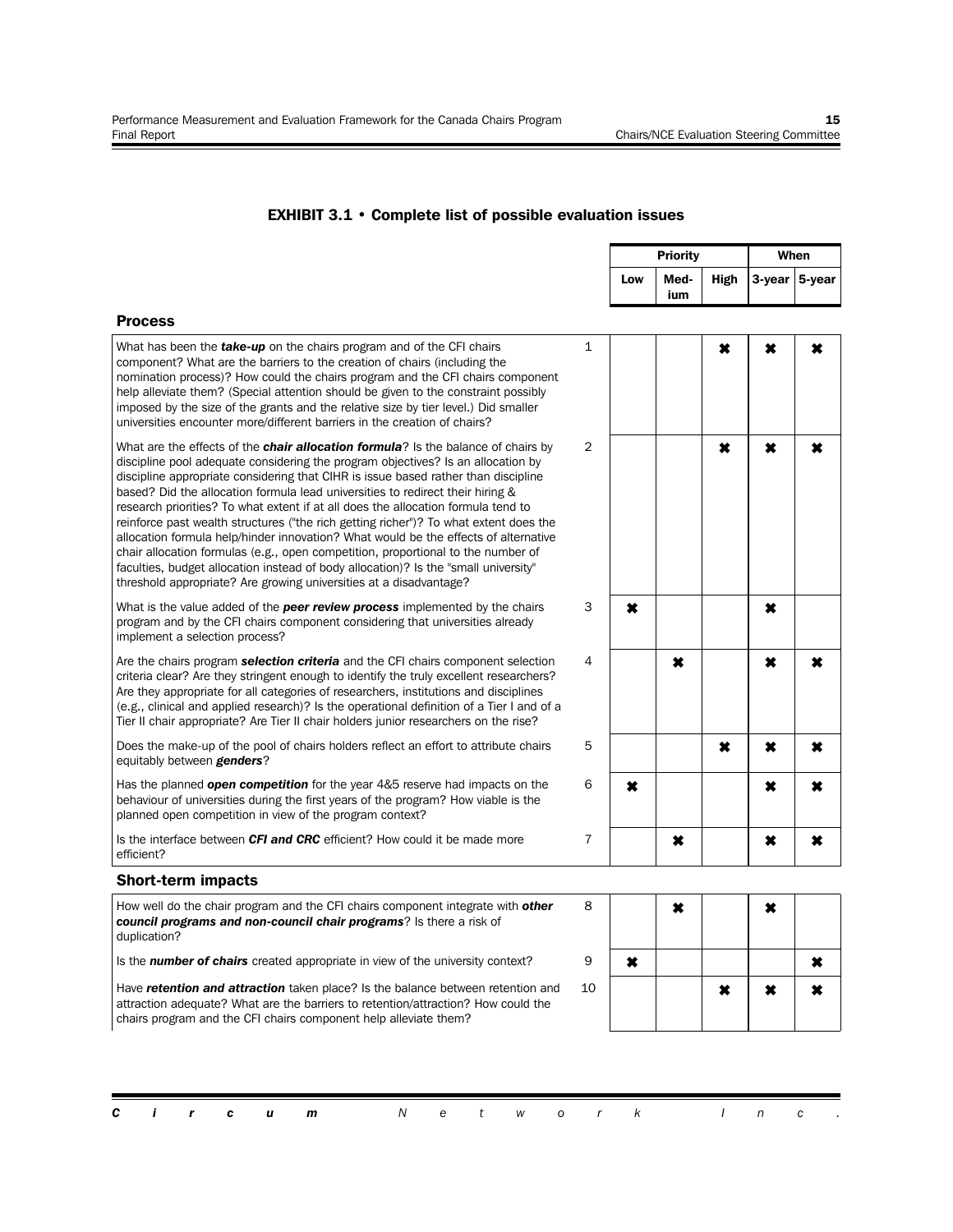|                                                                                                                                                                                                                                                                                                                                                                                                                                                                                                                                                   |    |     | <b>Priority</b> | When |                     |        |
|---------------------------------------------------------------------------------------------------------------------------------------------------------------------------------------------------------------------------------------------------------------------------------------------------------------------------------------------------------------------------------------------------------------------------------------------------------------------------------------------------------------------------------------------------|----|-----|-----------------|------|---------------------|--------|
|                                                                                                                                                                                                                                                                                                                                                                                                                                                                                                                                                   |    | Low | Med-<br>ium     | High | 3-year              | 5-year |
| Has the program rewarded <b>clearly leading</b> or "excellent" researchers?                                                                                                                                                                                                                                                                                                                                                                                                                                                                       | 11 |     |                 | ×    |                     | ×      |
| Does the <b>balance achieved between the numbers of Tier 1 and Tier 2</b> chairs<br>conform to the original intent of the program and to program objectives?                                                                                                                                                                                                                                                                                                                                                                                      | 12 |     | ×               |      | ×                   | ×      |
| How much <b>displacement of personnel</b> has taken place from one institution to the<br>next? Is there a notable flow of personnel between smaller and larger universities?<br>Whom does it advantage?                                                                                                                                                                                                                                                                                                                                           | 13 | ×   |                 |      |                     | ×      |
| What have been the <b>effects of the creation of chairs and the associated CFI</b><br>funding beyond the hiring of a researcher? For example, were new research<br>teams created? Were existing teams reinforced? Was other professors' performance<br>affected by the chairs?                                                                                                                                                                                                                                                                    | 14 |     | ×               |      |                     | ×      |
| To what extent are universities <b>committed to supporting</b> the chairs? Did they<br>include funding on their own to create the chairs?                                                                                                                                                                                                                                                                                                                                                                                                         | 15 |     |                 | ×    | $\boldsymbol{\ast}$ | ×      |
| Have the chairs grants and the CFI chairs component grants generated significant<br>additional funds from other sources?                                                                                                                                                                                                                                                                                                                                                                                                                          | 16 |     | ×               |      |                     | ×      |
| <b>Medium-term impacts</b>                                                                                                                                                                                                                                                                                                                                                                                                                                                                                                                        |    |     |                 |      |                     |        |
| Does the program create <i>undue risks</i> for universities? Where it happened, how<br>have universities coped with decreasing allocations? Do chairs represent a long<br>term financial burden on universities? How will universities handle the period where<br>Tier II chairs cannot apply for a renewal? Have cultural difficulties been<br>encountered within university departments?                                                                                                                                                        | 17 |     | ×               |      |                     | ×      |
| Have chair holders <b>remained</b> in their chair positions? Have some chair holders<br>been made more mobile (or emigrated) by the chair status?                                                                                                                                                                                                                                                                                                                                                                                                 | 18 |     |                 | ×    |                     | ×      |
| What has been the chairs program and the CFI chairs component contribution to<br>training of highly qualified personnel?                                                                                                                                                                                                                                                                                                                                                                                                                          | 19 |     | ×               |      |                     | ×      |
| What has been the chair program's and CFI component's contribution to the<br>university research system's <b>capacity to produce</b> and apply new knowledge?                                                                                                                                                                                                                                                                                                                                                                                     | 20 |     |                 | ×    |                     | ×      |
| What has been the program's contribution to inter-institutional and inter-sectoral<br>collaboration?                                                                                                                                                                                                                                                                                                                                                                                                                                              | 21 | ×   |                 |      |                     | ×      |
| Have chairs created in <b>smaller universities</b> produced effects similar/larger/smaller<br>than those created in larger universities?                                                                                                                                                                                                                                                                                                                                                                                                          | 22 |     | ×               |      |                     | ×      |
| Do universities show progress toward the realisation of their <b>strategic plan</b> ? Do<br>the chair program and the CFI chairs component feature enough flexibility to<br>maximize its contribution to the implementation of university strategic plans?                                                                                                                                                                                                                                                                                        | 23 | ×   |                 |      |                     | ×      |
| Have the chairs program and the CFI chairs component produced <i>unintended</i><br><b>effects</b> in the Canadian university research system? Have the programs<br>contributed to a two-speed university research system? What have been the effects<br>of rejected applications? Have the programs contributed to the creation of two<br>types of university professors (teachers and researchers)? Have council grant funds<br>and CFI funds been more concentrated in the hands of fewer researchers as a<br>consequence of the chair program? | 24 |     | ×               |      |                     | ×      |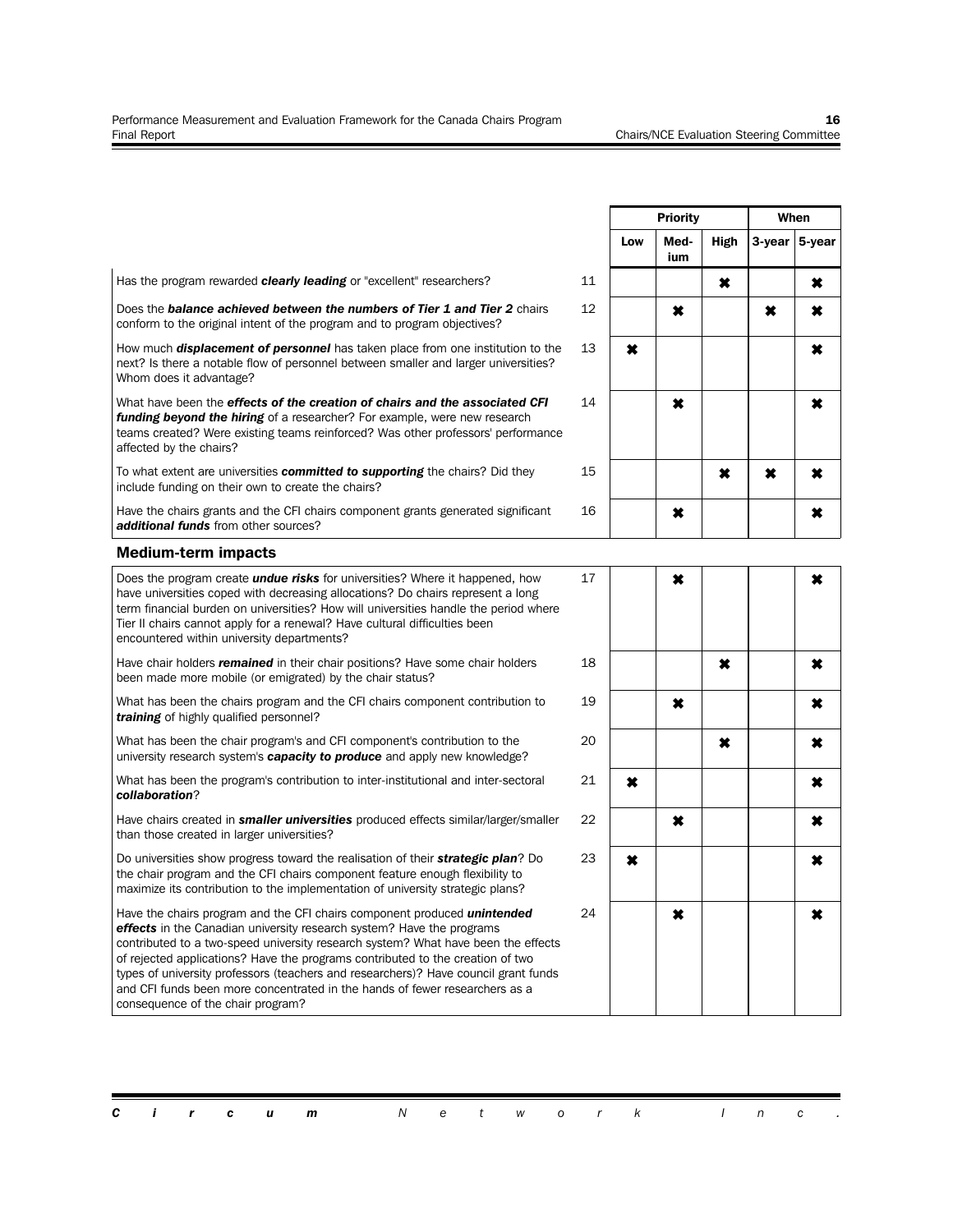#### **EXHIBIT 3.2 • Third year review issues**

|                                                                                                                                                                                                                                                                                                                                                                                                                                                                                                                                                                                                                                                                                                                                                                                                                                                                          |                |     | <b>Priority</b> |             |
|--------------------------------------------------------------------------------------------------------------------------------------------------------------------------------------------------------------------------------------------------------------------------------------------------------------------------------------------------------------------------------------------------------------------------------------------------------------------------------------------------------------------------------------------------------------------------------------------------------------------------------------------------------------------------------------------------------------------------------------------------------------------------------------------------------------------------------------------------------------------------|----------------|-----|-----------------|-------------|
|                                                                                                                                                                                                                                                                                                                                                                                                                                                                                                                                                                                                                                                                                                                                                                                                                                                                          |                | Low | Med-<br>ium     | <b>High</b> |
| <b>Process</b>                                                                                                                                                                                                                                                                                                                                                                                                                                                                                                                                                                                                                                                                                                                                                                                                                                                           |                |     |                 |             |
| What has been the <i>take-up</i> on the chairs program and of the CFI chairs component? What are<br>the barriers to the creation of chairs (including the nomination process)? How could the chairs<br>program and the CFI chairs component help alleviate them? (Special attention should be given<br>to the constraint possibly imposed by the size of the grants and the relative size by tier level.)<br>Did smaller universities encounter more/different barriers in the creation of chairs?                                                                                                                                                                                                                                                                                                                                                                       | 1              |     |                 | ×           |
| What are the effects of the <b>chair allocation formula</b> ? Is the balance of chairs by discipline<br>pool adequate considering the program objectives? Is an allocation by discipline appropriate<br>considering that CIHR is issue based rather than discipline based? Did the allocation formula<br>lead universities to redirect their hiring & research priorities? To what extent if at all does the<br>allocation formula tend to reinforce past wealth structures ("the rich getting richer")? To what<br>extent does the allocation formula help/hinder innovation? What would be the effects of<br>alternative chair allocation formulas (e.g., open competition, proportional to the number of<br>faculties, budget allocation instead of body allocation)? Is the "small university" threshold<br>appropriate? Are growing universities at a disadvantage? | $\overline{2}$ |     |                 | ×           |
| Does the make-up of the pool of chairs holders reflect an effort to attribute chairs equitably<br>between <b>genders</b> ?                                                                                                                                                                                                                                                                                                                                                                                                                                                                                                                                                                                                                                                                                                                                               | 5              |     |                 | ×           |
| Are the chairs program <b>selection criteria</b> and the CFI chairs component selection criteria<br>clear? Are they stringent enough to identify the truly excellent researchers? Are they appropriate<br>for all categories of researchers, institutions and disciplines (e.g., clinical and applied research)?<br>Is the operational definition of a Tier I and of a Tier II chair appropriate? Are Tier II chair holders<br>junior researchers on the rise?                                                                                                                                                                                                                                                                                                                                                                                                           | 4              |     | $\pmb{\times}$  |             |
| Is the interface between CFI and CRC efficient? How could it be made more efficient?                                                                                                                                                                                                                                                                                                                                                                                                                                                                                                                                                                                                                                                                                                                                                                                     | $\overline{7}$ |     | ×               |             |
| What is the value added of the <b>peer review process</b> implemented by the chairs program and<br>by the CFI chairs component considering that universities already implement a selection<br>process?                                                                                                                                                                                                                                                                                                                                                                                                                                                                                                                                                                                                                                                                   | 3              | ×   |                 |             |
| How viable is the planned <b>open competition</b> in view of the program context?                                                                                                                                                                                                                                                                                                                                                                                                                                                                                                                                                                                                                                                                                                                                                                                        | 6              | ×   |                 |             |
| <b>Short-term impacts</b>                                                                                                                                                                                                                                                                                                                                                                                                                                                                                                                                                                                                                                                                                                                                                                                                                                                |                |     |                 |             |
| Have retention and attraction taken place? Is the balance between retention and attraction<br>adequate? What are the barriers to retention/attraction? How could the chairs program and the<br>CFI chairs component help alleviate them?                                                                                                                                                                                                                                                                                                                                                                                                                                                                                                                                                                                                                                 | 10             |     |                 | ×           |
| To what extent are universities <b>committed to supporting</b> the chairs? Did they include funding<br>on their own to create the chairs?                                                                                                                                                                                                                                                                                                                                                                                                                                                                                                                                                                                                                                                                                                                                | 15             |     |                 | ×           |
| Does the <b>balance achieved between the numbers of Tier 1 and Tier 2</b> chairs conform to<br>the original intent of the program and to program objectives?                                                                                                                                                                                                                                                                                                                                                                                                                                                                                                                                                                                                                                                                                                             | 12             |     | ×               |             |
| How well do the chair program and the CFI chairs component integrate with <b>other council</b><br>programs and non-council chair programs? Is there a risk of duplication?                                                                                                                                                                                                                                                                                                                                                                                                                                                                                                                                                                                                                                                                                               | 8              |     | ×               |             |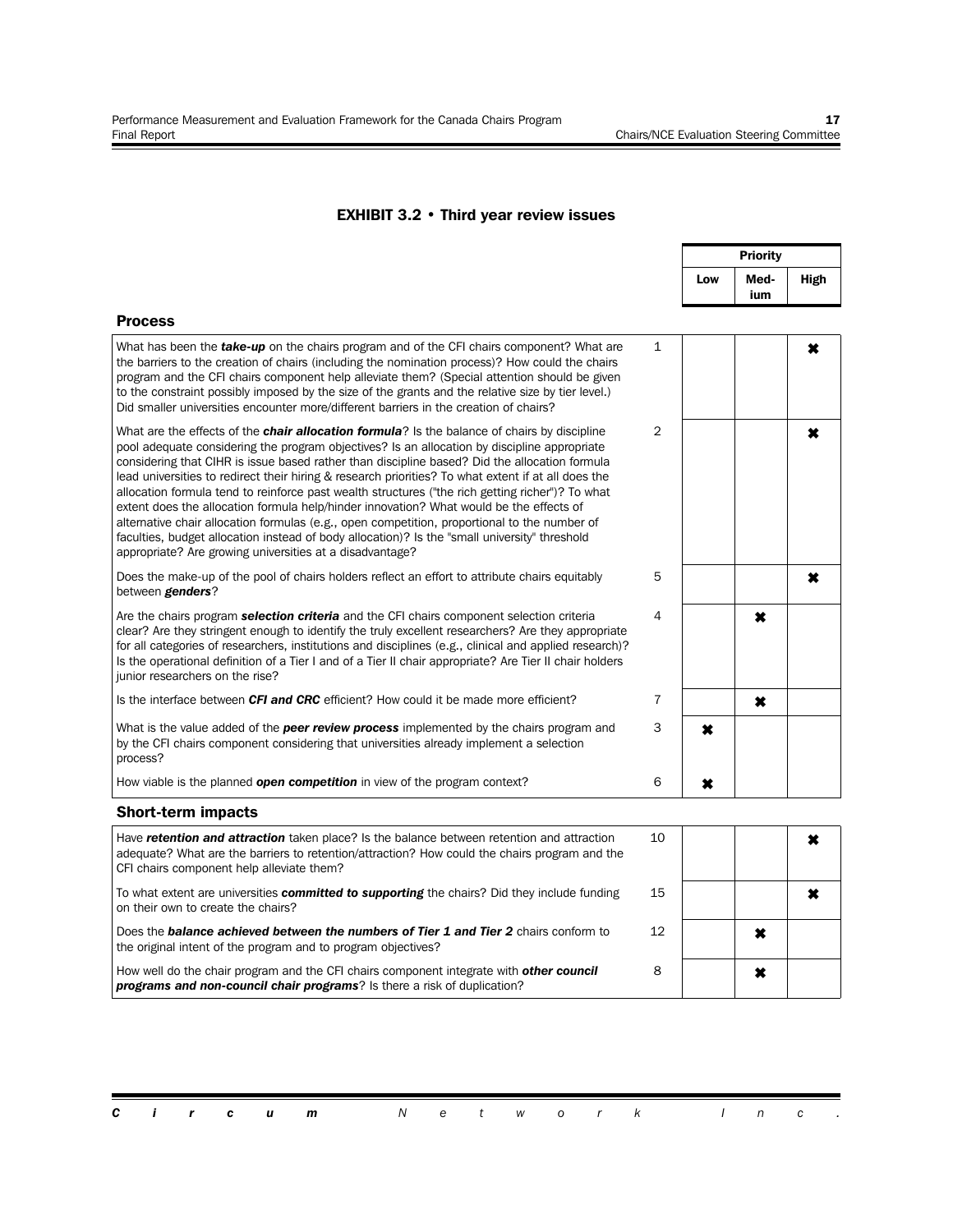#### **EXHIBIT 3.3 • Fifth year evaluation issues**

|                                                                                                                                                                                                                                                                                                                                                                                                                                                                                                                                                                                                                                                                                                                                                                                                                                                                          |                |     | <b>Priority</b> |             |
|--------------------------------------------------------------------------------------------------------------------------------------------------------------------------------------------------------------------------------------------------------------------------------------------------------------------------------------------------------------------------------------------------------------------------------------------------------------------------------------------------------------------------------------------------------------------------------------------------------------------------------------------------------------------------------------------------------------------------------------------------------------------------------------------------------------------------------------------------------------------------|----------------|-----|-----------------|-------------|
|                                                                                                                                                                                                                                                                                                                                                                                                                                                                                                                                                                                                                                                                                                                                                                                                                                                                          |                | Low | Med-<br>ium     | <b>High</b> |
| <b>Process</b>                                                                                                                                                                                                                                                                                                                                                                                                                                                                                                                                                                                                                                                                                                                                                                                                                                                           |                |     |                 |             |
| What has been the <b>take-up</b> on the chairs program and of the CFI chairs component? What are<br>the barriers to the creation of chairs (including the nomination process)? How could the chairs<br>program and the CFI chairs component help alleviate them? (Special attention should be given<br>to the constraint possibly imposed by the size of the grants and the relative size by tier level.)<br>Did smaller universities encounter more/different barriers in the creation of chairs?                                                                                                                                                                                                                                                                                                                                                                       | $\mathbf{1}$   |     |                 | ×           |
| What are the effects of the <b>chair allocation formula</b> ? Is the balance of chairs by discipline<br>pool adequate considering the program objectives? Is an allocation by discipline appropriate<br>considering that CIHR is issue based rather than discipline based? Did the allocation formula<br>lead universities to redirect their hiring & research priorities? To what extent if at all does the<br>allocation formula tend to reinforce past wealth structures ("the rich getting richer")? To what<br>extent does the allocation formula help/hinder innovation? What would be the effects of<br>alternative chair allocation formulas (e.g., open competition, proportional to the number of<br>faculties, budget allocation instead of body allocation)? Is the "small university" threshold<br>appropriate? Are growing universities at a disadvantage? | $\overline{2}$ |     |                 | ×           |
| Does the make-up of the pool of chairs holders reflect an effort to attribute chairs equitably<br>between genders?                                                                                                                                                                                                                                                                                                                                                                                                                                                                                                                                                                                                                                                                                                                                                       | 5              |     |                 | ×           |
| Are the chairs program <b>selection criteria</b> and the CFI chairs component selection criteria<br>clear? Are they stringent enough to identify the truly excellent researchers? Are they appropriate<br>for all categories of researchers, institutions and disciplines (e.g., clinical and applied research)?<br>Is the operational definition of a Tier I and of a Tier II chair appropriate? Are Tier II chair holders<br>junior researchers on the rise?                                                                                                                                                                                                                                                                                                                                                                                                           | 4              |     | ×               |             |
| Is the interface between CFI and CRC efficient? How could it be made more efficient?                                                                                                                                                                                                                                                                                                                                                                                                                                                                                                                                                                                                                                                                                                                                                                                     | $\overline{7}$ |     | ×               |             |
| Has the planned <b>open competition</b> for the year 4&5 reserve had impacts on the behaviour of<br>universities during the first years of the program?                                                                                                                                                                                                                                                                                                                                                                                                                                                                                                                                                                                                                                                                                                                  | 6              | ×   |                 |             |
| <b>Short-term impacts</b>                                                                                                                                                                                                                                                                                                                                                                                                                                                                                                                                                                                                                                                                                                                                                                                                                                                |                |     |                 |             |
| Have retention and attraction taken place? Is the balance between retention and attraction<br>adequate? What are the barriers to retention/attraction? How could the chairs program and the<br>CFI chairs component help alleviate them?                                                                                                                                                                                                                                                                                                                                                                                                                                                                                                                                                                                                                                 | 10             |     |                 | ×           |
| Has the program rewarded clearly leading or "excellent" researchers?                                                                                                                                                                                                                                                                                                                                                                                                                                                                                                                                                                                                                                                                                                                                                                                                     | 11             |     |                 | ×           |
| To what extent are universities <b>committed to supporting</b> the chairs? Did they include funding<br>on their own to create the chairs?                                                                                                                                                                                                                                                                                                                                                                                                                                                                                                                                                                                                                                                                                                                                | 15             |     |                 | ×           |
| Does the <b>balance achieved between the numbers of Tier 1 and Tier 2</b> chairs conform to<br>the original intent of the program and to program objectives?                                                                                                                                                                                                                                                                                                                                                                                                                                                                                                                                                                                                                                                                                                             | 12             |     | ×               |             |
| What have been the effects of the creation of chairs and the associated CFI funding<br><b>beyond the hiring</b> of a researcher? For example, were new research teams created? Were<br>existing teams reinforced? Was other professors' performance affected by the chairs?                                                                                                                                                                                                                                                                                                                                                                                                                                                                                                                                                                                              | 14             |     | ×               |             |
| Have the chairs grants and the CFI chairs component grants generated significant <b>additional</b><br>funds from other sources?                                                                                                                                                                                                                                                                                                                                                                                                                                                                                                                                                                                                                                                                                                                                          | 16             |     | ×               |             |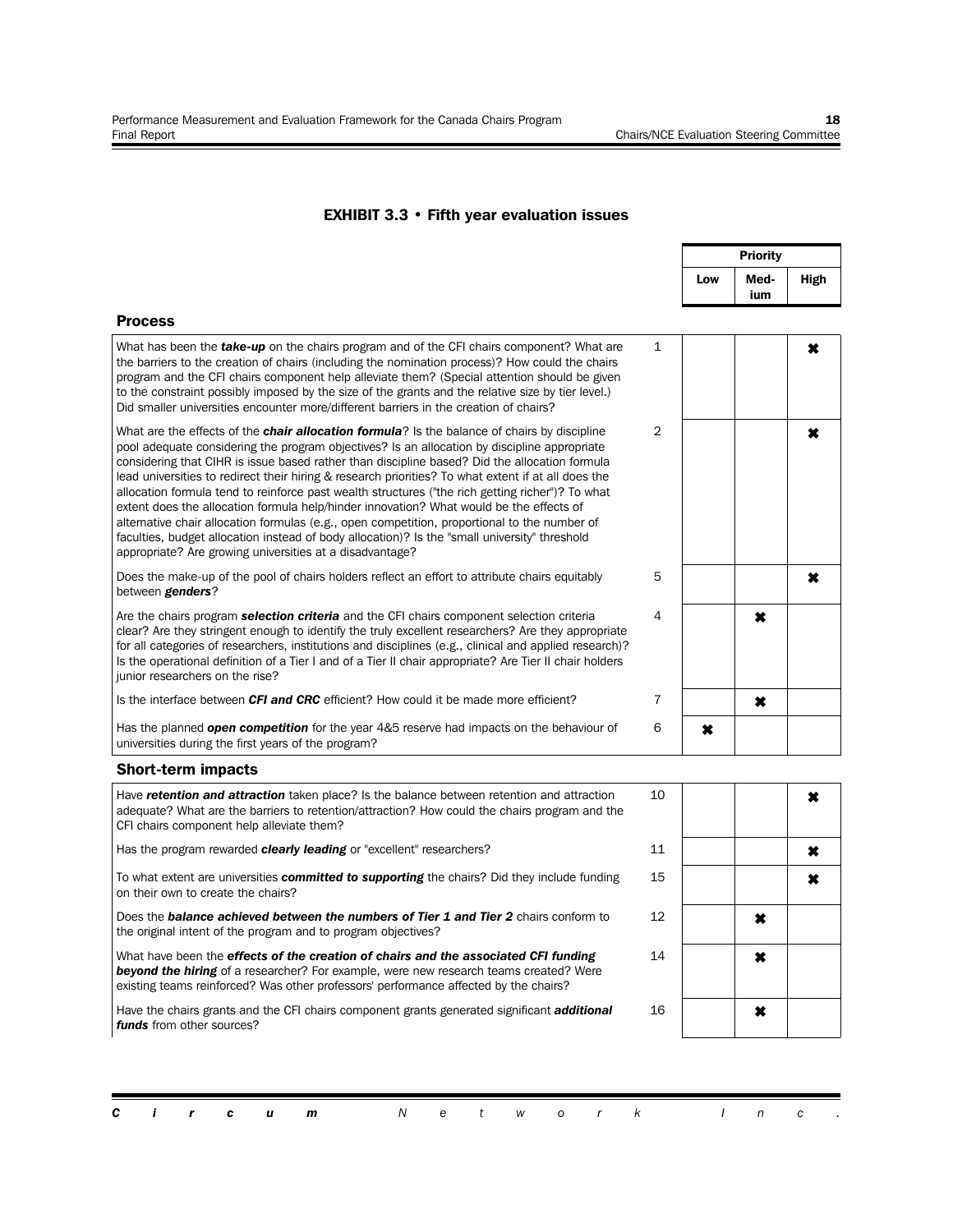|                                                                                                                                                                                                                                                                                                                                                                                                                                                                                                                                         |    |                           | <b>Priority</b><br>Med-<br>Low<br>ium<br>$\pmb{\times}$<br>$\pmb{\times}$<br>×<br>×<br>×<br>× |                |  |
|-----------------------------------------------------------------------------------------------------------------------------------------------------------------------------------------------------------------------------------------------------------------------------------------------------------------------------------------------------------------------------------------------------------------------------------------------------------------------------------------------------------------------------------------|----|---------------------------|-----------------------------------------------------------------------------------------------|----------------|--|
|                                                                                                                                                                                                                                                                                                                                                                                                                                                                                                                                         |    |                           |                                                                                               | High           |  |
| Is the <b>number of chairs</b> created appropriate in view of the university context?                                                                                                                                                                                                                                                                                                                                                                                                                                                   | 9  |                           |                                                                                               |                |  |
| How much <b>displacement of personnel</b> has taken place from one institution to the next? Is<br>there a notable flow of personnel between smaller and larger universities? Whom does it<br>advantage?                                                                                                                                                                                                                                                                                                                                 | 13 |                           |                                                                                               |                |  |
| <b>Medium-term impacts</b>                                                                                                                                                                                                                                                                                                                                                                                                                                                                                                              |    |                           |                                                                                               |                |  |
| Have chair holders <i>remained</i> in their chair positions? Have some chair holders been made<br>more mobile (or emigrated) by the chair status?                                                                                                                                                                                                                                                                                                                                                                                       | 18 |                           |                                                                                               | $\pmb{\times}$ |  |
| What has been the chair program's and CFI component's contribution to the university research<br>system's <b>capacity to produce</b> and apply new knowledge?                                                                                                                                                                                                                                                                                                                                                                           | 20 |                           |                                                                                               | $\pmb{\times}$ |  |
| Does the program create <i>undue risks</i> for universities? Where it happened, how have<br>universities coped with decreasing allocations? Do chairs represent a long term financial burden<br>on universities? How will universities handle the period where Tier II chairs cannot apply for a<br>renewal? Have cultural difficulties been encountered within university departments?                                                                                                                                                 | 17 |                           |                                                                                               |                |  |
| What has been the chairs program and the CFI chairs component contribution to <i>training</i> of<br>highly qualified personnel?                                                                                                                                                                                                                                                                                                                                                                                                         | 19 |                           |                                                                                               |                |  |
| Have chairs created in <b>smaller universities</b> produced effects similar/larger/smaller than those<br>created in larger universities?                                                                                                                                                                                                                                                                                                                                                                                                | 22 |                           |                                                                                               |                |  |
| Have the chairs program and the CFI chairs component produced <i>unintended effects</i> in the<br>Canadian university research system? Have the programs contributed to a two-speed university<br>research system? What have been the effects of rejected applications? Have the programs<br>contributed to the creation of two types of university professors (teachers and researchers)?<br>Have council grant funds and CFI funds been more concentrated in the hands of fewer<br>researchers as a consequence of the chair program? | 24 |                           |                                                                                               |                |  |
| What has been the program's contribution to inter-institutional and inter-sectoral<br>collaboration?                                                                                                                                                                                                                                                                                                                                                                                                                                    | 21 | $\boldsymbol{\mathsf{x}}$ |                                                                                               |                |  |
| Do universities show progress toward the realisation of their <b>strategic plan</b> ? Do the chair<br>program and the CFI chairs component feature enough flexibility to maximize its contribution to<br>the implementation of university strategic plans?                                                                                                                                                                                                                                                                              | 23 | $\pmb{\times}$            |                                                                                               |                |  |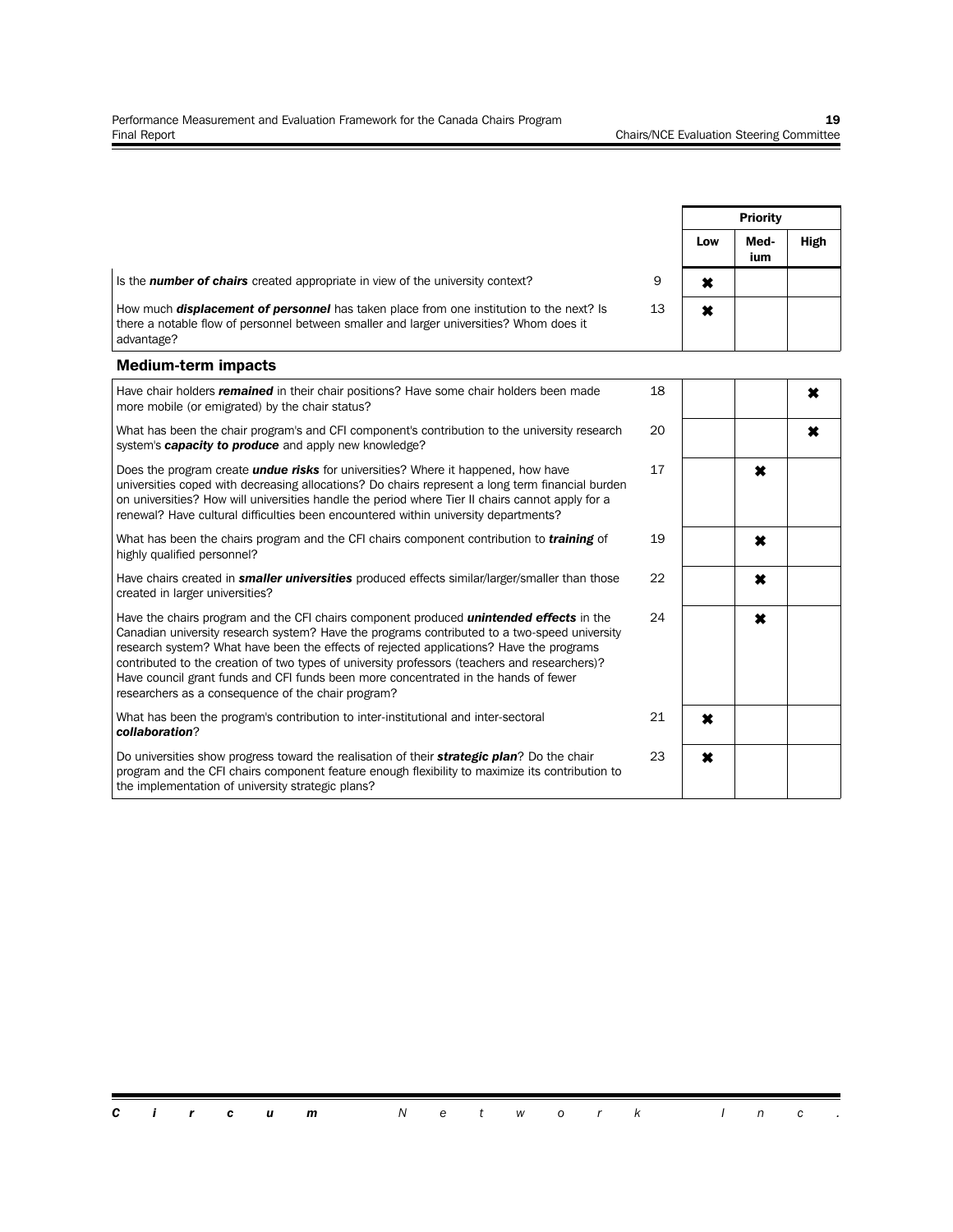*Chapter 4*

### *INDICATORS AND METHODS*

In this chapter, the information requirement of each issue is analysed to identify the empirical indicators that will be used in the evaluations. Sometimes, an issue requires a simple descriptive indicator using readily available information; other times, an issue demands a sophisticated *ad hoc* study; most of the issues have requirements which fall between these two extremes. A data source is listed for each indicator. The identification of indicators does not take into account the level of priority assigned to issues.

The next section reverses the indicator-to-data source relationship. It focusses on data sources, describing them and listing the indicators expected from each. Also, it brings back the level priority associated with issues in order to assist in determining the worth of investing in each data source.

*Circum Network Inc .*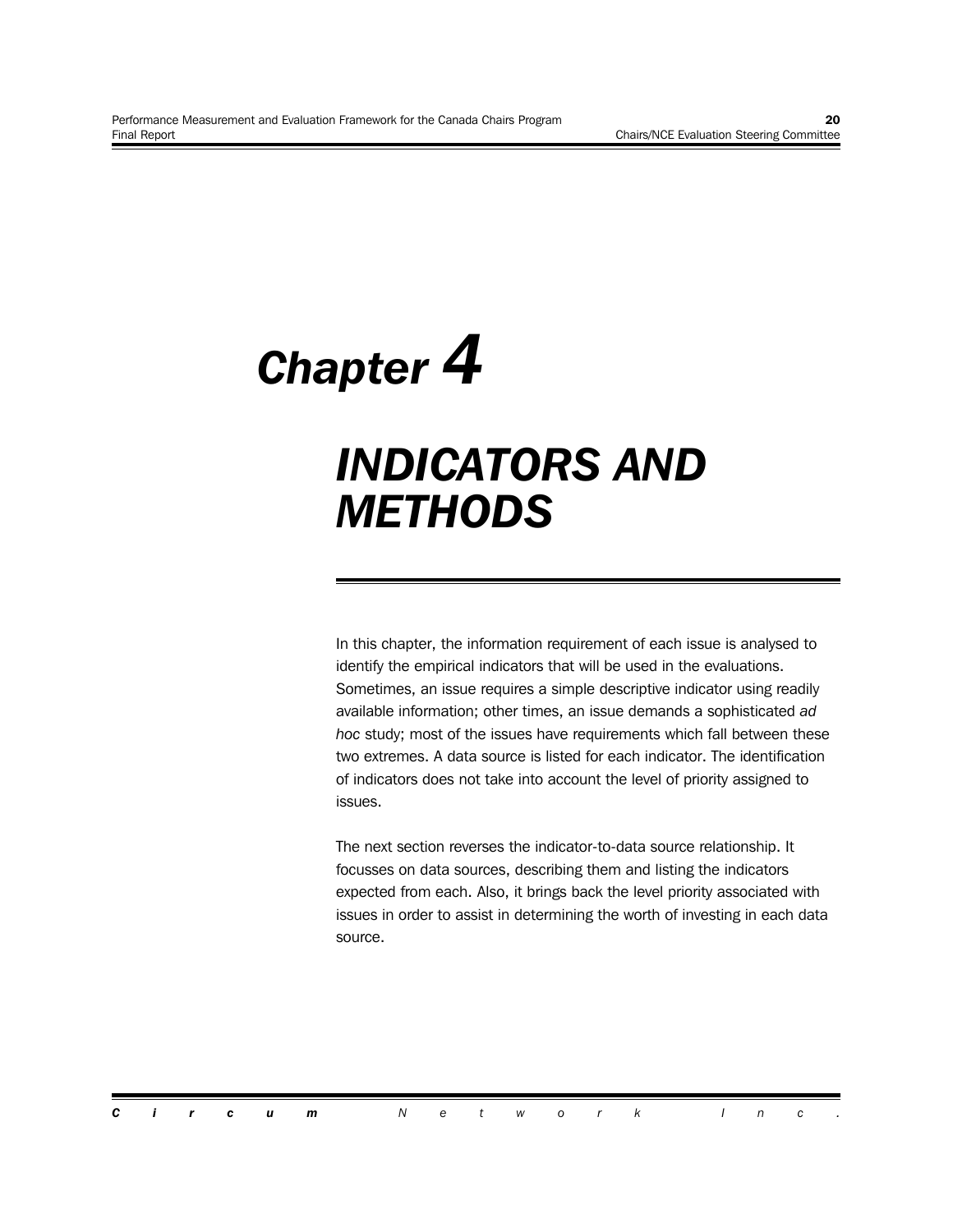#### *4.1 Indicators*

Exhibit 4.1 lists the proposed indicators (and associated data sources) for each evaluation issue. We don't intend to comment on each indicator — a tedious and less than useful exercise. Instead, this section offers additional information on the more complex indicators and describes the assumptions and hypotheses which tie the indicator to the issue when this link is not readily apparent.

**Issue 1, take-up.** One of the indicators is the number of "chairs awarded vs. allocated". The intent is to use the difference between these two numbers as an indicator of the difficulty in creating chairs: the larger the difference, the more difficult the process. The comparison will be most revealing once broken down by size of university — thereby verifying whether smaller universities encountered more difficulties than larger universities — and by discipline.

*Issue 2, allocation formula*. The indicator "number of faculties hired annually, by council discipline, starting in 1995" will allow the evaluation to document whether the patterns of hiring changed with the advent of the program. If an effect took place, it is expected that hiring increased in disciplines where chairs were allocated. Similarly, if the allocation formula reinforced past wealth structures, the "annual council grant funds by university, starting in 1995" will show a break in funding patterns favouring universities with the largest historical portion of the research funding.

*Issue 3, peer review process*. The indicator "proportion of rejections taking place at the first stage of review" reflects the hypothesis that the smaller the proportion of rejections at the first review stage, the less relevant the review process. Obviously, this is a very reductionist view of the peer review process in the context of this program (it is possible that, because of the peer review process, universities present better nominations than they would otherwise) but it will complement the qualitative evidence garnered through other methods.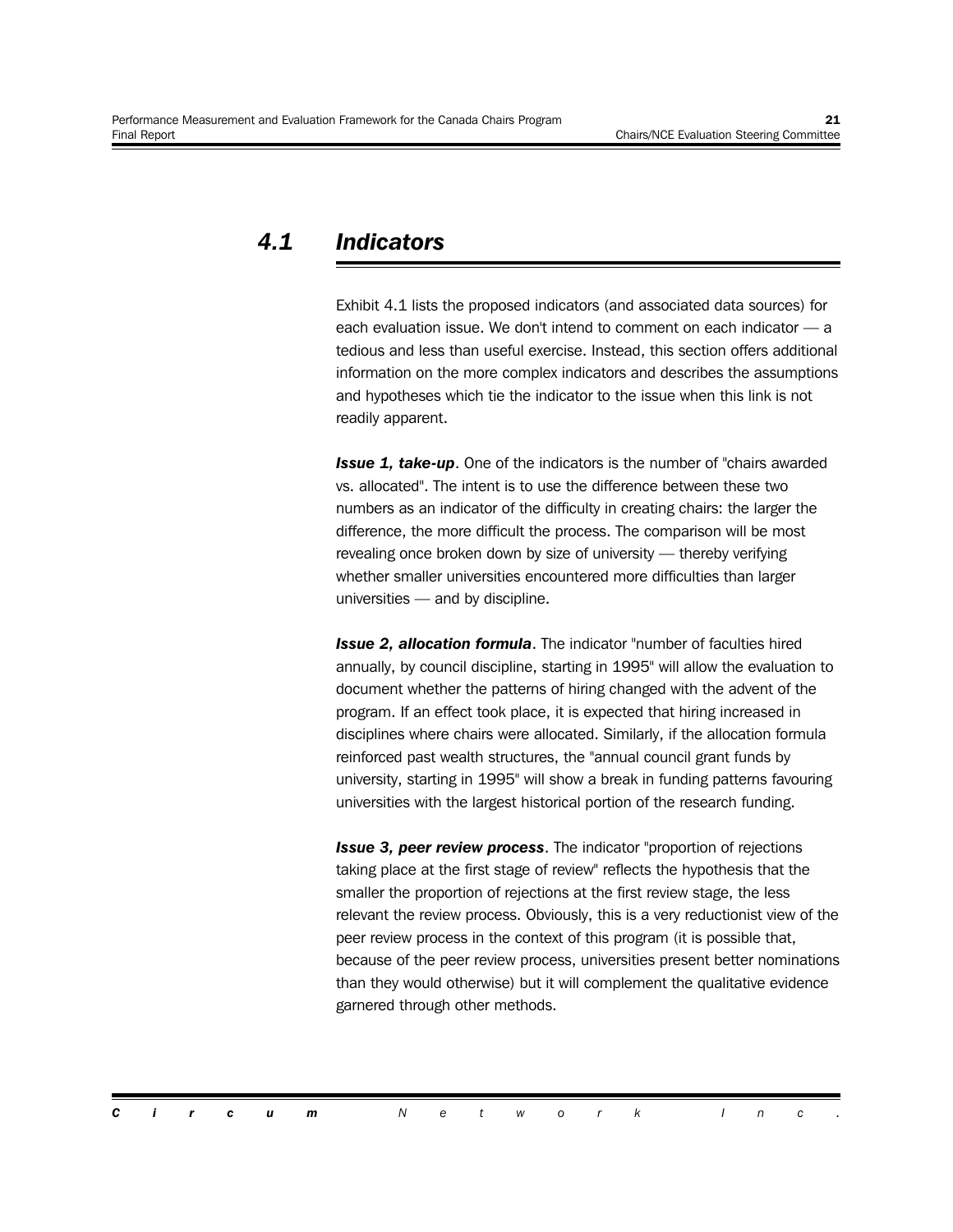**Issue 4, selection criteria**. The appropriateness of the selection criteria will be analysed, among other things, through the rate of rejection of nominations. The key information here will be whether there is a significant gap in the rejection rate by size of university and discipline (addressing the issue of possible ill-adapted criteria for smaller and regional universities and for some situations such as clinical researchers in health sciences or professional school researchers in social sciences).

The operational definition of the Tier II chairs will be challenged by the proportion of full professors selected for these chairs; the assumption is that Tier II chairs should be awarded to researchers early in their careers and that, in principle, full professors are not initiating their career.

Whether Tier II chair holders were indeed rising stars will be assessed through the comparison of their production as chair holders with the production of other professors/researchers hired at similar times and at similar levels. The hypothesis is that chair holders will display a significantly stronger production and a significantly higher acceleration of their production over the period of the chair.

*Issue 5, representation of genders*. Whether or not the program leads to a fair representation of women among chair holders is a complex issue. It has been addressed once through a special study (Bégin-Heck, 2001). It is proposed that such a study be endeavoured again in the third and fifth year of the program.

*Issue 10, retention and attraction*. Several indicators address the central issue of the impact of the program on the retention and attraction of top researchers — the core objectives of the program. Many are qualitative in nature since the numerical assessment of the incrementality of the program in this regard is difficult: it is easy to count the number of chair holders attracted to Canada via the program but it is more difficult to assess, on a quantitative basis, whether they would have come anyway. The effect of the program on retention is even more difficult to assess. Our quantitative indicator of this effect is based on the fact that, in principle, chair nominees were at risk of leaving Canada — this is the founding principle of the program. Therefore, there should be a sizeable out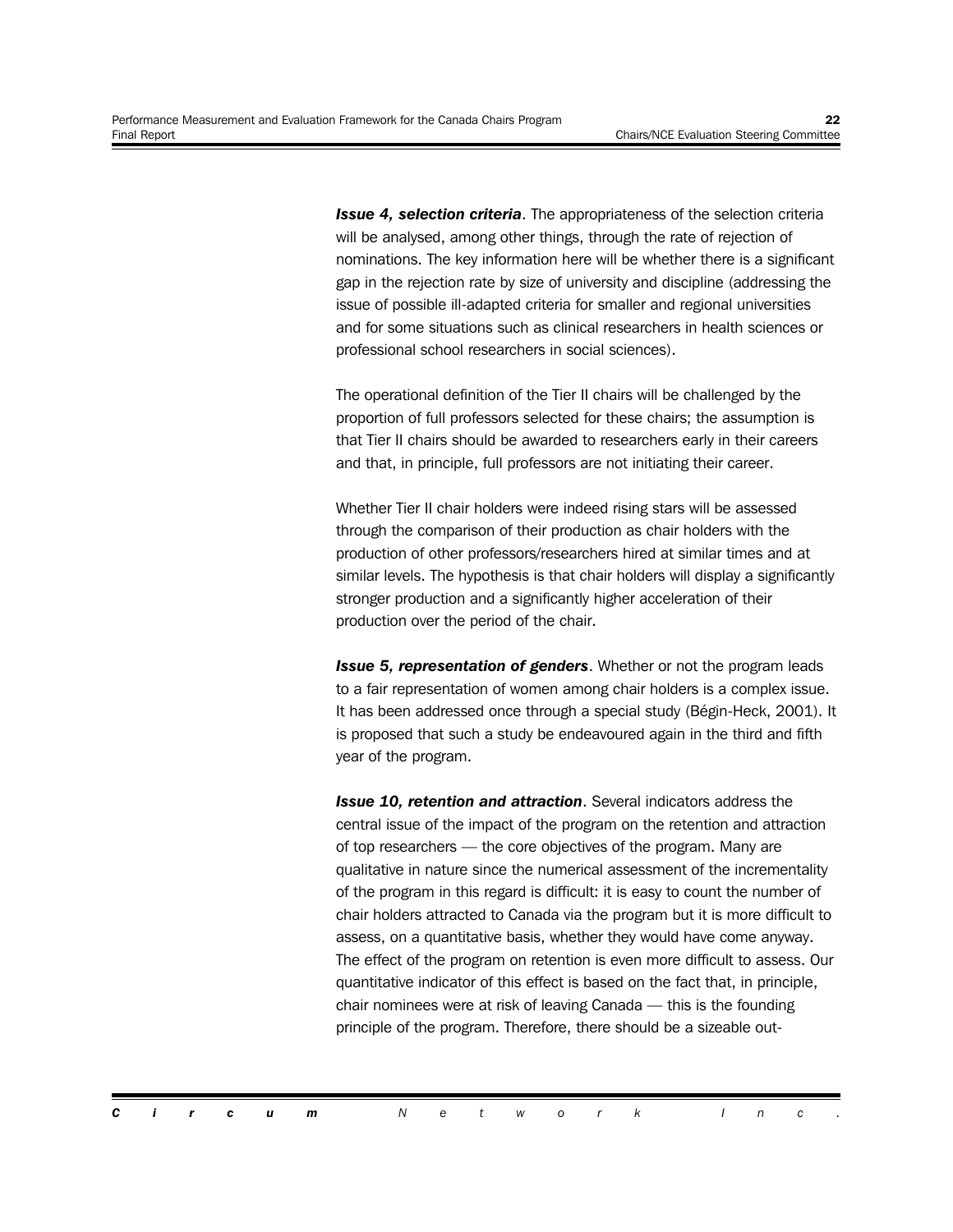emigration movement among failed retention nominations. The indicator "rate at which rejected applicants left Canada" provides information to test that hypothesis, in support to other, qualitative evidence.

**Issue 11, excellence.** Indicators of research excellence are not lacking; dozens, if not hundreds, of scholarly publications have proposed ways to measure this concept and peer committees routinely perform such assessments. Ideally, though, the evaluation of the Canada Research Chairs program requires a short set of significant indicators to depict research excellence. The indicators also have to apply generally to a large array of disciplines. The list offered in Exhibit 4.1 is a summary of suggestions found in a selection of published references (Gauthier, 1998; Godin, 1997; Observatoire des sciences et des technologies, 2000; Royal Academy of Engineering, 2000; Smith, 1998); they are adapted to social sciences and humanities as well as engineering and health sciences.

Excellence is largely a comparative concept — in fact, program managers and stakeholders often refer to "top" researchers rather than "excellent" researchers or define excellence as the trait which characterises the best 10% (or other such percentage) of the distribution of quality. Hence, the indicator of excellence will not be the absolute production of chair holders but rather the position where this production places them in the distribution of research production among all faculty members.

In theory, the best way to identify the top so-many in a group is to array all elements in the group and choose the required number. For example, to identify the five tallest pupils in a school, one would rank all pupils according to height and select the top five. What one would not do is select the tallest pupil in each class and array that group, since it is possible that the five tallest pupils all belong to the same class. Let's transpose this image to the program context: in theory, to identify the top researchers in a group of researchers, one would array them on some quality index and choose from the top down — without intervening factors such as disciplines or institutional base. To determine the extent to which the program diverges from this theoretical ideal, we propose to compare the distribution of CIHR awards — which are awarded through a national open competition — to that of the program CIHR-related awards A close match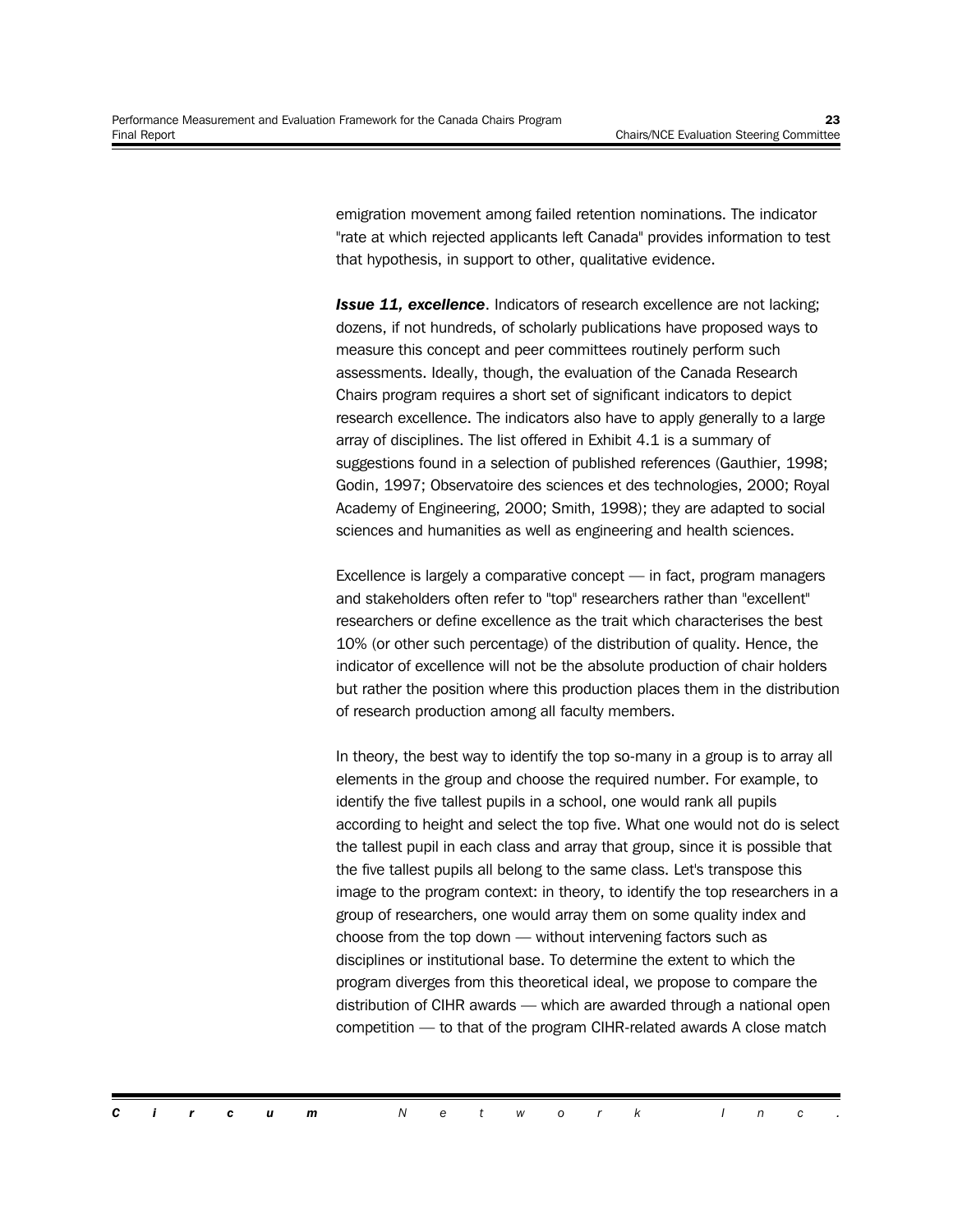between the two distributions would support the notion that the program selects top researchers.

*Issue 16, additional funds*. Similar to other demonstrations of the effect of the program on the university system, it is proposed that the effect on total research funding could be substantiated if the slope of the trend in funding changed with the advent of the program (interrupted time series).

*Issue 22, smaller universities*. Interrupted time series would again be the basis for assessing whether smaller universities have felt more or less impact from the program than larger universities. The dependent variables in this case will be the number of faculties hired and the total council grant funds.

*Issue 24, unintended effects*. One possible side effect of the program is that a larger proportion of the council grant resources be concentrated into the hands of fewer researchers. This will be analysed via a time series of the Gini coefficient applied to the distribution of grants by researchers and by university. A larger value of the Gini coefficient would indicate a higher concentration of research funds (see, for example, Alker, 1965).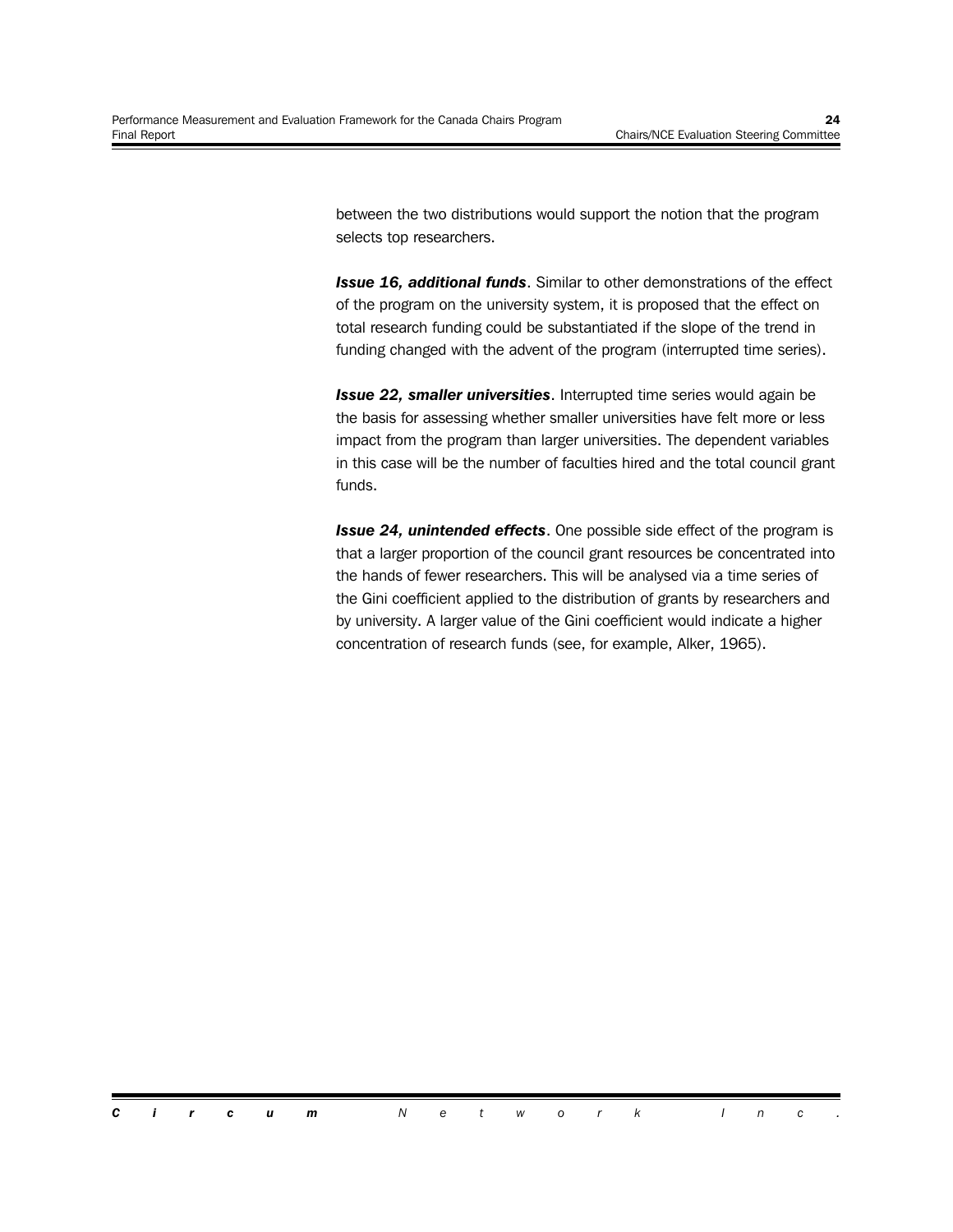#### **EXHIBIT 4.1 • Issue-indicators matrix**

|                                                                                                                                                                                                                                                                                                                                                                              |                | <b>Indicators</b><br>Indicators marked with an asterisk require ongoing<br>data collection                                                                                        |           | Data sources                                                                                                                   |
|------------------------------------------------------------------------------------------------------------------------------------------------------------------------------------------------------------------------------------------------------------------------------------------------------------------------------------------------------------------------------|----------------|-----------------------------------------------------------------------------------------------------------------------------------------------------------------------------------|-----------|--------------------------------------------------------------------------------------------------------------------------------|
| <b>Process</b>                                                                                                                                                                                                                                                                                                                                                               |                |                                                                                                                                                                                   |           |                                                                                                                                |
| What has been the take-up on the chairs program and of the CFI<br>chairs component? What are the barriers to the creation of chairs<br>(including the nomination process)? How could the chairs program<br>and the CFI chairs component help alleviate them? (Special                                                                                                        | $\mathbf{1}$   | number of chairs nominated, awarded, turned<br>$down*$<br>chairs awarded vs. allocated (overall and broken<br>down by size of university and by discipline)                       | $\bullet$ | statistical reports                                                                                                            |
| attention should be given to the constraint possibly imposed by the<br>size of the grants and the relative size by tier level.) Did smaller<br>universities encounter more/different barriers in the creation of<br>chairs?                                                                                                                                                  |                | difficulties encountered                                                                                                                                                          |           | case studies of failed nominations identified by<br>universities<br>case studies of researchers who refused chairs             |
|                                                                                                                                                                                                                                                                                                                                                                              |                | difficulties encountered<br>suggestions for program improvements                                                                                                                  |           | interviews with university representatives                                                                                     |
| What are the effects of the <b>chair allocation formula</b> ? Is the<br>balance of chairs by discipline pool adequate considering the<br>program objectives? Is an allocation by discipline appropriate<br>considering that CIHR is issue based rather than discipline based?                                                                                                | $\overline{2}$ | list of possible bases for allocating the chairs<br>arguments in favour and against each basis<br>qualitative assessment of the effect of the<br>allocation formula on innovation |           | interviews with university representatives<br>interviews with key stakeholders<br>interviews with management committee members |
| Did the allocation formula lead universities to redirect their hiring &<br>research priorities? To what extent if at all does the allocation<br>formula tend to reinforce past wealth structures ("the rich getting                                                                                                                                                          |                | number of faculties hired annually, by council<br>discipline, starting in 1995                                                                                                    |           | special request to universities                                                                                                |
| richer")? To what extent does the allocation formula help/hinder<br>innovation? What would be the effects of alternative chair allocation<br>formulas (e.g., open competition, proportional to the number of<br>faculties, budget allocation instead of body allocation)? Is the "small<br>university" threshold appropriate? Are growing universities at a<br>disadvantage? |                | total funding awarded by the program, by<br>university and discipline sector                                                                                                      |           | statistical reports                                                                                                            |
|                                                                                                                                                                                                                                                                                                                                                                              |                | annual council grant funds by university, starting in<br>1995<br>segmentation analysis by university size and<br>growth rate                                                      |           | councils                                                                                                                       |

|  |  | <b>Circum</b> Network Inc. |  |  |  |  |  |  |
|--|--|----------------------------|--|--|--|--|--|--|
|  |  |                            |  |  |  |  |  |  |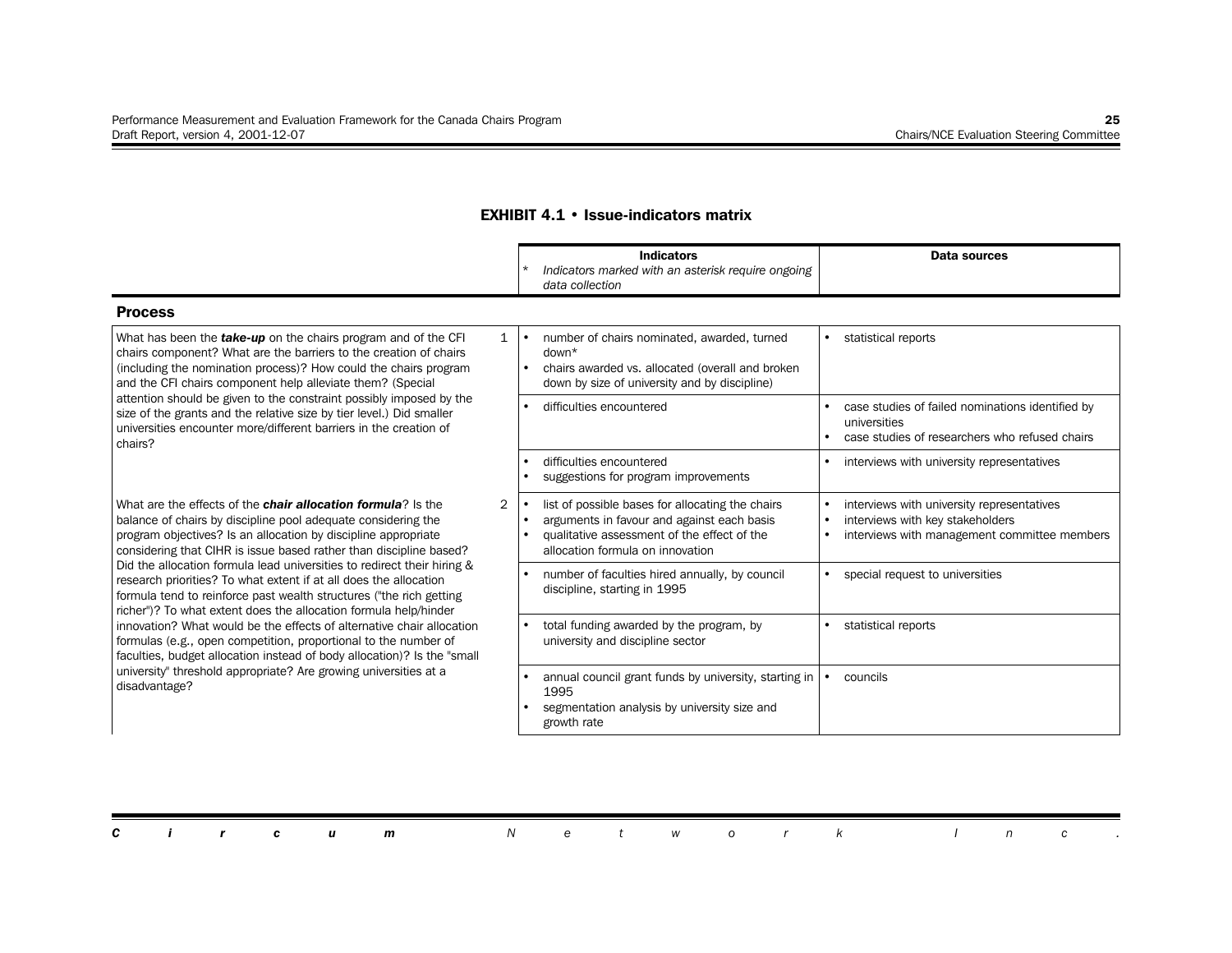|                                                                                                                                                                                                                                                                                                                           |   | <b>Indicators</b><br>Indicators marked with an asterisk require ongoing<br>data collection                                                                      | Data sources                                                                                                                                                            |
|---------------------------------------------------------------------------------------------------------------------------------------------------------------------------------------------------------------------------------------------------------------------------------------------------------------------------|---|-----------------------------------------------------------------------------------------------------------------------------------------------------------------|-------------------------------------------------------------------------------------------------------------------------------------------------------------------------|
| What is the value added of the peer review process implemented<br>by the chairs program and by the CFI chairs component considering<br>that universities already implement a selection process?                                                                                                                           | 3 | proportion of nominations approved*<br>proportion of rejections taking place at the first<br>stage of review*                                                   | statistical reports                                                                                                                                                     |
|                                                                                                                                                                                                                                                                                                                           |   | informed opinions                                                                                                                                               | interviews with university representatives<br>interviews with key stakeholders<br>interviews with management committee members<br>survey of selection committee members |
| Are the chairs program <b>selection criteria</b> and the CFI chairs<br>component selection criteria clear? Are they stringent enough to                                                                                                                                                                                   | 4 | comparison of selection criteria with those used in<br>similar-caliber competitions worldwide                                                                   | special study                                                                                                                                                           |
| identify the truly excellent researchers? Are they appropriate for all<br>categories of researchers, institutions and disciplines (e.g., clinical<br>and applied research)? Is the operational definition of a Tier I and of<br>a Tier II chair appropriate? Are Tier II chair holders junior researchers<br>on the rise? |   | opinions on<br>the adequacy/feasibility of selection criteria<br>the fairness of the application of the criteria<br>the definition of Tier II chairs            | survey of selection committee members                                                                                                                                   |
|                                                                                                                                                                                                                                                                                                                           |   | nomination rejection rate by tier level, by type of<br>university, by size of university, by discipline*<br>proportion of full professors among Tier II chairs* | statistical reports                                                                                                                                                     |
|                                                                                                                                                                                                                                                                                                                           |   | comparison of the production, during the chair<br>period, of Tier II chairs vs. other hires of the same<br>level at similar times                               | analysis of indicators of research productivity (see<br>below) over the chair period for a sample of new<br>hires (subset of a survey of faculty members)               |
| Does the make-up of the pool of chairs holders reflect an effort to<br>attribute chairs equitably between <b>genders</b> ?                                                                                                                                                                                                | 5 | proportion of women among chair nominations<br>and awards compared to the proportion of women<br>among feeder groups<br>reasons for lack of female nominations  | special study                                                                                                                                                           |
| Has the planned open competition for the year 4&5 reserve had<br>impacts on the behaviour of universities during the first years of the                                                                                                                                                                                   | 6 | informed opinions                                                                                                                                               | interviews with university representatives                                                                                                                              |
| program? How viable is the planned open competition in view of the<br>program context?                                                                                                                                                                                                                                    |   | informed opinions                                                                                                                                               | special study on the open competition concept                                                                                                                           |

|  |  | <b>Circum</b> Network Inc. |  |  |  |  |  |  |
|--|--|----------------------------|--|--|--|--|--|--|
|  |  |                            |  |  |  |  |  |  |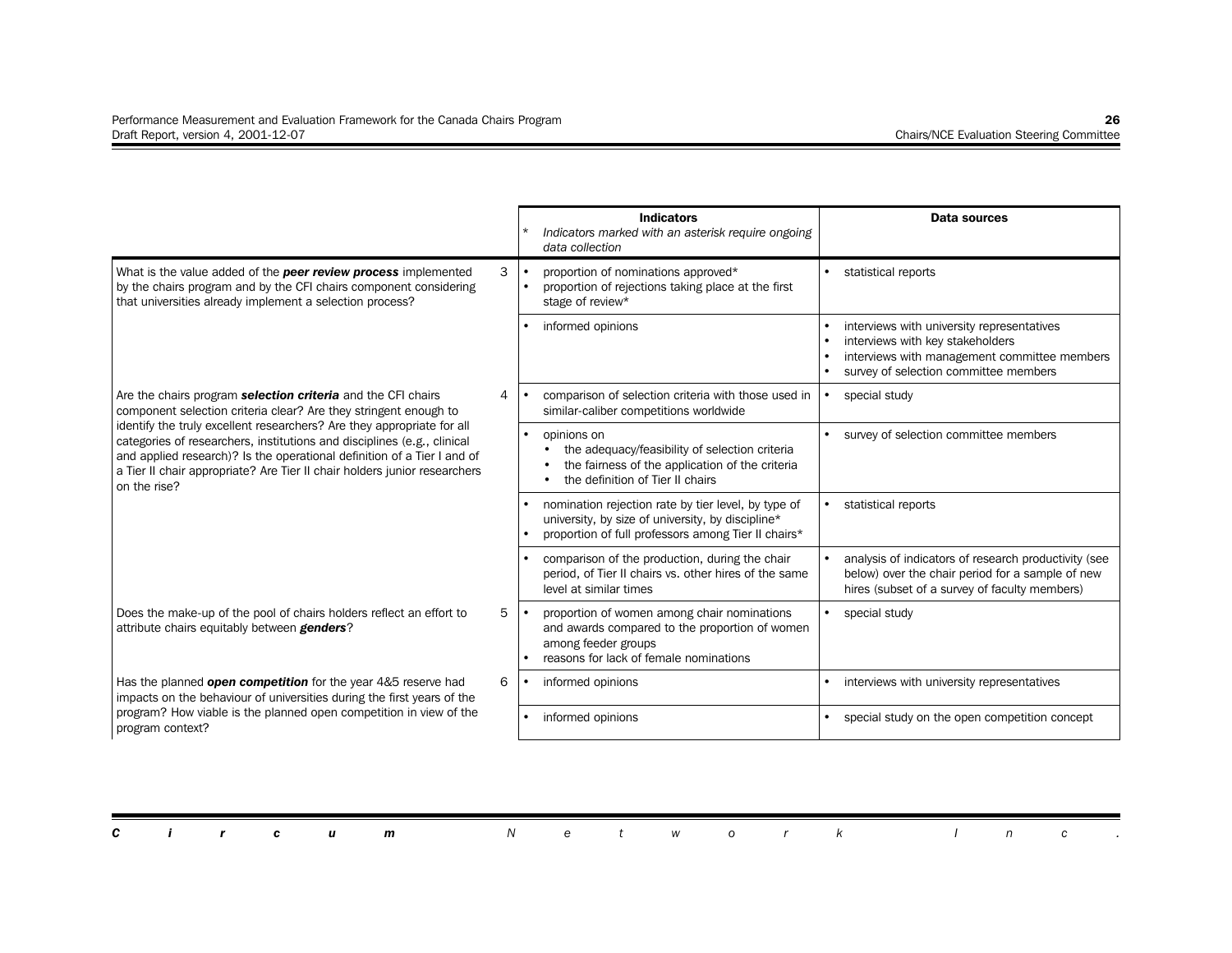|                                                                                                                                                                                                    |    |           | <b>Indicators</b><br>Indicators marked with an asterisk require ongoing<br>data collection |           | <b>Data sources</b>                                                                                                            |
|----------------------------------------------------------------------------------------------------------------------------------------------------------------------------------------------------|----|-----------|--------------------------------------------------------------------------------------------|-----------|--------------------------------------------------------------------------------------------------------------------------------|
| Is the interface between CFI and CRC efficient? How could it be                                                                                                                                    | 7  |           | proportion of nominations applying for CFI funds*                                          |           | statistical reports                                                                                                            |
| made more efficient?                                                                                                                                                                               |    |           | proportion of chairs whose CFI application was<br>rejected*                                | $\bullet$ | statistical reports                                                                                                            |
|                                                                                                                                                                                                    |    |           | informed opinions                                                                          |           | interviews with university representatives<br>interviews with key stakeholders<br>interviews with management committee members |
| <b>Short-term impacts</b>                                                                                                                                                                          |    |           |                                                                                            |           |                                                                                                                                |
| How well do the chair program and the CFI chairs component<br>integrate with other council programs and non-council chair<br><b>programs</b> ? Is there a risk of duplication?                     | 8  |           | informed opinions                                                                          |           | interviews with university representatives<br>interviews with key stakeholders<br>interviews with management committee members |
| Is the <b>number of chairs</b> created appropriate in view of the university<br>context?                                                                                                           | 9  |           | informed opinions                                                                          |           | interviews with university representatives<br>interviews with key stakeholders                                                 |
|                                                                                                                                                                                                    |    |           | international comparison of the ratio of chairs to<br>the number of faculty members        | $\bullet$ | special study                                                                                                                  |
| Have retention and attraction taken place? Is the balance between<br>retention and attraction adequate? What are the barriers to<br>retention/attraction? How could the chairs program and the CFI | 10 | $\bullet$ | number of chairs awarded to*<br>Canadian expatriates<br>foreign researchers                |           | statistical reports                                                                                                            |
| chairs component help alleviate them?                                                                                                                                                              |    |           | importance of the chair award in the decision to<br>accept a position in Canada            |           | survey of chair holders (subset of a survey of<br>faculty members)<br>qualitative case studies of chair holders                |
|                                                                                                                                                                                                    |    |           | rate at which rejected applicants left Canada                                              |           | special request to universities                                                                                                |
|                                                                                                                                                                                                    |    |           | opinion on the balance between retention and<br>attraction                                 |           | interviews with university representatives<br>interviews with key stakeholders<br>interviews with management committee members |

|  |  |  | <b>Circum</b> Network Inc. |  |  |  |  |  |  |
|--|--|--|----------------------------|--|--|--|--|--|--|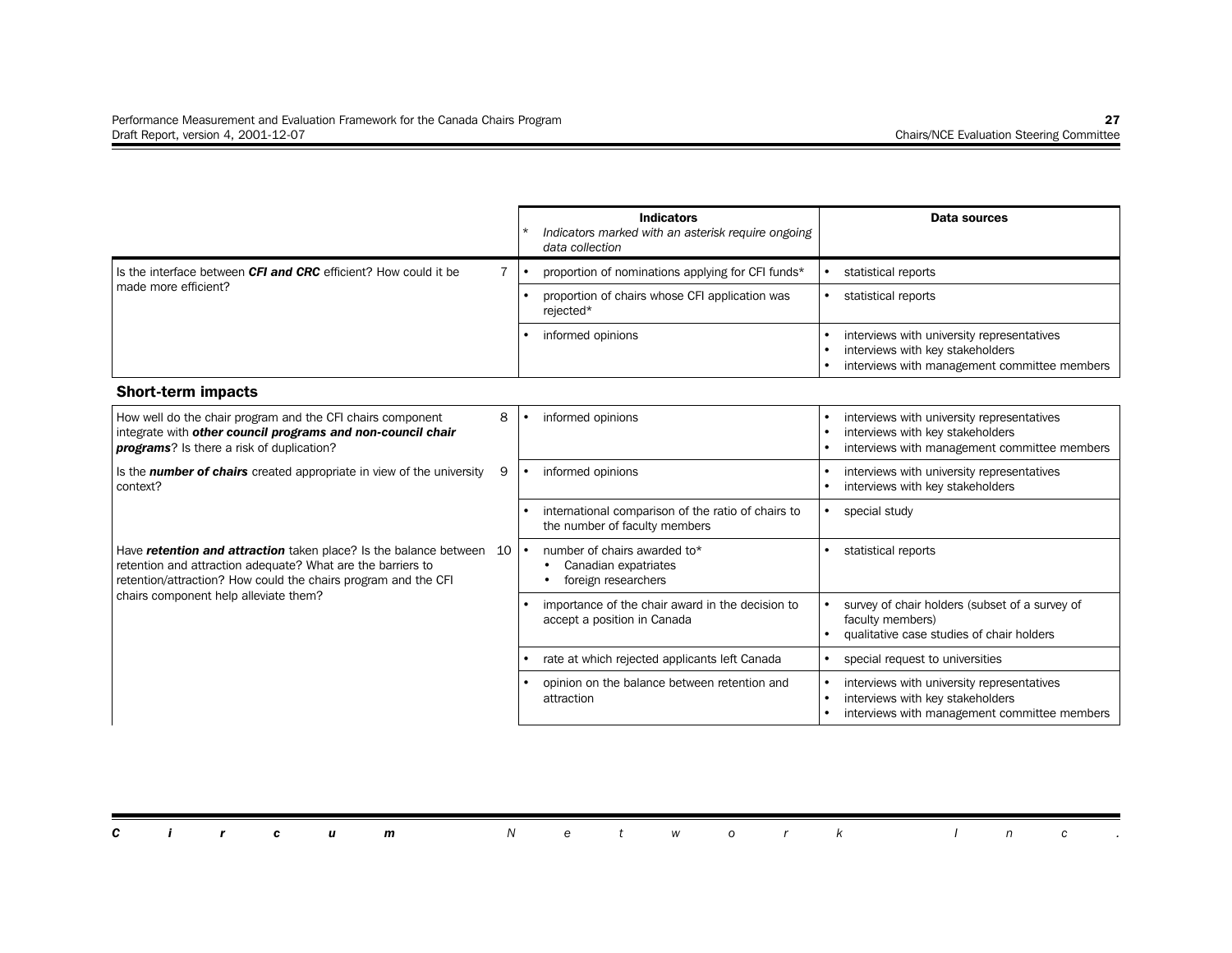|                                                                                                  |           | <b>Indicators</b><br>Indicators marked with an asterisk require ongoing<br>data collection                                                                                                                                                                                                                                                                                                                                                                                                                               |           | Data sources                                                                                                                   |
|--------------------------------------------------------------------------------------------------|-----------|--------------------------------------------------------------------------------------------------------------------------------------------------------------------------------------------------------------------------------------------------------------------------------------------------------------------------------------------------------------------------------------------------------------------------------------------------------------------------------------------------------------------------|-----------|--------------------------------------------------------------------------------------------------------------------------------|
|                                                                                                  |           | existence of formal processes to select<br>researchers likely to depart and to identify<br>researchers to attract<br>difficulties encountered<br>suggestions for program improvements                                                                                                                                                                                                                                                                                                                                    |           | interviews with university representatives                                                                                     |
| Has the program rewarded <b>clearly leading</b> or "excellent"<br>11<br>researchers?             |           | research production indicators:<br>$#$ of publications<br># of conferences and technical papers<br># of graduate students supervised<br># of (Cdn and foreign) post doctoral fellows<br># of articles cosigned with foreign researchers<br>value of grants/funding received<br># of patent applications<br># of citations (biblio- and patent-metrics)<br># and nature of awards and prizes held<br>membership on boards of peer-reviewed journals<br>location of chairs on the distribution of research<br>productivity |           | survey of faculty members                                                                                                      |
|                                                                                                  |           | opinions of peers                                                                                                                                                                                                                                                                                                                                                                                                                                                                                                        |           | survey of faculty members<br>international peer review                                                                         |
|                                                                                                  |           | opinions of selection committee members                                                                                                                                                                                                                                                                                                                                                                                                                                                                                  |           | survey of selection committee members                                                                                          |
|                                                                                                  |           | statements made on selection reporting foms                                                                                                                                                                                                                                                                                                                                                                                                                                                                              |           | selection committee reporting forms                                                                                            |
|                                                                                                  |           | comparison of the distribution of CIHR chairs with<br>the distribution of CIHR awards which are<br>attributed on a basis of a national competition                                                                                                                                                                                                                                                                                                                                                                       | $\bullet$ | <b>CIHR</b>                                                                                                                    |
| Does the <b>balance achieved between the numbers of Tier 1 and</b><br>12 <sup>°</sup>            | $\bullet$ | number of Tier I and Tier II chairs*                                                                                                                                                                                                                                                                                                                                                                                                                                                                                     |           | statistical reports                                                                                                            |
| <b>Tier 2</b> chairs conform to the original intent of the program and to<br>program objectives? |           | opinion on the balance achieved between Tier I<br>and Tier II                                                                                                                                                                                                                                                                                                                                                                                                                                                            |           | interviews with university representatives<br>interviews with key stakeholders<br>interviews with management committee members |

|  |  |  | <b>Circum</b> Network Inc. |  |  |  |  |  |  |
|--|--|--|----------------------------|--|--|--|--|--|--|
|  |  |  |                            |  |  |  |  |  |  |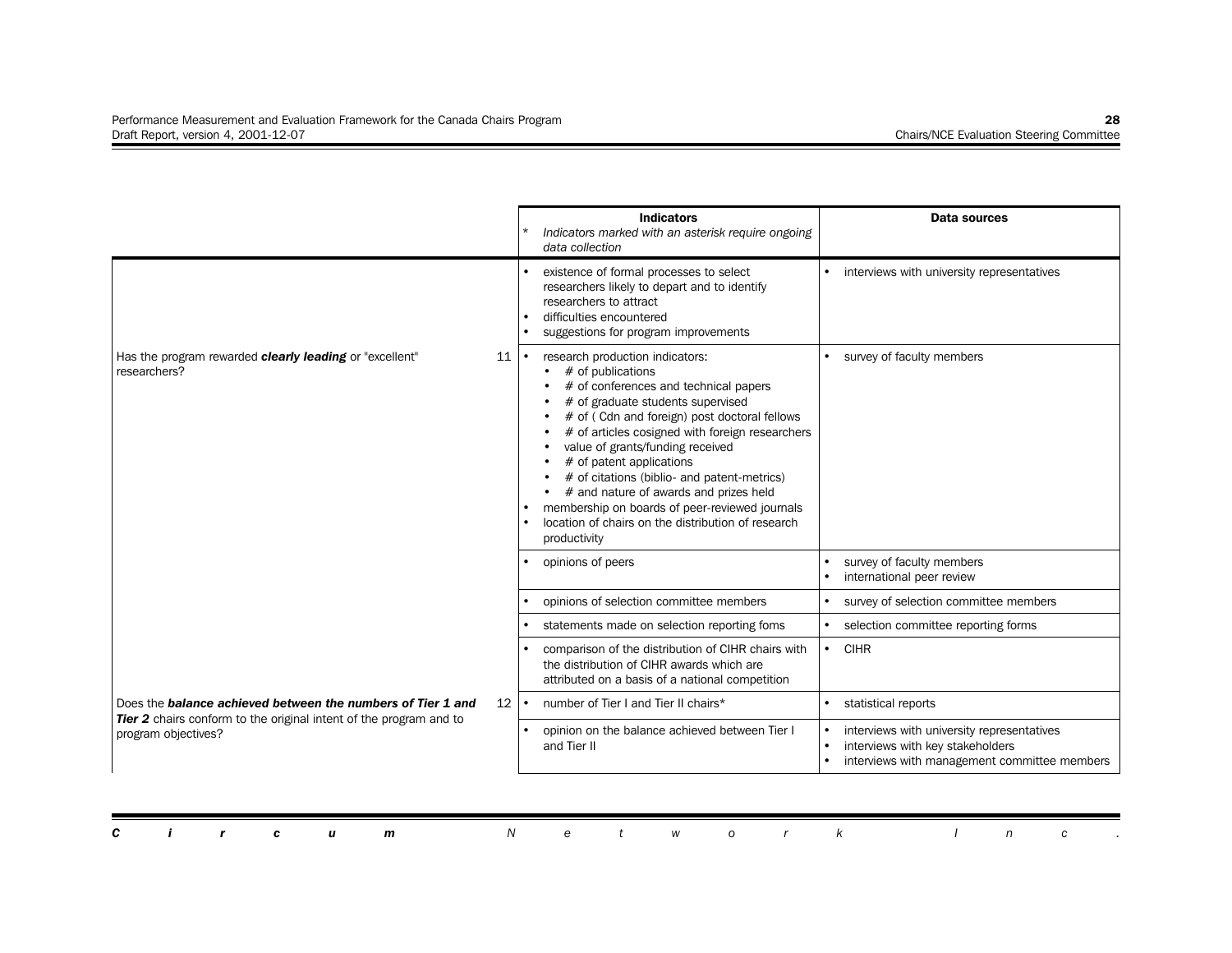|                                                                                                                                                                                                                                                                        |    | <b>Indicators</b><br>Indicators marked with an asterisk require ongoing<br>data collection                                                                   | Data sources                                                                                                                                                              |
|------------------------------------------------------------------------------------------------------------------------------------------------------------------------------------------------------------------------------------------------------------------------|----|--------------------------------------------------------------------------------------------------------------------------------------------------------------|---------------------------------------------------------------------------------------------------------------------------------------------------------------------------|
| How much <b>displacement of personnel</b> has taken place from one<br>institution to the next? Is there a notable flow of personnel between<br>smaller and larger universities? Whom does it advantage?                                                                | 13 | chairs attributed to researchers from another<br>Canadian university, broken down by origin and<br>destination university size*                              | statistical reports                                                                                                                                                       |
| What have been the <b>effects of the creation of chairs and the</b><br>associated CFI funding beyond the hiring of a researcher? For<br>example, were new research teams created? Were existing teams<br>reinforced? Was other professors' performance affected by the | 14 | department-wide research productivity correlated<br>with the presence (and number) of chairs<br>(aggregation of individual-level indicators listed<br>above) | survey of faculty members                                                                                                                                                 |
| chairs?                                                                                                                                                                                                                                                                |    | lists of achievements                                                                                                                                        | annual chair reports                                                                                                                                                      |
|                                                                                                                                                                                                                                                                        |    | qualitative assessment of (positive and negative)<br>effects on other professors                                                                             | survey of faculty members                                                                                                                                                 |
| To what extent are universities committed to supporting the<br>chairs? Did they include funding on their own to create the chairs?                                                                                                                                     | 15 | funding extended by universities to chairs<br>teaching load of chairs<br>number of (associate) professors hired parallel to<br>setting up the chair          | special request to universities                                                                                                                                           |
| Have the chairs grants and the CFI chairs component grants<br>generated significant <b>additional funds</b> from other sources?                                                                                                                                        | 16 | annual value of grants/funding received from all<br>sources, starting in 1995                                                                                | survey of chairs (subset of a survey of faculty<br>members)<br>special request to universities<br>file review of research grant applications to the<br>three councils (?) |

#### **Medium-term impacts**

| Does the program create <b>undue risks</b> for universities? Where it<br>happened, how have universities coped with decreasing allocations?<br>Do chairs represent a long term financial burden on universities? |  | informed opinions                                                                | interviews with university representatives<br>interviews with key stakeholders |
|------------------------------------------------------------------------------------------------------------------------------------------------------------------------------------------------------------------|--|----------------------------------------------------------------------------------|--------------------------------------------------------------------------------|
| How will universities handle the period where Tier II chairs cannot<br>apply for a renewal? Have cultural difficulties been encountered<br>within university departments?                                        |  | qualitative assessment of impacts on the research<br>culture within universities | survey of faculty members                                                      |

|  |  | <b>Circum</b> Network Inc. |  |  |  |  |  |  |
|--|--|----------------------------|--|--|--|--|--|--|
|  |  |                            |  |  |  |  |  |  |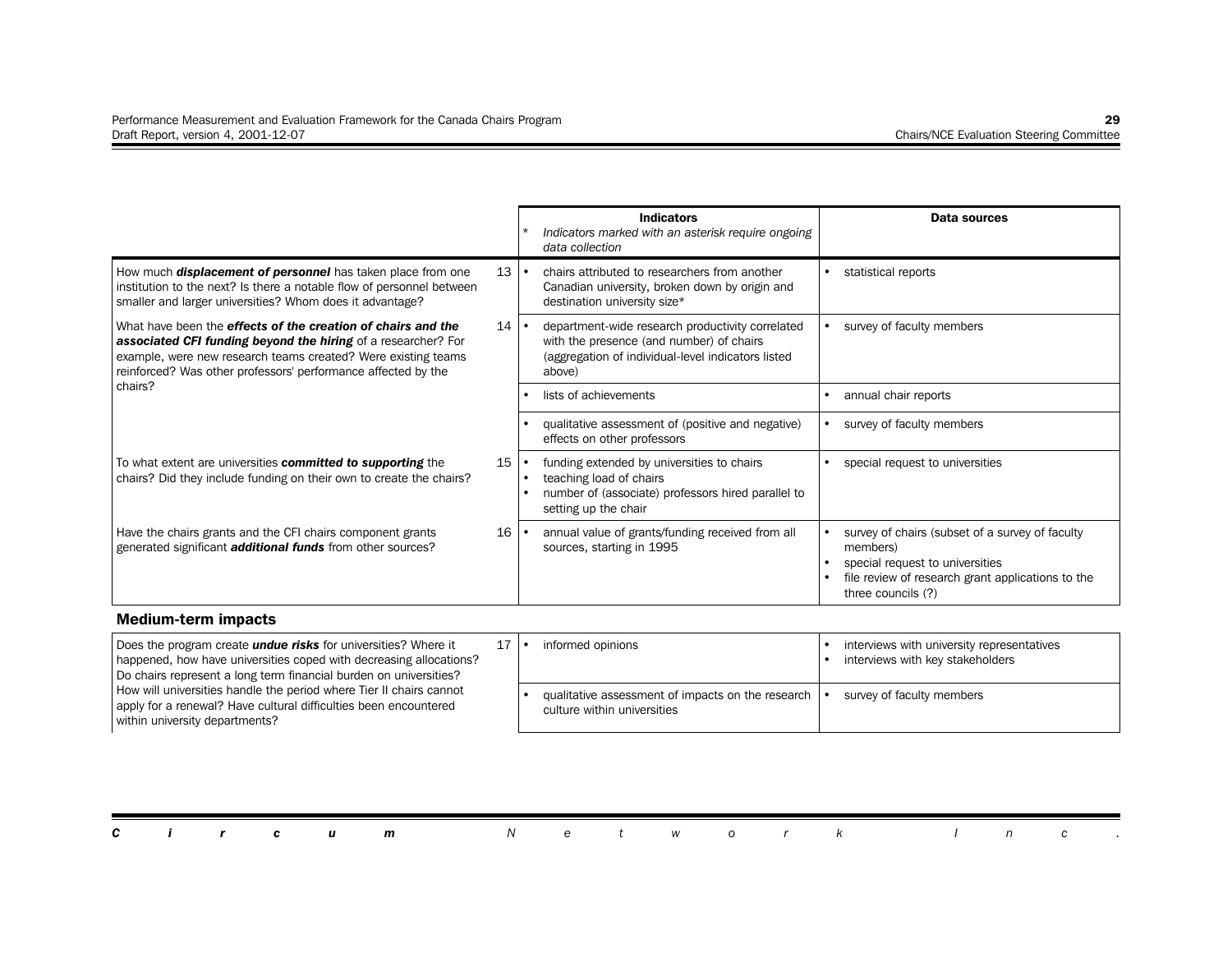|                                                                                                                                                                                                                                                       |    | <b>Indicators</b><br>Indicators marked with an asterisk require ongoing<br>data collection                                                             | Data sources                                                                   |
|-------------------------------------------------------------------------------------------------------------------------------------------------------------------------------------------------------------------------------------------------------|----|--------------------------------------------------------------------------------------------------------------------------------------------------------|--------------------------------------------------------------------------------|
| Have chair holders <i>remained</i> in their chair positions? Have some<br>chair holders been made more mobile (or emigrated) by the chair                                                                                                             | 18 | chair holder continued admissibility to the<br>program*                                                                                                | statistical reports                                                            |
| status?                                                                                                                                                                                                                                               |    | qualitative assessment of professional mobility                                                                                                        | survey of chairs (subset of a survey of faculty<br>members)                    |
| What has been the chairs program and the CFI chairs component<br>contribution to <b>training</b> of highly qualified personnel?                                                                                                                       | 19 | comparison of CRC chairs, other chairs and other<br>faculty on:<br># of graduate students supervised<br># of (Cdn and foreign) post doctoral fellows   | survey of faculty members                                                      |
| What has been the chair program's and CFI component's contribution 20<br>to the university research system's <b>capacity to produce</b> and apply                                                                                                     |    | informed opinions                                                                                                                                      | interviews with university representatives<br>interviews with key stakeholders |
| new knowledge?                                                                                                                                                                                                                                        |    | anecdotes                                                                                                                                              | qualitative case studies of chair holders                                      |
| What has been the program's contribution to inter-institutional and<br>inter-sectoral collaboration?                                                                                                                                                  | 21 | incidences of collaboration traceable to the<br>program*                                                                                               | annual university reports                                                      |
| Have chairs created in smaller universities produced effects<br>similar/larger/smaller than those created in larger universities?                                                                                                                     | 22 | number of new faculty members hired annually as<br>a proportion of existing faculty, starting in 1995,<br>correlated with the number of chairs awarded | special request to universities<br>statistical reports                         |
|                                                                                                                                                                                                                                                       |    | annual council grant funds by university, starting in<br>1995, correlated with the number of chairs<br>awarded                                         | councils<br>statistical reports                                                |
| Do universities show progress toward the realisation of their<br>strategic plan? Do the chair program and the CFI chairs component<br>feature enough flexibility to maximize its contribution to the<br>implementation of university strategic plans? | 23 | progress realized*<br>contribution of the chairs to the realization of the<br>strategic research plan*                                                 | annual university reports                                                      |

|  |  |  |  |  |  |  | <b>Circum</b> Network Inc. |  |  |  |  |  |  |  |  |  |  |  |
|--|--|--|--|--|--|--|----------------------------|--|--|--|--|--|--|--|--|--|--|--|
|--|--|--|--|--|--|--|----------------------------|--|--|--|--|--|--|--|--|--|--|--|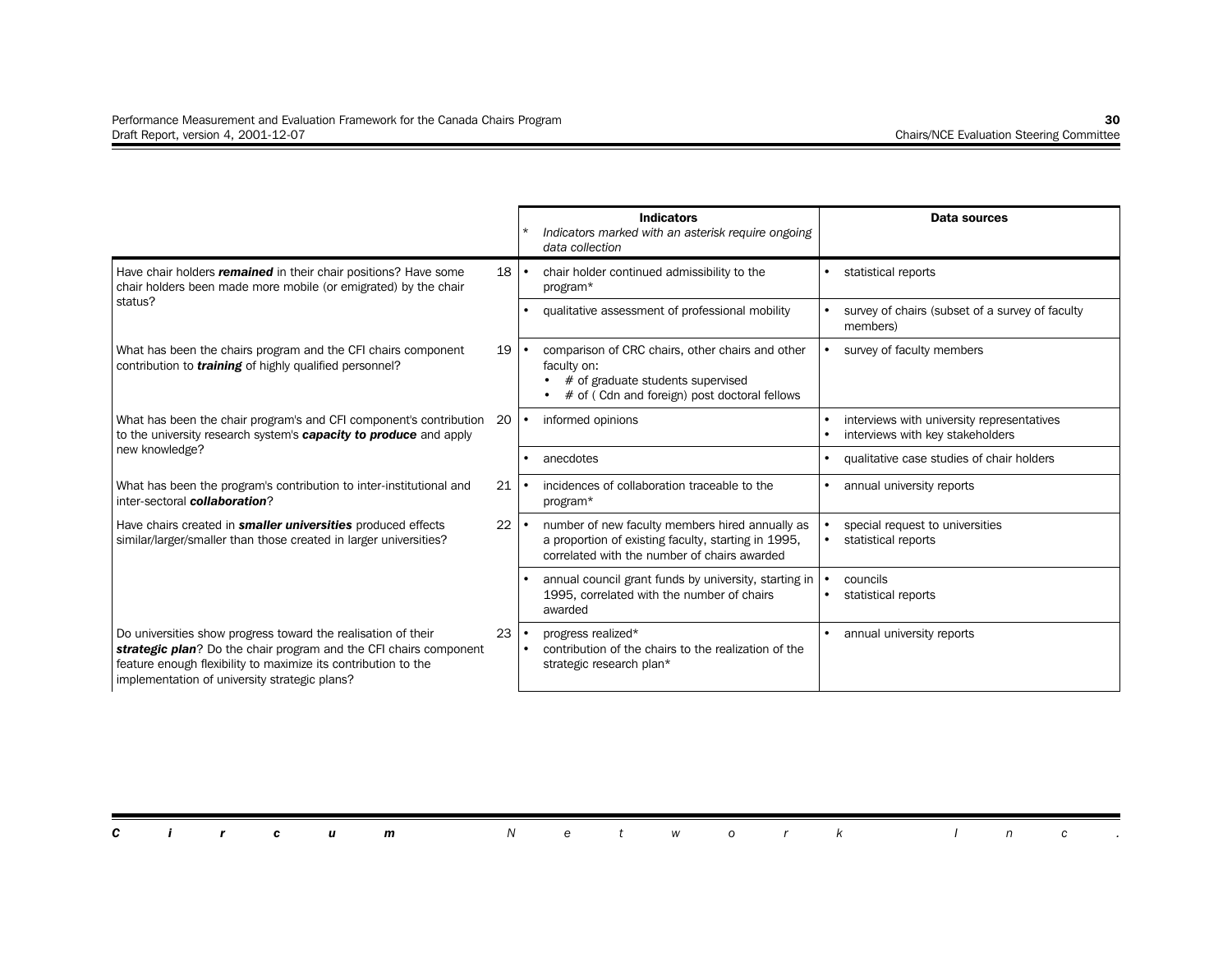|                                                                                                                                                                                                                                                                                                                                 | <b>Indicators</b><br>Indicators marked with an asterisk require ongoing<br>data collection                                                                              | Data sources                                                                                                                   |
|---------------------------------------------------------------------------------------------------------------------------------------------------------------------------------------------------------------------------------------------------------------------------------------------------------------------------------|-------------------------------------------------------------------------------------------------------------------------------------------------------------------------|--------------------------------------------------------------------------------------------------------------------------------|
| Have the chairs program and the CFI chairs component produced<br>24<br>unintended effects in the Canadian university research system?<br>Have the programs contributed to a two-speed university research                                                                                                                       | informed opinions                                                                                                                                                       | interviews with university representatives<br>interviews with key stakeholders<br>interviews with management committee members |
| system? What have been the effects of rejected applications? Have<br>the programs contributed to the creation of two types of university<br>professors (teachers and researchers)? Have council grant funds and<br>CFI funds been more concentrated in the hands of fewer researchers<br>as a consequence of the chair program? | annual council grant funds by university, starting in<br>1995, segmented by university size<br>index of concentration /dispersion of grants by<br>researcher/university | councils                                                                                                                       |
|                                                                                                                                                                                                                                                                                                                                 | perceptions on the segmentation of the faculty<br>corps                                                                                                                 | survey of faculty members                                                                                                      |
|                                                                                                                                                                                                                                                                                                                                 | teaching load of chairs relative to average teaching<br>loads                                                                                                           | special request to universities                                                                                                |
|                                                                                                                                                                                                                                                                                                                                 | qualitative assessments                                                                                                                                                 | survey of rejected applicants (subset of a survey of<br>faculty members)                                                       |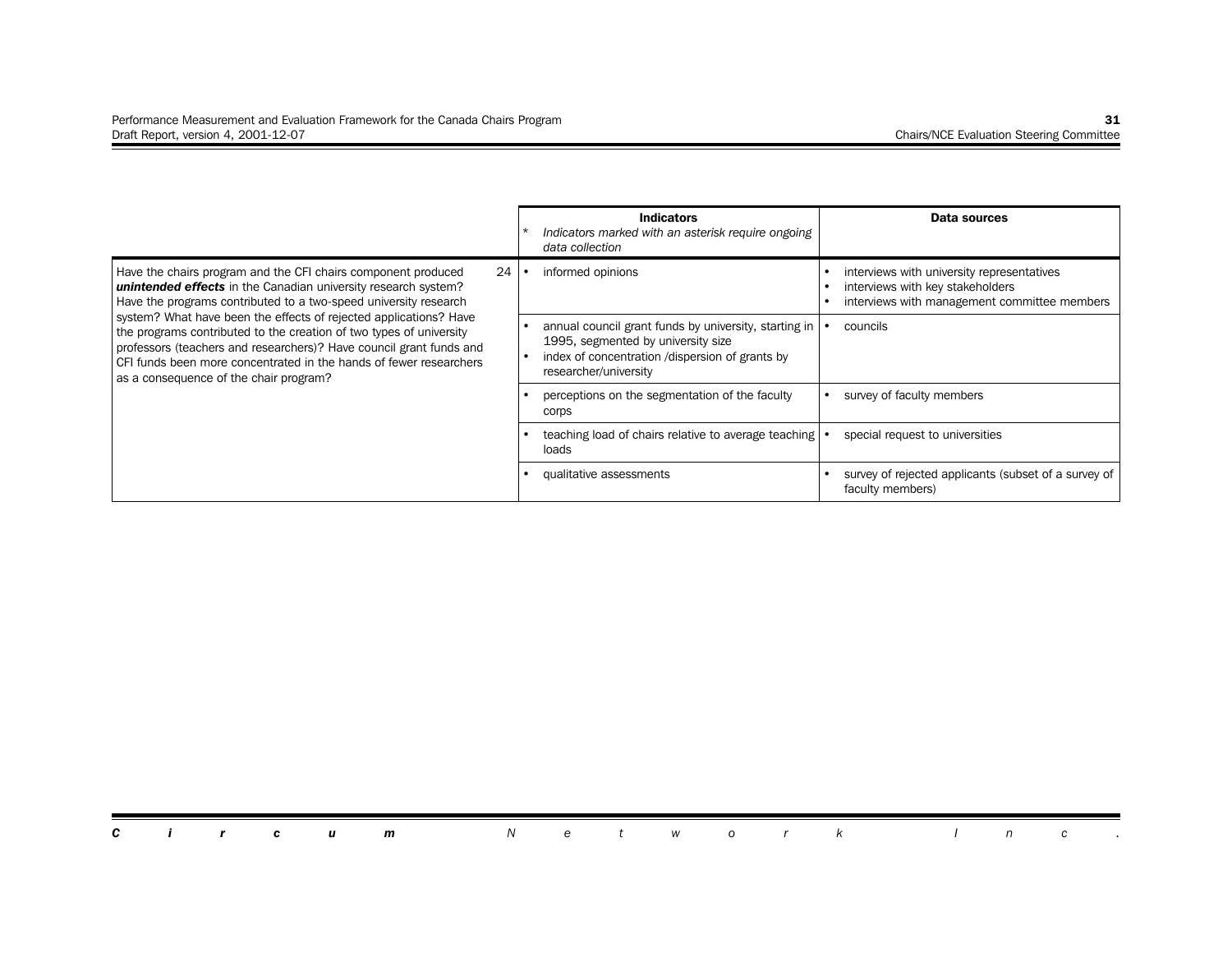#### *4.2 Data Sources and Methods*

The previous exhibit associated indicators to issues. Exhibit 4.2 relates indicators to data sources thereby providing a list of data elements expected from each source. Within data sources, indicators are sorted in decreasing order of importance, based on the priority attributed to the issue to which they are associated. Finally, the timing of the analysis of the issues is lifted from Exhibit 4.1 and attached to the indicator.

The following paragraphs describe the nature of each data source and assess their feasibility and expected reliability.

#### *Statistical reports*

*feasibility* high *reliability* high *necessity* high at all stages

#### *Interviews with university representatives*

*feasibility* high *reliability* high *necessity* high at years 3&5

#### *Interviews with key stakeholders*

*feasibility* high *reliability* high *necessity* high at years 3&5 *Statistical reports*. Statistical reports are data extractions from the information available on chair nominations and chair awards. While the production of some indicators may require a small investment from the part of the program, the majority are already generated on a regular basis. Information from this source is reliable.

*Interviews with university representatives*. It is a given that university representatives will have to be consulted in the context of the evaluation of the program — a number of key issues require their input. It is also a given that their cooperation will be guaranteed — they are eager to make this program work and to see it continue. Because of the diversity of situations, a significant number of university representatives will need to be approached; thirty such interviews would not be excessive. As for the reliability of the information collected through this means, since "informed opinions" is the key type of data required from these informants and that they have not shown a tendency to constrain their comments, the reliability can be rated high.

**Interviews with key stakeholders.** Key stakeholders are organizations representing particular segments of the university system and other interested parties. They include, but are not limited to, the Association of Universities and Colleges of Canada, the Canadian Association of University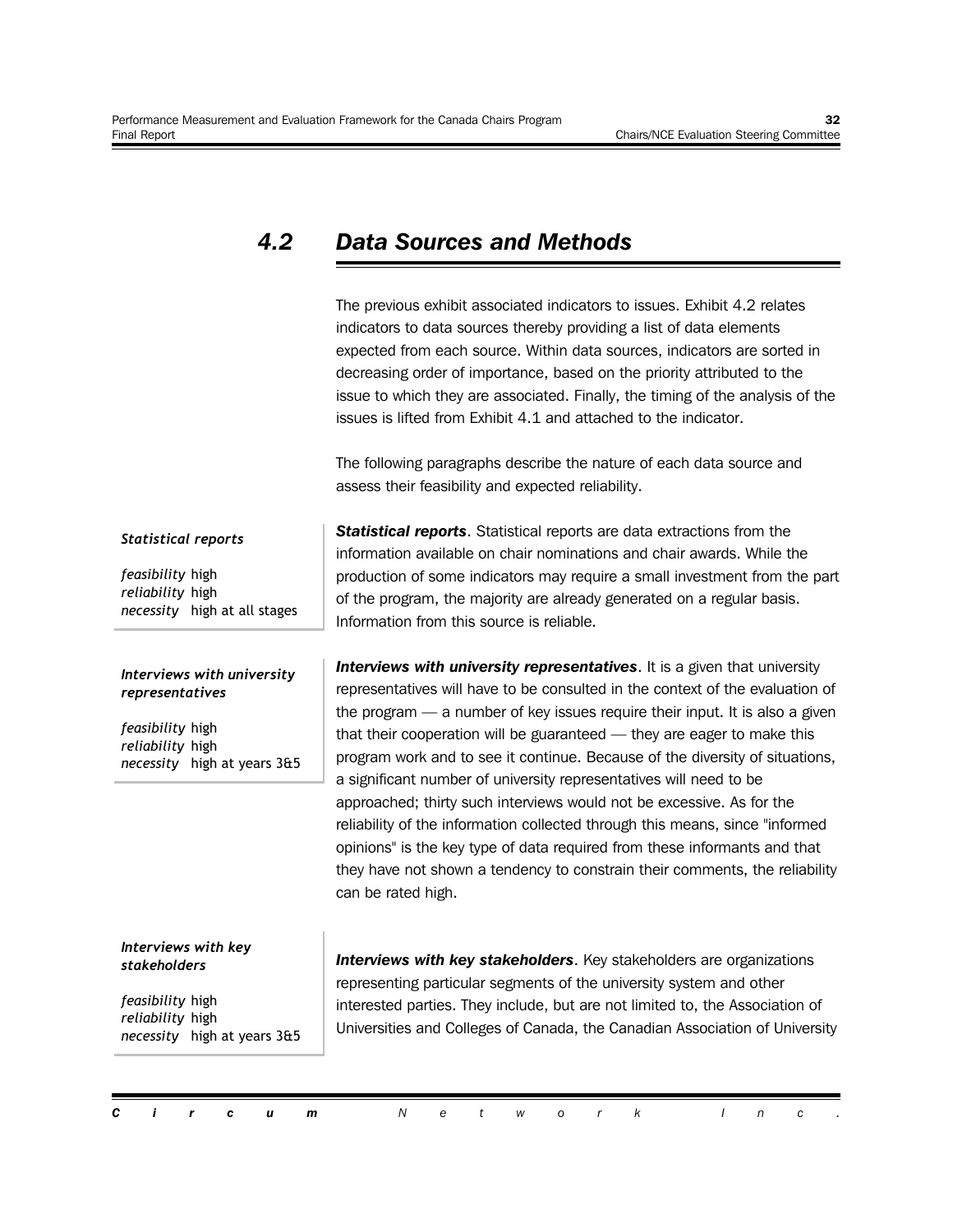Teachers, the Humanities and Social Sciences Federation of Canada and the Canadian Association of Graduate Studies. They are not shy at expressing their points of view; their cooperation will be easily enlisted. Some ten such interviews should be planned for the year 3 and year 5 evaluations. As with university representatives, key stakeholders will be asked to express "informed opinions" on issues that they master; these qualitative data will therefore be reliable, as such.

*Interviews with management committee members*. The management of the program is supervised by a group of senior managers from the three councils, Industry Canada and the CFI. Since these individuals are representatives of government, their views will be important to gauge the reasonableness of proposals put forth by university representatives and key stakeholders. The evaluation will also collect their perspective on the strengths and weaknesses of the program. Five to ten high-caliber interviews will be required.

*Special request to universities*. Universities hold key information for the assessment of the performance of the program. Some of the information describe their university environment in aggregate form, over several years; other information relate to individual nominations or chairs. In all cases, contrary to other information grouped under the "university annual report" data source, the information does not need to be collected every year, although it could — the program could decide to request the information listed under this data source as part of the annual report. The information needed is factual and readily available to universities.

#### *Councils*

*feasibility* high *reliability* high *necessity* high at years 3&5

*necessity* high at years 3&5

*Interviews with management*

*necessity* high at years 3&5

*committee members*

*feasibility* high *reliability* high

*Special request to universities*

*feasibility* high *reliability* high

*Selection committee reporting forms*

*feasibility* high *reliability* low *necessity* medium at y 3&5 **Councils**. The three councils will be called upon to provide information which exists in their information systems and goes beyond this particular program. The information is factual; there is no reason to doubt the reliability of the data. These data are associated with high priority issues for the three-year and, particularly, the five-year evaluations.

*Selection committee reporting forms*. Selection committee members produce assessments of nominees in a formal fashion. Statements made in these forms can be analysed to measure the level of excellence presented by researchers. Since these qualitative data are readily available,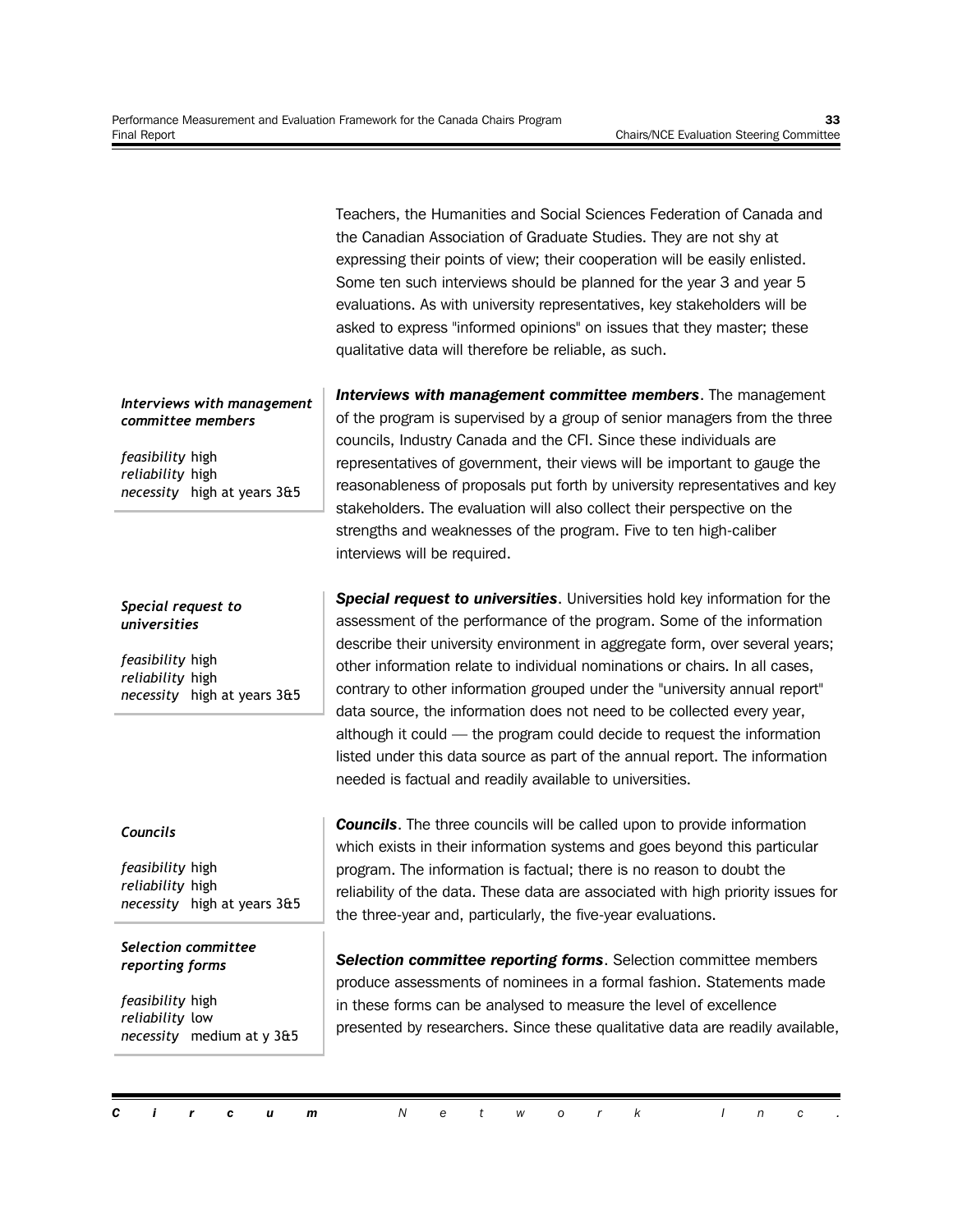such an analysis is very feasible. However, the logic of proof is weak since an element of the program process — the judgment of the selection committee members — is used to assess a short term impact, a slightly tautological approach. Other approaches are available to address the same issue; this method is, therefore, of low necessity.

#### *Survey of faculty members*

*feasibility* medium *reliability* medium *necessity* high at years 3&5 **Survey of faculty members.** The evaluation plan includes several issues which rely on data collected through a survey of faculty members. Some indicators involve the comparison of chairs to all faculty; others, the comparison of chairs to other award winners; yet others, the comparison of Tier II chairs to other recently hired professors; etc.. The survey of faculty members is also the key tool to assess excellence.

As far as chairs are concerned, the information could be collected as part of annual reports. However, most of the evaluation issues are comparative in nature (to address the incrementality question and also because excellence has been defined in comparative terms) and require similar information about other groups of professors and researchers. It is preferable to use the same method of data collection for all of these groups.

A survey of this nature faces challenges related to cost and to the expected level of participation of the target group. Considering the group under study, it will be possible to reduce the data collection costs through a Webbased survey (rather than a paper-and-pencil mailed questionnaire). The participation challenge will require early notification of the survey and support at the highest level of granting council management.

As with any survey, the results will be proportional to the level of attention given to it by respondents. This could affect the reliability of the data negatively. However, as most of the indicators are comparative, intrinsic biases in the data collected will be of concern only if they differ according to the groups compared — which should not be the case.

The sample should be stratified — according to several subgroups identified in the description of the indicators — and of significant size. All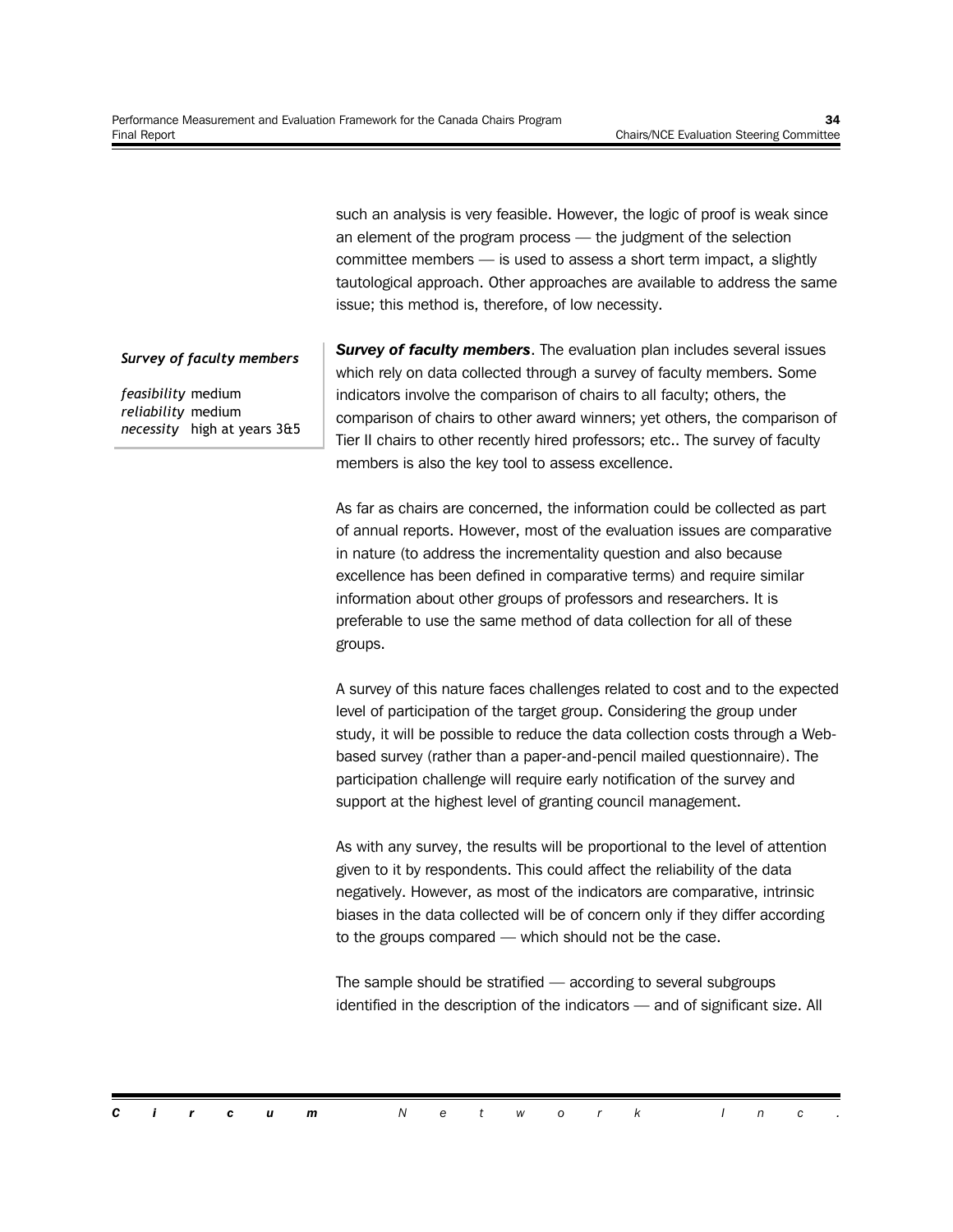chair holders could be contacted to participate; a similar-size group of other faculty could be included.

#### *Case studies*

*feasibility* medium *reliability* low *necessity* medium at year 3, high at year 5

*Case studies*. Some issues are better dealt with in a qualitative manner, looking for patterns in specific stories or anecdotes. This is the case here for the impact of failed applications, the refusal of chair awards, the attraction power of the chairs and the contribution of the program to the depth of the university research system. Case studies are relatively costly and they require time consuming input from busy individuals — a fact that reduces their feasibility. By definition, they will not be statistically representative of the variety of circumstances encountered under the program — they inform about the shape of the landscape but they do not provide a precise road map; they are useful for theory building, but they don't provide measurement open to generalization. While they have drawbacks, case studies may provide evidence of program incrementality which may escape other methodologies. Because incrementality should be a focus of the fifth-year evaluation, case studies are assigned a high necessity rating for that time period.

#### *Special studies*

*feasibility* medium to high *reliability* medium to high *necessity* low to high at years 3&5

*Special studies*. Under this heading, we have grouped a series of particular studies dealing with specific aspects of the program. The priority of the underlying issues varies from low to high. The feasibility and reliability varies from medium to high. The "gender" study is a requirement; it is feasible and it provides reliable data. The "international peer review" is relatively difficult to implement, considering the variety of disciplines represented under the program; it is also of low necessity since other indicators exist to document the issues to which this study is attached. The other special studies are associated with medium and low priority issues.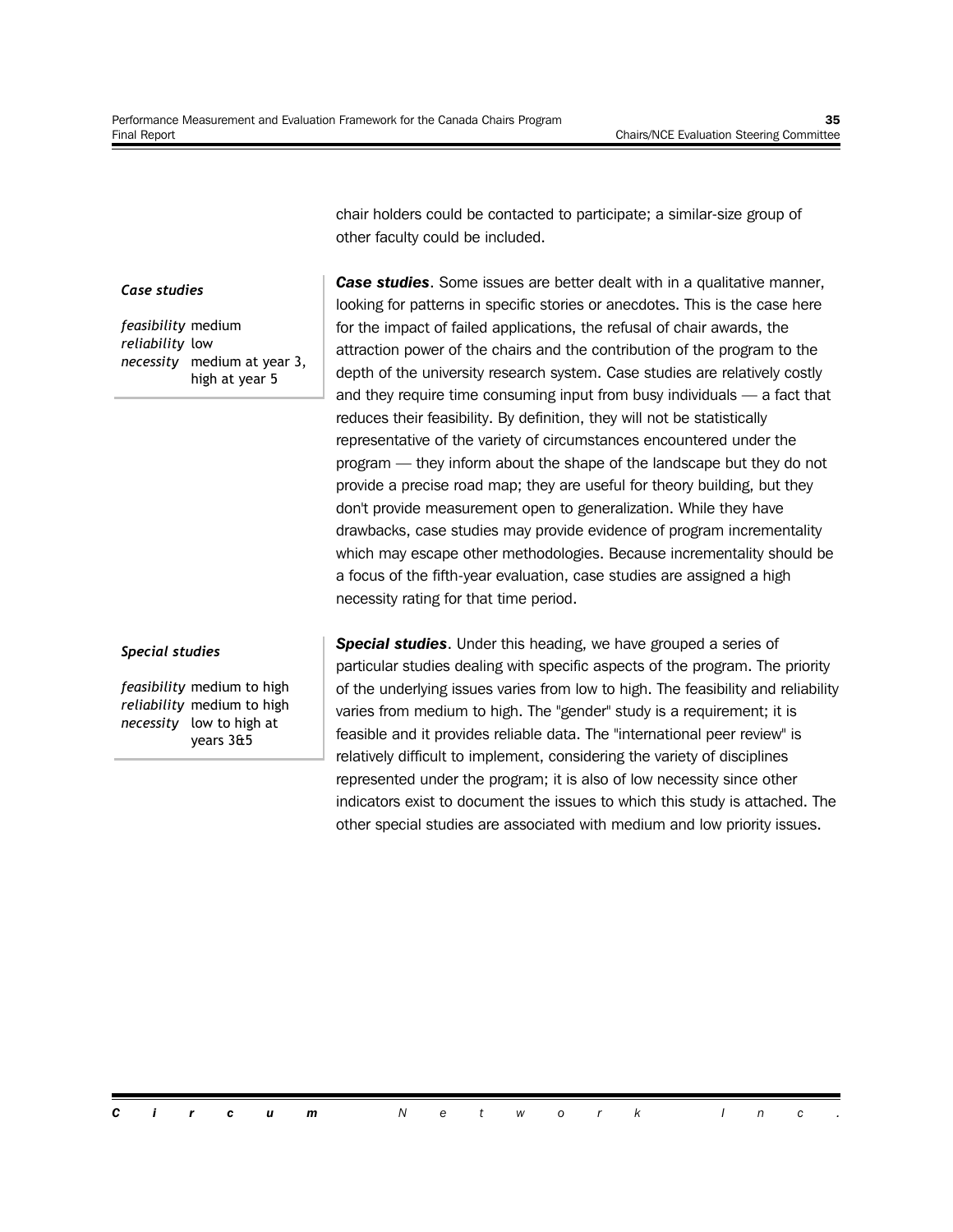| Data sources                  | <b>Indicators</b>                                                                                                                                                                                                                                                                                                                                      |                                      | <b>Associated Issue Priority</b>     |                     |                                         |    |
|-------------------------------|--------------------------------------------------------------------------------------------------------------------------------------------------------------------------------------------------------------------------------------------------------------------------------------------------------------------------------------------------------|--------------------------------------|--------------------------------------|---------------------|-----------------------------------------|----|
|                               |                                                                                                                                                                                                                                                                                                                                                        | <b>Evaluation</b><br><b>Issue Id</b> | <b>Priority</b><br>L Low<br>M Medium |                     | <b>Timing</b><br>$(1 = \text{ongoing})$ |    |
|                               |                                                                                                                                                                                                                                                                                                                                                        |                                      | H High                               | $\mathbf{1}$        | y3                                      | y5 |
| Statistical                   | $\bullet$<br>number of chairs nominated, awarded, turned down                                                                                                                                                                                                                                                                                          | 1                                    | н                                    | ×                   | ×                                       | ×  |
| reports                       | $\bullet$<br>chairs awarded vs. allocated (overall and broken down by size<br>of university and by discipline)                                                                                                                                                                                                                                         | $\mathbf{1}$                         | H                                    |                     | $\pmb{\times}$                          | ×  |
|                               | total funding awarded by the program, by university and<br>$\bullet$<br>discipline sector                                                                                                                                                                                                                                                              | $\overline{2}$                       | H                                    |                     | ×                                       | ×  |
|                               | $\bullet$<br>number of chairs awarded to<br>Canadian expatriates<br>$\bullet$<br>foreign researchers                                                                                                                                                                                                                                                   | 10                                   | H                                    | $\boldsymbol{\ast}$ | ×                                       | ×  |
|                               | $\bullet$<br>chair holder continued admissibility to the program                                                                                                                                                                                                                                                                                       | 18                                   | H                                    | ×                   |                                         | ×  |
|                               | $\bullet$<br>nomination rejection rate by tier level, by type of university, by<br>size of university, by discipline<br>$\bullet$<br>proportion of full professors among Tier II chairs                                                                                                                                                                | 4                                    | M                                    | $\boldsymbol{\ast}$ | ×                                       | ×  |
|                               | $\bullet$<br>proportion of nominations applying for CFI funds<br>proportion of chairs whose CFI application was rejected<br>$\bullet$                                                                                                                                                                                                                  | $\overline{7}$                       | M                                    | ×                   | ×                                       | ×  |
|                               | number of Tier I and Tier II chairs<br>$\bullet$                                                                                                                                                                                                                                                                                                       | 12                                   | M                                    | ×                   | ×                                       | ×  |
|                               | $\bullet$<br>number of chairs awarded, by university                                                                                                                                                                                                                                                                                                   | 22                                   | M                                    | ×                   |                                         | ×  |
|                               | proportion of rejections taking place at the first stage of review<br>$\bullet$                                                                                                                                                                                                                                                                        | 3                                    | L                                    | ×                   | ×                                       |    |
|                               | chairs attributed to researchers from another Canadian<br>$\bullet$<br>university, broken down by origin and destination university<br>size                                                                                                                                                                                                            | 13                                   | L                                    | ×                   |                                         | ×  |
| Interviews with<br>university | $\bullet$<br>difficulties encountered in the creation of chairs<br>suggestions for program improvements in this regard<br>$\bullet$                                                                                                                                                                                                                    | $\mathbf{1}$                         | H                                    |                     | ×                                       | ×  |
| representatives               | $\bullet$<br>list of possible bases for allocating the chairs<br>arguments in favour and against each basis<br>$\bullet$<br>qualitative assessment of the effect of the allocation formula<br>$\bullet$<br>on innovation                                                                                                                               | $\overline{2}$                       | H                                    |                     | ×                                       | ×  |
|                               | $\bullet$<br>opinion on the balance between retention and attraction<br>existence of formal processes to select researchers likely to<br>$\bullet$<br>depart and to identify researchers to attract<br>$\bullet$<br>difficulties encountered in balancing attraction and retention<br>$\bullet$<br>suggestions for program improvements in this regard | 10                                   | H                                    |                     | ×                                       | ×  |
|                               | informed opinions on the impact of the program on<br>$\bullet$<br>universities' capacity to produce and apply new knowledge                                                                                                                                                                                                                            | 20                                   | H                                    |                     |                                         | ×  |
|                               | $\bullet$<br>informed opinions on the interface between CRC and CFI                                                                                                                                                                                                                                                                                    | 7                                    | M                                    |                     | $\ast$                                  | ×  |
|                               | $\bullet$<br>informed opinions on the integration of the program with other<br>council programs and non-council chair programs                                                                                                                                                                                                                         | 8                                    | M                                    |                     | ×                                       |    |
|                               | opinion on the balance achieved between Tier I and Tier II                                                                                                                                                                                                                                                                                             | 12                                   | M                                    |                     | ×                                       | ×  |
|                               | informed opinions on the risks taken by universities                                                                                                                                                                                                                                                                                                   | 17                                   | M                                    |                     |                                         | ×  |

#### **EXHIBIT 4.2 • Data sources and associated indicators sorted by issue priority**

|  |  | <b>Circum</b> Network Inc. |  |  |  |  |  |  |
|--|--|----------------------------|--|--|--|--|--|--|
|  |  |                            |  |  |  |  |  |  |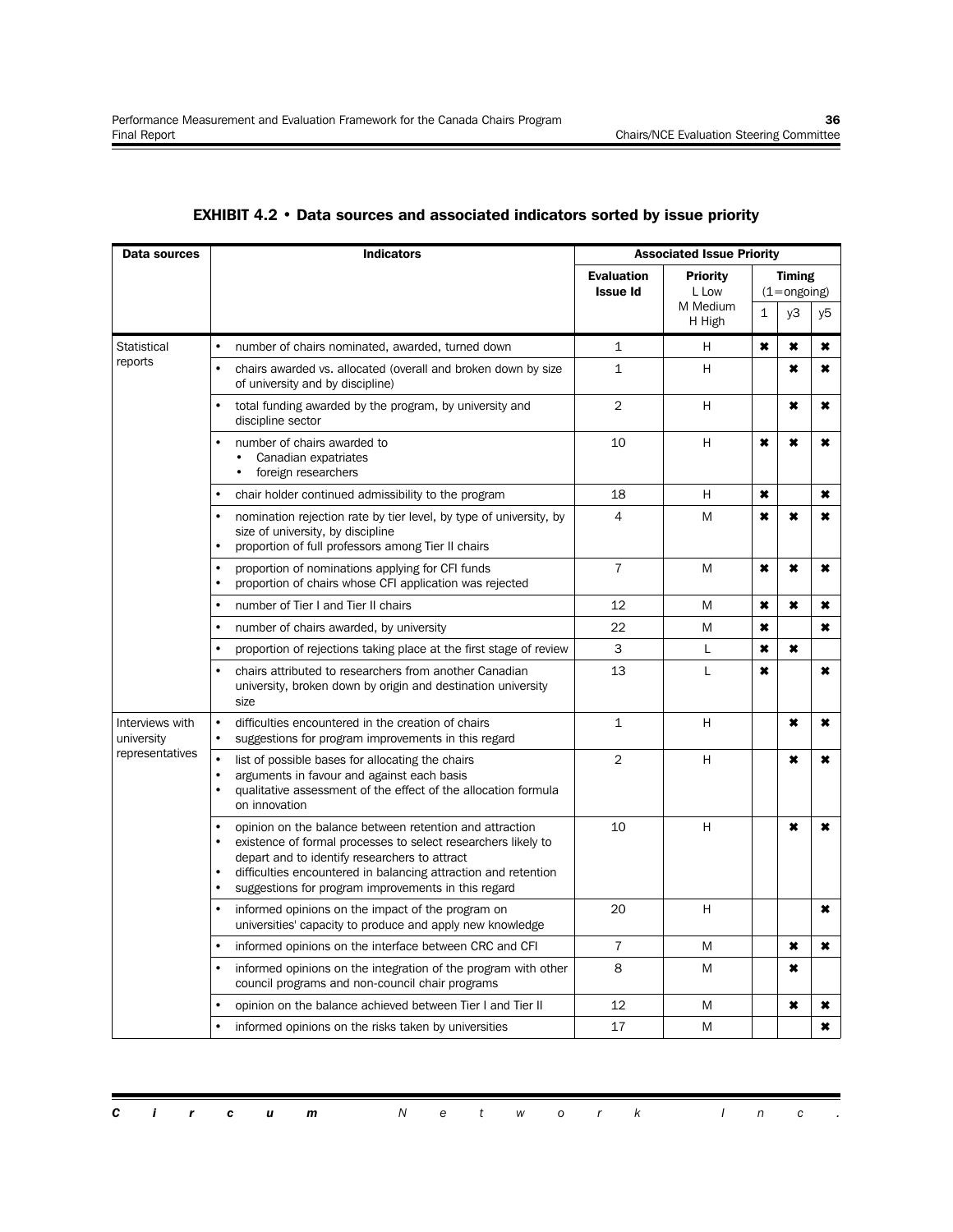| <b>Data sources</b>                                   | <b>Indicators</b>                                                                                                                                                                                                        | <b>Associated Issue Priority</b>     |                          |              |                                         |           |  |  |  |
|-------------------------------------------------------|--------------------------------------------------------------------------------------------------------------------------------------------------------------------------------------------------------------------------|--------------------------------------|--------------------------|--------------|-----------------------------------------|-----------|--|--|--|
|                                                       |                                                                                                                                                                                                                          | <b>Evaluation</b><br><b>Issue Id</b> | <b>Priority</b><br>L Low |              | <b>Timing</b><br>$(1 = \text{ongoing})$ |           |  |  |  |
|                                                       |                                                                                                                                                                                                                          |                                      | M Medium<br>H High       | $\mathbf{1}$ | yЗ                                      | y5        |  |  |  |
|                                                       | $\bullet$<br>informed opinions on unintended program effects                                                                                                                                                             | 24                                   | Μ                        |              |                                         | ×         |  |  |  |
|                                                       | $\bullet$<br>informed opinions on the value added of the peer review<br>process                                                                                                                                          | 3                                    | L                        |              | ×                                       |           |  |  |  |
|                                                       | informed opinions on the impact of the year 4 and 5 open<br>competition on the behaviour of universities in early years                                                                                                  | 6                                    | L                        |              |                                         | ×         |  |  |  |
|                                                       | informed opinions on the appropriateness of the number of<br>chairs created                                                                                                                                              | 9                                    | L                        |              |                                         | ×         |  |  |  |
| Interviews with<br>key stakeholders                   | $\bullet$<br>list of possible bases for allocating the chairs<br>arguments in favour and against each basis<br>qualitative assessment of the effect of the allocation formula<br>on innovation                           | $\overline{2}$                       | H                        |              | ×                                       | ×         |  |  |  |
|                                                       | $\bullet$<br>opinion on the balance between retention and attraction                                                                                                                                                     | 10                                   | H                        |              | $\boldsymbol{\ast}$                     | ×         |  |  |  |
|                                                       | $\bullet$<br>informed opinions on the impact of the program on<br>universities' capacity to produce and apply new knowledge                                                                                              | 20                                   | H                        |              |                                         | ×         |  |  |  |
|                                                       | informed opinions on the interface between CRC and CFI                                                                                                                                                                   | 7                                    | M                        |              | $\ast$                                  | ×         |  |  |  |
|                                                       | informed opinions on the integration of the program with other<br>$\bullet$<br>council programs and non-council chair programs                                                                                           | 8                                    | M                        |              | ×                                       |           |  |  |  |
|                                                       | $\bullet$<br>opinion on the balance achieved between Tier I and Tier II                                                                                                                                                  | 12                                   | M                        |              | ×                                       | ×         |  |  |  |
|                                                       | $\bullet$<br>informed opinions on the risks taken by universities                                                                                                                                                        | 17                                   | M                        |              |                                         | ×         |  |  |  |
|                                                       | $\bullet$<br>informed opinions on unintended program effects                                                                                                                                                             | 24                                   | M                        |              |                                         | $\pmb{x}$ |  |  |  |
|                                                       | informed opinions on the value added of the peer review<br>process                                                                                                                                                       | 3                                    | L                        |              | ×                                       |           |  |  |  |
|                                                       | informed opinions on the appropriateness of the number of<br>chairs created                                                                                                                                              | 9                                    | L                        |              |                                         | ×         |  |  |  |
| Interviews with<br>management<br>committee<br>members | $\bullet$<br>list of possible bases for allocating the chairs<br>arguments in favour and against each basis<br>$\bullet$<br>qualitative assessment of the effect of the allocation formula<br>$\bullet$<br>on innovation | $\overline{2}$                       | H                        |              | $\star$                                 | ×         |  |  |  |
|                                                       | opinion on the balance between retention and attraction                                                                                                                                                                  | 10                                   | н                        |              | ×                                       | ×         |  |  |  |
|                                                       | $\bullet$<br>informed opinions on the interface between CRC and CFI                                                                                                                                                      | 7                                    | M                        |              | $\pmb{\times}$                          | ×         |  |  |  |
|                                                       | informed opinions on the integration of the program with other<br>council programs and non-council chair programs                                                                                                        | 8                                    | M                        |              | ×                                       |           |  |  |  |
|                                                       | $\bullet$<br>opinion on the balance achieved between Tier I and Tier II                                                                                                                                                  | 12                                   | M                        |              | ×                                       | ×         |  |  |  |
|                                                       | informed opinions on the value added of the peer review<br>process                                                                                                                                                       | 3                                    | L                        |              | ×                                       |           |  |  |  |
|                                                       | $\bullet$<br>informed opinions on unintended program effects                                                                                                                                                             | 24                                   | M                        |              |                                         | ×         |  |  |  |
| Special request<br>to universities                    | number of faculties hired annually, by council discipline,<br>starting in 1995                                                                                                                                           | $\overline{2}$                       | H                        |              | ×                                       | ×         |  |  |  |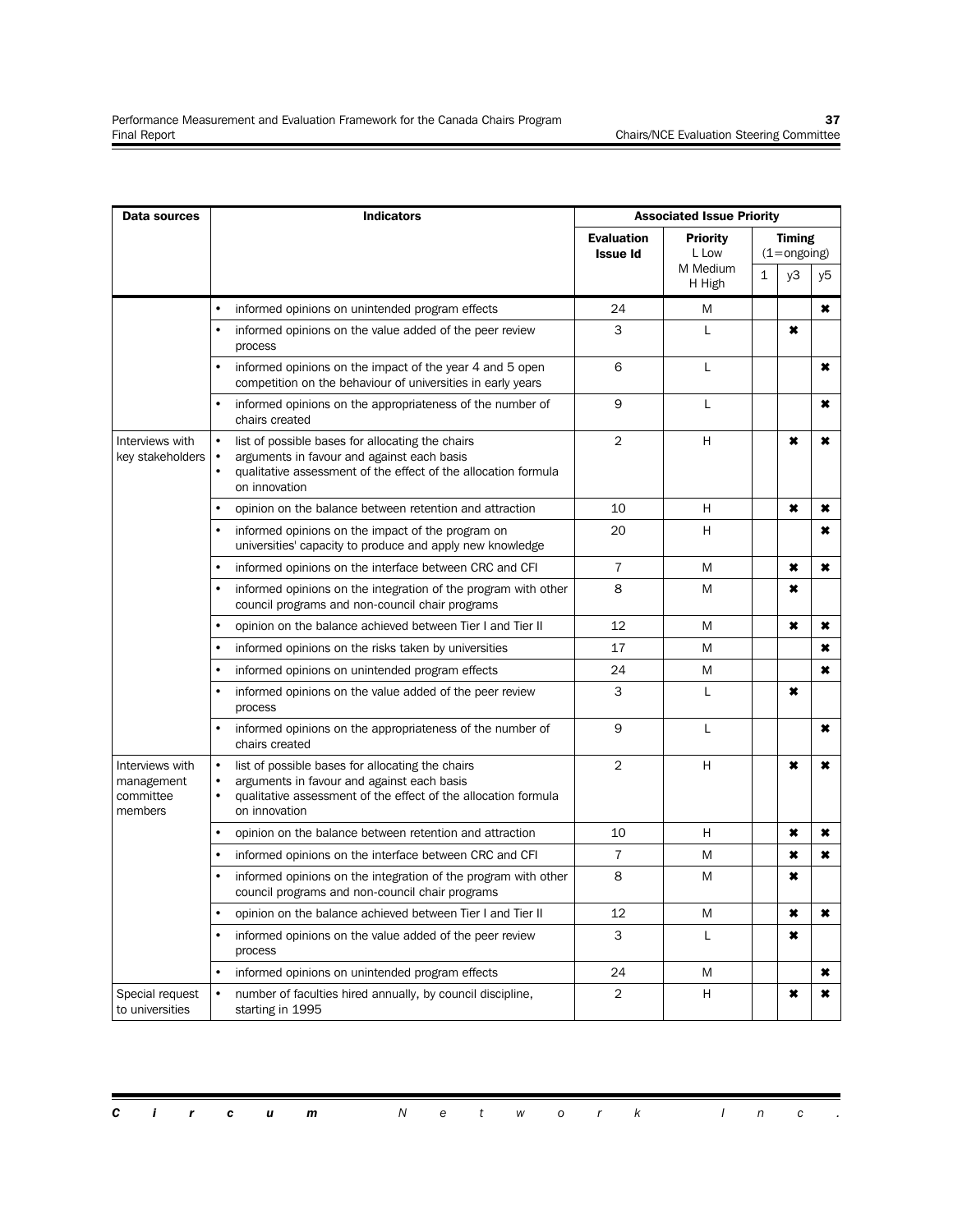| Data sources                              | <b>Indicators</b>                                                                                                                                                                                                                                                                                                                                                                                                                                                                                         | <b>Associated Issue Priority</b>     |                                                    |   |                                         |                                                                                   |  |  |  |
|-------------------------------------------|-----------------------------------------------------------------------------------------------------------------------------------------------------------------------------------------------------------------------------------------------------------------------------------------------------------------------------------------------------------------------------------------------------------------------------------------------------------------------------------------------------------|--------------------------------------|----------------------------------------------------|---|-----------------------------------------|-----------------------------------------------------------------------------------|--|--|--|
|                                           |                                                                                                                                                                                                                                                                                                                                                                                                                                                                                                           | <b>Evaluation</b><br><b>Issue Id</b> | <b>Priority</b><br>L Low                           |   | <b>Timing</b><br>$(1 = \text{ongoing})$ |                                                                                   |  |  |  |
|                                           |                                                                                                                                                                                                                                                                                                                                                                                                                                                                                                           |                                      | M Medium<br>H High                                 | 1 | yЗ                                      | y5                                                                                |  |  |  |
|                                           | rate at which rejected applicants left Canada (i.e., current<br>location of rejected applicants)                                                                                                                                                                                                                                                                                                                                                                                                          | 10                                   | H                                                  |   | ×                                       | ×                                                                                 |  |  |  |
|                                           | funding extended by universities to chairs<br>teaching load of chairs<br>۰<br>number of (associate) professors hired parallel to setting up<br>the chair                                                                                                                                                                                                                                                                                                                                                  | 15                                   | H                                                  | × | ×                                       | ×                                                                                 |  |  |  |
|                                           | annual value of grants/funding received from all sources,<br>starting in 1995                                                                                                                                                                                                                                                                                                                                                                                                                             | 16                                   | M                                                  |   |                                         | ×                                                                                 |  |  |  |
|                                           | number of faculties hired annually as a proportion of existing<br>٠<br>faculty, starting in 1995                                                                                                                                                                                                                                                                                                                                                                                                          | 22                                   | M                                                  |   |                                         | ×                                                                                 |  |  |  |
| Councils                                  | annual council grant funds by university, starting in 1995<br>۰                                                                                                                                                                                                                                                                                                                                                                                                                                           | 2                                    | н                                                  |   | ×                                       | ×                                                                                 |  |  |  |
|                                           | comparison of the distribution of CIHR chairs with the<br>distribution of CIHR awards which are attributed on a basis of<br>a national competition                                                                                                                                                                                                                                                                                                                                                        | 11                                   | Η                                                  |   |                                         | ×                                                                                 |  |  |  |
|                                           | annual council grant funds by researcher, starting in 1995<br>۰                                                                                                                                                                                                                                                                                                                                                                                                                                           | 24                                   | M                                                  |   |                                         | ×                                                                                 |  |  |  |
| Selection<br>committee<br>reporting forms | $\bullet$<br>statements made on selection committee reporting forms<br>regarding the excellence of the nominees                                                                                                                                                                                                                                                                                                                                                                                           | 11                                   | н                                                  |   | ×                                       | ×                                                                                 |  |  |  |
| Survey of faculty<br>members              | research production indicators:<br># of publications<br># of conferences and technical papers<br># of graduate students supervised<br># of (Cdn and foreign) post doctoral fellows<br>$\bullet$<br># of articles cosigned with foreign researchers<br>value of grants/funding received<br>$\bullet$<br># of patent applications<br>$\bullet$<br># of citations (biblio- and patent-metrics)<br># and nature of awards and prizes held<br>$\bullet$<br>membership on boards of peer-reviewed journals<br>٠ | 4, 11, 14, 19                        | $H^{11}$<br>M <sup>4</sup><br>$M^{14}$<br>$M^{19}$ |   | $\mathbf{x}^4$                          | $\mathbf{x}^{11}$<br>$\mathbf{x}^4$<br>$\star$ <sup>14</sup><br>$\mathbf{x}^{19}$ |  |  |  |
|                                           | importance of the chair award in the decision to accept a<br>position in Canada                                                                                                                                                                                                                                                                                                                                                                                                                           | 10                                   | H                                                  |   | ×                                       | ×                                                                                 |  |  |  |
|                                           | opinion of peers on the excellence of chair holders                                                                                                                                                                                                                                                                                                                                                                                                                                                       | 11                                   | H                                                  |   |                                         | ×                                                                                 |  |  |  |
|                                           | chairs: qualitative assessment of professional mobility                                                                                                                                                                                                                                                                                                                                                                                                                                                   | 18                                   | н                                                  |   | ×                                       | ×                                                                                 |  |  |  |
|                                           | qualitative assessment of (positive and negative) effects on<br>other professors                                                                                                                                                                                                                                                                                                                                                                                                                          | 14                                   | M                                                  |   |                                         | ×                                                                                 |  |  |  |
|                                           | annual value of grants/funding received, starting in 1995<br>۰                                                                                                                                                                                                                                                                                                                                                                                                                                            | 16                                   | M                                                  |   |                                         | ×                                                                                 |  |  |  |
|                                           | qualitative assessment of impacts on the research culture<br>within universities                                                                                                                                                                                                                                                                                                                                                                                                                          | 17                                   | M                                                  |   |                                         | ×                                                                                 |  |  |  |
|                                           | perceptions on the segmentation of the faculty corps                                                                                                                                                                                                                                                                                                                                                                                                                                                      | 24                                   | M                                                  |   |                                         | ×                                                                                 |  |  |  |
|                                           | rejected applicants: qualitative assessment of the impact of<br>the rejection                                                                                                                                                                                                                                                                                                                                                                                                                             | 24                                   | M                                                  |   |                                         | ×                                                                                 |  |  |  |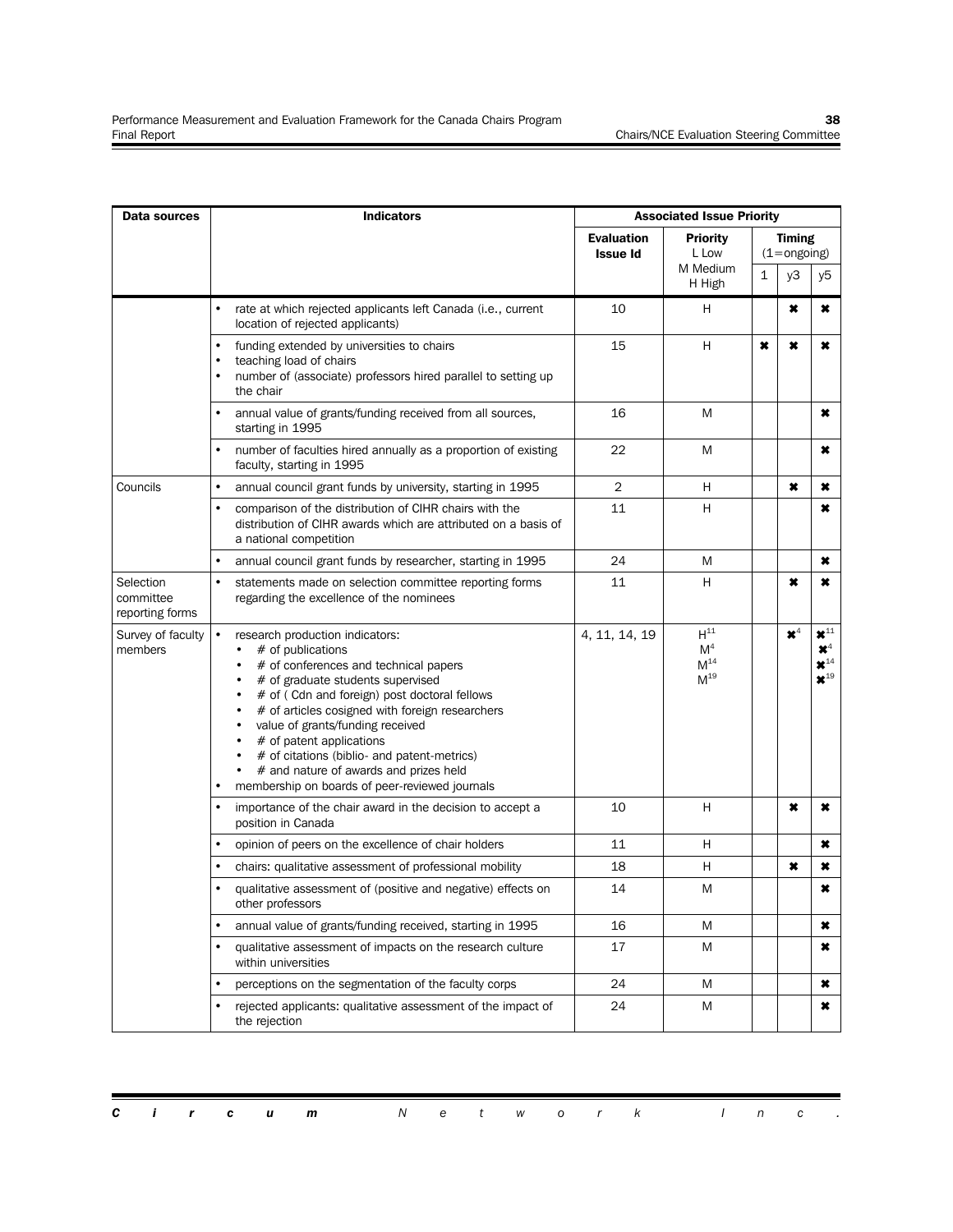| <b>Data sources</b>                            | <b>Indicators</b>                                                                                                                                                                                 | <b>Associated Issue Priority</b>     |                            |                     |                                         |                |  |  |  |
|------------------------------------------------|---------------------------------------------------------------------------------------------------------------------------------------------------------------------------------------------------|--------------------------------------|----------------------------|---------------------|-----------------------------------------|----------------|--|--|--|
|                                                |                                                                                                                                                                                                   | <b>Evaluation</b><br><b>Issue Id</b> | <b>Priority</b><br>L Low   |                     | <b>Timing</b><br>$(1 = \text{ongoing})$ |                |  |  |  |
|                                                |                                                                                                                                                                                                   |                                      | M Medium                   | $\mathbf{1}$        | v3                                      | y5             |  |  |  |
|                                                |                                                                                                                                                                                                   |                                      | H High                     |                     |                                         |                |  |  |  |
| Case studies                                   | failed nominations: difficulties encountered in creating the<br>٠<br>chairs<br>researchers who refused chairs: difficulties encountered in<br>٠<br>creating the chairs                            | $\mathbf{1}$                         | H                          |                     | $\boldsymbol{\ast}$                     | $\pmb{\times}$ |  |  |  |
|                                                | "attraction" chair holders: importance of the chair award in the<br>decision to accept the position in Canada                                                                                     | 10                                   | H                          |                     | $\pmb{\times}$                          | ×              |  |  |  |
|                                                | chair holders: anecdotes suggesting the program's contribution<br>to the university research system's capacity to produce and<br>apply new knowledge                                              | 20                                   | H                          |                     |                                         | ×              |  |  |  |
| Special studies                                | ٠<br>proportion of women among chair nominations and awards<br>compared to the proportion of women among feeder groups<br>reasons for lack of female nominations<br>$\bullet$                     | 5                                    | H                          |                     | $\pmb{\times}$                          | ×              |  |  |  |
|                                                | international peer review of the excellence of chair holders<br>۰                                                                                                                                 | 11                                   | н                          |                     |                                         | ×              |  |  |  |
|                                                | comparison of selection criteria with those used in similar-<br>٠<br>caliber competitions worldwide                                                                                               | 4                                    | M                          |                     | ×                                       | ×              |  |  |  |
|                                                | viability of the the planned open competition in view of the<br>$\bullet$<br>program context                                                                                                      | 6                                    | L                          |                     | $\boldsymbol{\ast}$                     |                |  |  |  |
|                                                | international comparison of the ratio of chairs to the number<br>of faculty members                                                                                                               | 9                                    | L                          |                     |                                         | ×              |  |  |  |
| Annual chair<br>reports                        | list of achievements                                                                                                                                                                              | 14                                   | M                          | $\boldsymbol{\ast}$ |                                         | ×              |  |  |  |
| Survey of<br>selection<br>committee<br>members | opinions on<br>the adequacy/feasibility of selection criteria<br>the fairness of the application of the criteria<br>the definition of Tier II chairs<br>the excellence of the chairs<br>$\bullet$ | 4, 11                                | M <sup>4</sup><br>$H^{11}$ |                     | ×                                       | ×              |  |  |  |
|                                                | informed opinions on the value added of the peer review<br>process                                                                                                                                | 3                                    | L                          |                     | $\pmb{\ast}$                            |                |  |  |  |
| Annual<br>university<br>reports                | ٠<br>contribution of the chairs to the realization of the strategic<br>research plan<br>progress realized toward the realization of the strategic<br>$\bullet$<br>research plan                   | 23                                   | M                          | $\pmb{\ast}$        | ×                                       | ×              |  |  |  |
|                                                | incidences of collaboration traceable to the program                                                                                                                                              | 21                                   | L                          | $\boldsymbol{\ast}$ |                                         | ×              |  |  |  |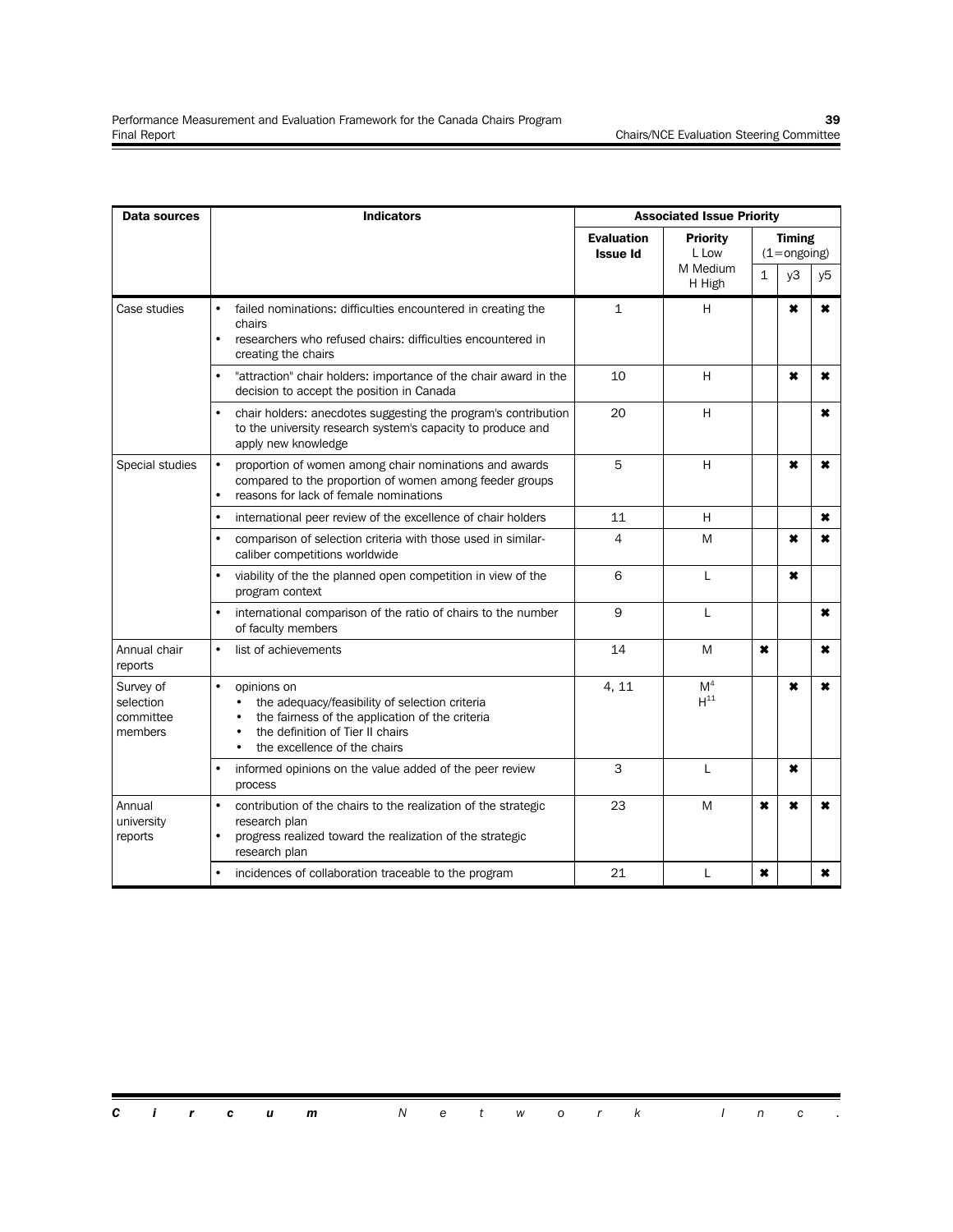#### *Annual chair reports*

*feasibility* high *reliability* medium *necessity* high, every year

#### *Survey of selection committee members*

*feasibility* high *reliability* low to high *necessity* medium to high at years 3&5

#### *Annual university reports*

*feasibility* high *reliability* low to medium *necessity* medium, all years *Annual chair reports*. As part of program conditions, chairs will issue an annual report of their progress. Tagging along with additional information from this report is, therefore, a reasonable way to collect information from chairs. "Excellence" data could be collected from chairs this way but they will also have to be obtained through a more general survey of faculty members members for comparative purposes.

Within this evaluation plan, annual chair reports will be used to collect information on annual achievements. This related to the issue of the effects of the creation of chairs beyond the hiring of a researcher which has been assigned a medium level priority; other data sources also address this issue.

All in all, in particular because of ongoing performance reporting requirements, annual chair reports will be of high use to the evaluation as well as to regular management accountability. *Survey of selection committee members*. The adequacy and fairness of selection criteria, a medium priority issue, and the value added of peer review, a low priority issue, could be informed by a survey of selection committee members. The issue of excellence could also be raised in such a survey. Handling these processes first hand, these informants could provide an informed opinion — they have no personal stakes in the information supplied at least in the cases of the first two issues; in the case of the issue of excellence, their own judgment is at stake. Considering the low priority of the underlying issues and the low reliability in one instance, however, a lower-cost evaluation could probably dispense with this method and its indicators.

*Annual university reports*. The primary purpose of the annual university reports is to support the demonstration of the contribution of the chairs to the realization of the strategic research plan, to document the progress toward the realization of the strategic research plan (a process that is outside the control of the program) and to provide information of incidences of inter-institutional and inter-sectoral collaboration. The latter two issues were considered low priorities but the former is a medium priority issue. Consequently, the use of annual university reports will be included in all evaluation options but the least involved.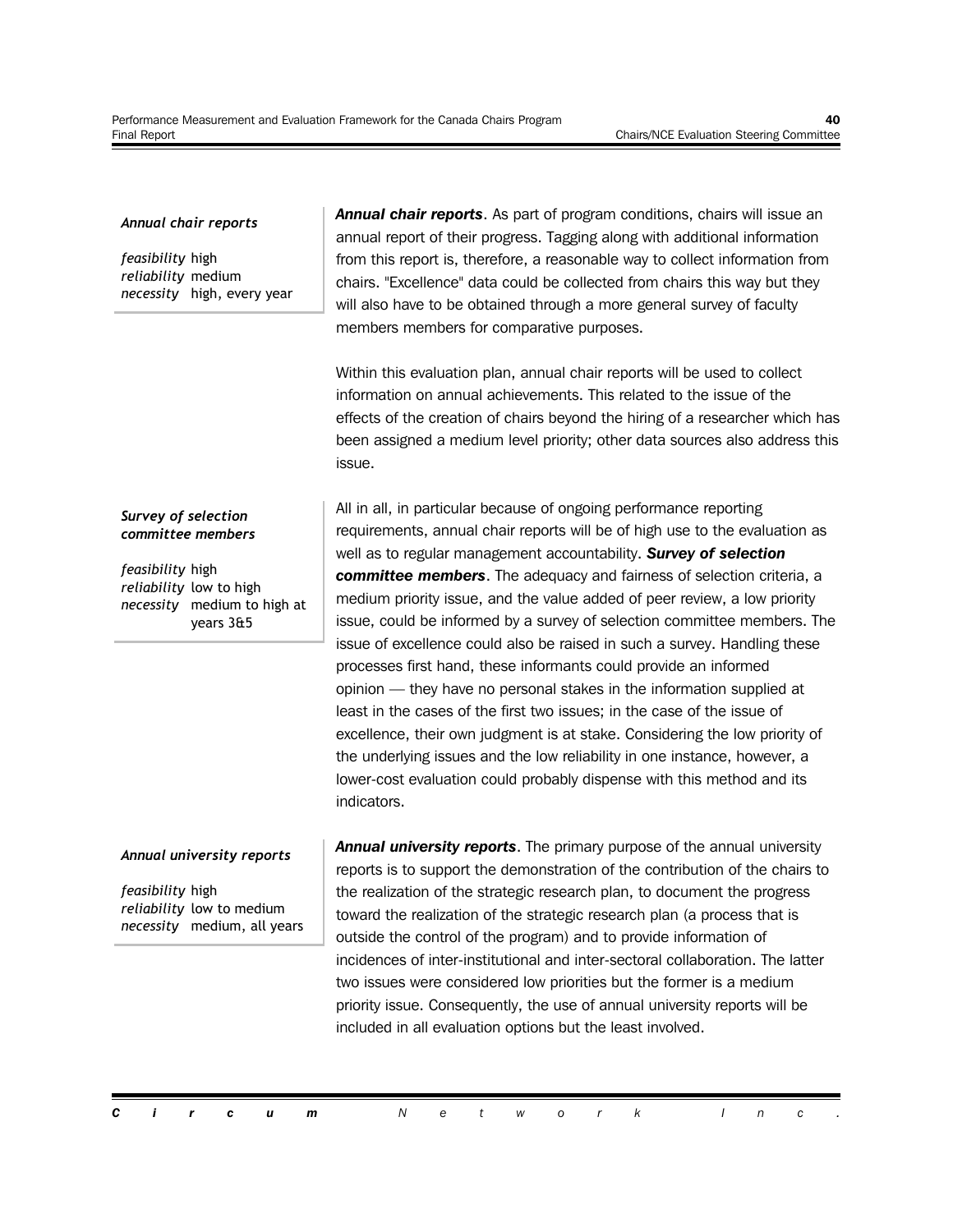#### *4.3 Ongoing Performance Measurement*

Program management requires regular feedback on the performance of the program. Also the evaluation requires that some data be collected continuously (or, at least, regularly) so that it be available for the year 3 review and year 5 evaluation. Exhibit 4.3 lists the elements of information which should be collected for ongoing performance reporting and the indicators which should be measured regularly but may not be required for ongoing reporting.

Note that the list of ongoing performance reporting indicators has been kept to a minimum considering the frequent pace of evaluations requested of this program (year 3 and year 5). Past year 5, if the program is maintained, the pace of evaluation will probably slow down and ongoing performance reporting will acquire more profile. The list of required indicators may need to be revisited at that time.

*Circum Network Inc .*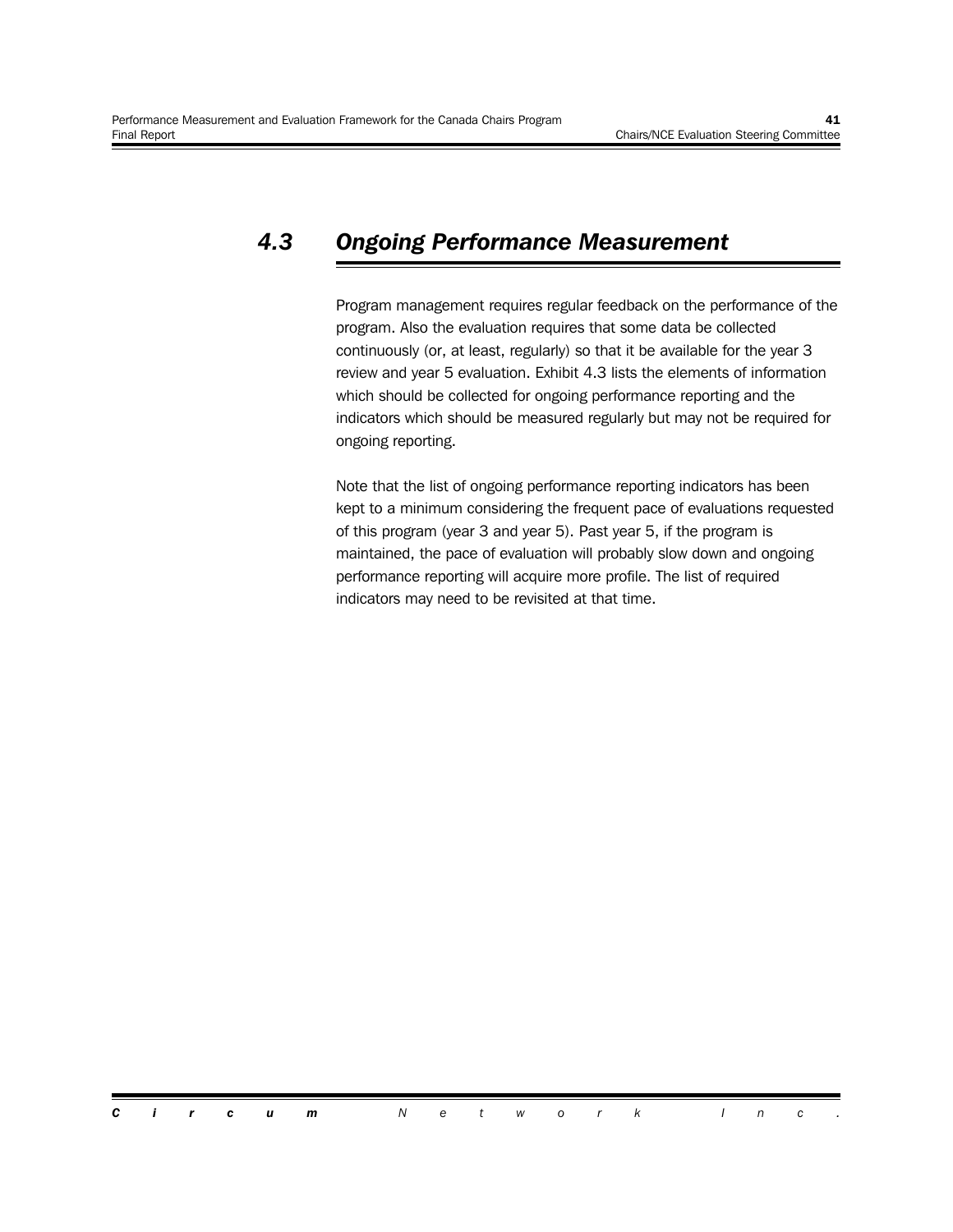| Data sources                       | <b>Indicators</b>                                                                                                                                                                       | <b>Associated Issue</b><br><b>Priority</b> |                                                |  |  |
|------------------------------------|-----------------------------------------------------------------------------------------------------------------------------------------------------------------------------------------|--------------------------------------------|------------------------------------------------|--|--|
|                                    |                                                                                                                                                                                         | Id                                         | <b>Priority</b><br>L Low<br>M Medium<br>H High |  |  |
|                                    | <b>Ongoing Performance Reporting Indicators</b>                                                                                                                                         |                                            |                                                |  |  |
| <b>Statistical reports</b>         | $\bullet$<br>number of chairs nominated, awarded, turned down                                                                                                                           | $\mathbf{1}$                               | н                                              |  |  |
|                                    | number of chairs awarded to<br>$\bullet$<br>Canadian expatriates<br>$\bullet$<br>foreign researchers                                                                                    |                                            |                                                |  |  |
|                                    | chair holder continued admissibility to the program<br>$\bullet$                                                                                                                        | 18                                         | н                                              |  |  |
|                                    | proportion of full professors among Tier II chairs<br>$\bullet$                                                                                                                         | 4                                          | M                                              |  |  |
|                                    | $\bullet$<br>proportion of nominations applying for CFI funds                                                                                                                           | $\overline{7}$                             | M                                              |  |  |
|                                    | number of Tier I and Tier II chairs<br>$\bullet$                                                                                                                                        | 12                                         | M                                              |  |  |
|                                    | number of chairs awarded, by university<br>$\bullet$                                                                                                                                    | 22                                         | M                                              |  |  |
|                                    | chairs attributed to researchers from another Canadian university, broken down by<br>$\bullet$<br>origin and destination university size                                                | 13                                         | L                                              |  |  |
| Special request to<br>universities | funding extended by universities to chairs<br>$\bullet$<br>teaching load of chairs<br>$\bullet$<br>number of (associate) professors hired parallel to setting up the chair<br>$\bullet$ | 15                                         | H                                              |  |  |
| Annual chair<br>reports            | list of achievements<br>$\bullet$                                                                                                                                                       | 14                                         | M                                              |  |  |
| Annual university<br>reports       | $\bullet$<br>contribution of the chairs to the realization of the strategic research plan                                                                                               | 23                                         | M                                              |  |  |
| <b>Ongoing Measurement</b>         |                                                                                                                                                                                         |                                            |                                                |  |  |
| Statistical reports                | nomination rejection rate by tier level, by type of university, by size of university, by<br>$\bullet$<br>discipline                                                                    | 4                                          | M                                              |  |  |
|                                    | proportion of nominations applying for CFI funds<br>$\bullet$                                                                                                                           | $\overline{7}$                             | M                                              |  |  |
|                                    | $\bullet$<br>proportion of rejections taking place at the first stage of review                                                                                                         | 3                                          | L                                              |  |  |
| Annual chair<br>reports            | list of achievements<br>$\bullet$                                                                                                                                                       | 14                                         | M                                              |  |  |
| Annual university                  | $\bullet$<br>incidences of collaboration traceable to the program                                                                                                                       | 21                                         | L                                              |  |  |
| reports                            | $\bullet$<br>progress realized toward the realization of the strategic research plan                                                                                                    | 23                                         | L                                              |  |  |

#### **EXHIBIT 4.3 • Ongoing Performance Reporting Indicators and Ongoing Measurement**

|  |  | <b>Circum</b> Network Inc. |  |  |  |  |  |  |
|--|--|----------------------------|--|--|--|--|--|--|
|  |  |                            |  |  |  |  |  |  |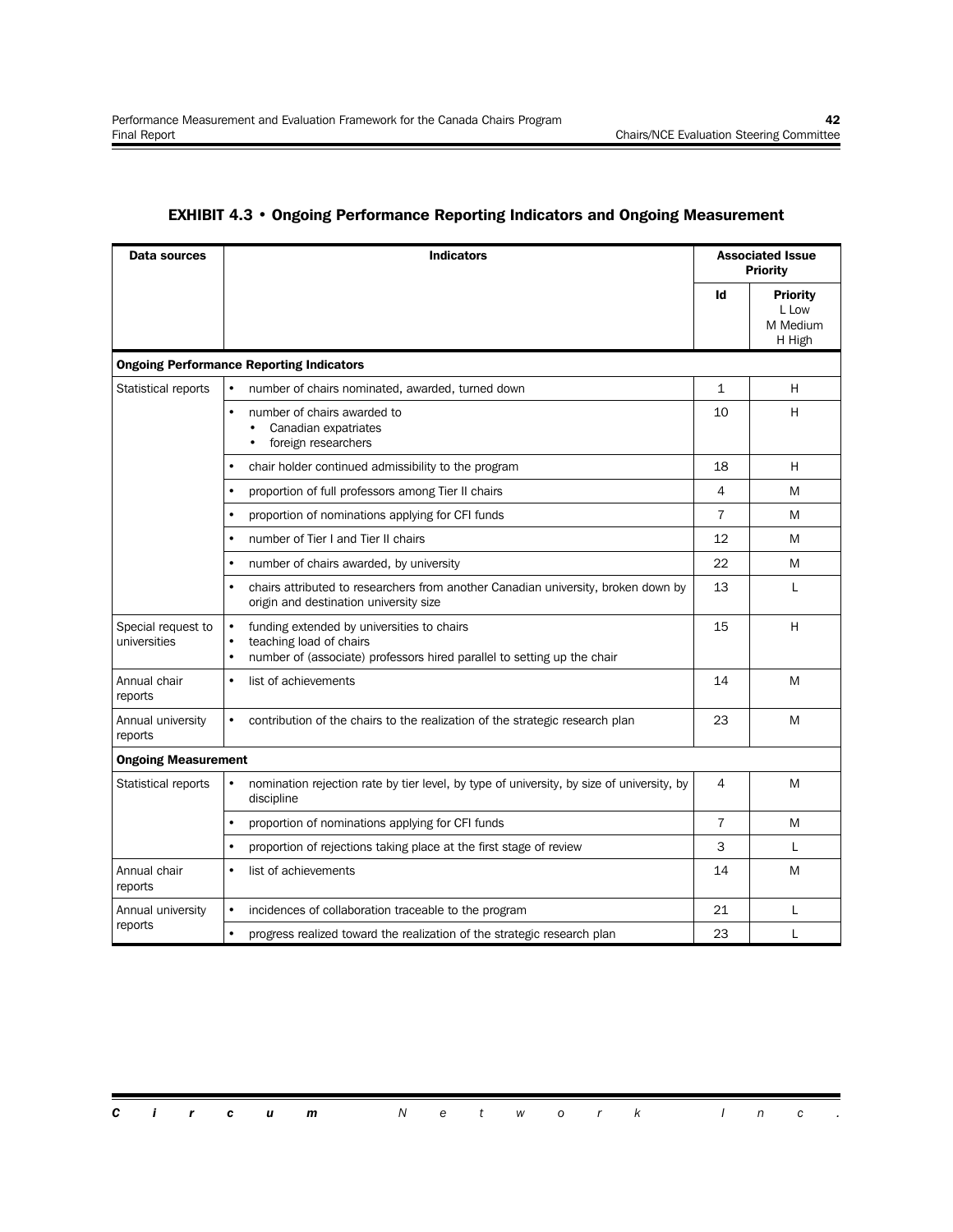# *Chapter 5*

### *EVALUATION OPTIONS*

The evaluation program presented in the previous chapter does not take into consideration the resources required to conduct the work. In real life, such considerations are important. Based on the evaluation priorities as well as the feasibility and the reliability of the information derived from each data source, we have packaged three evaluation options: a minimal evaluation program, a fuller program and a comprehensive evaluation option.

*Minimal package*. The smallest possible credible evaluation must address the highest priority evaluation issues. In the year 3 evaluation, these are:

- an analysis of the program take-up (issue 1);
- an assessment of the allocation formula (issue 2);
- an analysis of the gender issue (issue 5);
- analysis of the open competition concept (issue 6);
- a study of the retention and attraction effects of the program (issue 10); and,
- an evaluation of the commitment demonstrated by universities (issue 15).

|  |  | <b>Circum</b> Network Inc. |  |  |  |  |  |  |
|--|--|----------------------------|--|--|--|--|--|--|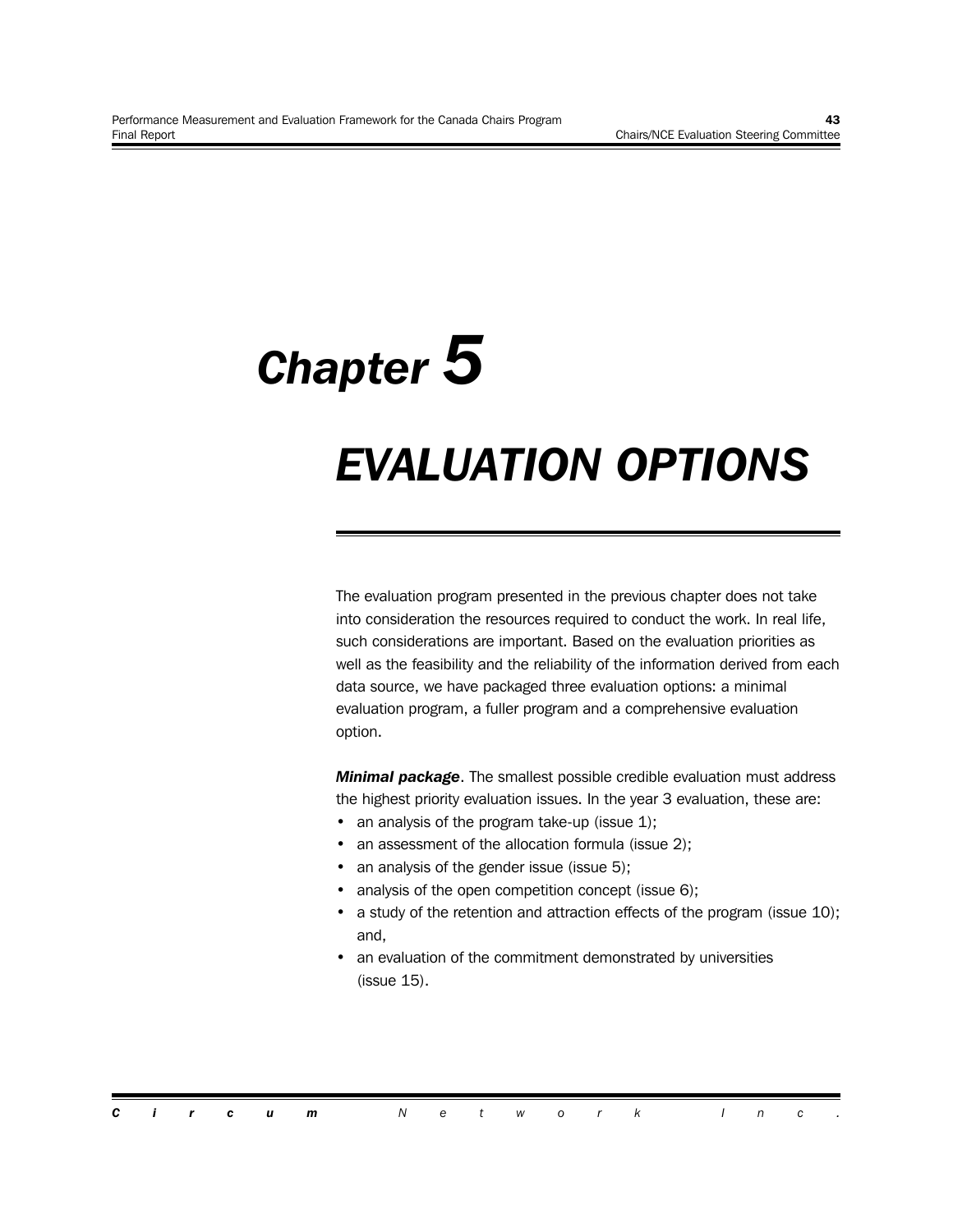In the year 5 evaluation, these issues remain top priorities, in addition to the following:

- a substantiation of the excellence of chair holders (issue 11);
- the determination of the stability of the chairs (issue 18);
- an analysis of the impact of the program on the university research system's capacity to produce and apply new knowledge (issue 20).

These issues require the following research modules:

- statistical reports;
- interviews (about 50) with university representatives, key stakeholders and management committee members;
- special requests to universities;
- council inputs;
- gender study;
- annual chair reports;
- survey of faculty members (in year 5 only, limited size and scope); and,
- international peer review (in year 5 only, limited size and scope).

This evaluation option would offer limited qualitative input and anecdotal evidence to illustrate the dryer conclusions from quantitative analyses. With a scaled-down survey of faculty members, some segment-specific analyses (such as issue 4 dealing with the nature of Tier II chair holders) may not be feasible.

It may be possible to obtain this package for approximately \$60,000 in year 3 and approximately \$90,000 in year 5.

**Fuller package.** A more complete evaluation could be performed by adding one research module and expanding two other modules:

- case studies added in;
- annual university reports;
- full size survey of faculty members (in year 5 only); and,
- full size international peer review (in year 5 only).

This option packages more qualitative information relative to the incrementality of the program (issues 1, 10 and 20) and more complete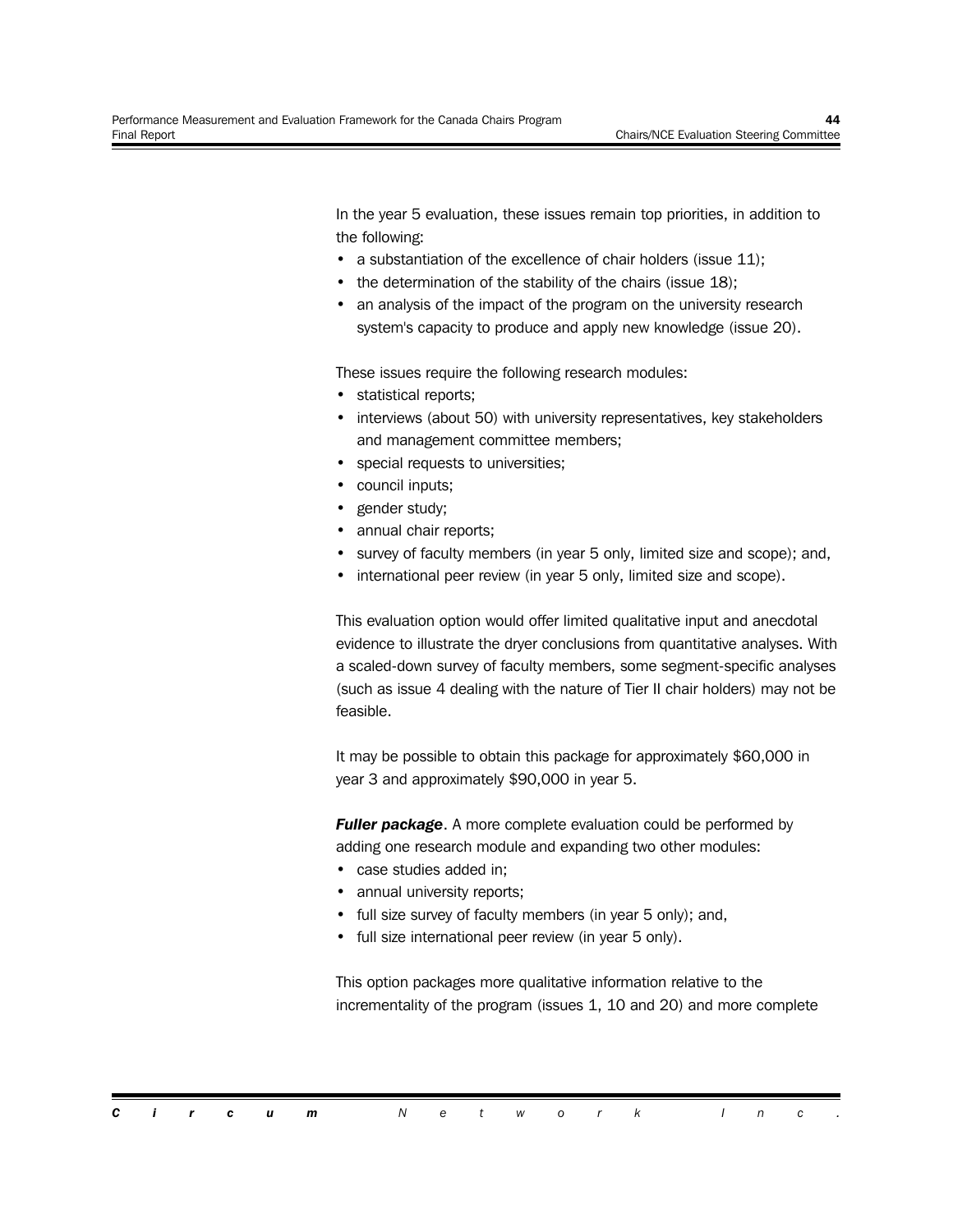data collection on the issue of excellence (issue 11). It still fails to collect detailed excellence data from faculty in year 3, however.

It may be possible to obtain this package for approximately \$90,000 in year 3 and approximately \$120,000 in year 5.

*Comprehensive package*. The comprehensive package would include all indicators and data sources described in Chapter 5. The following research modules would be added to the second option:

- year 3 survey of faculty members;
- special studies: international comparison of selection criteria, viability of the open competition and international comparison of the ratio of chairs to faculty;
- survey of selection committee members.

This package addresses all evaluation issues (of low, medium and high priority) as well as possible considering the strengths and limitations of the indicators, of the demonstration logic on which they are based and of the methodologies proposed. Compared to the second option, the treatment of the following issues would be added:

- year 3 analysis (and more in-depth treatment) of some selection criteria questions (issue 4), of the value added of the peer review process (issue 3), of excellence (issue 11), of the effect of chairs beyond hiring (issue 14) and of the effect on the training of highly qualified personnel (issue 19);
- more in-depth analysis of the appropriateness of the number of chairs (issue 9);
- analysis of the program's contribution to inter-institutional and inter-sectoral collaboration issue 21); and,
- analysis of progress toward the realisation of the university strategic plans (issue 23).

This option would obviously be the most costly, possibly exceeding \$150,000 for each of the year 3 and year 5 evaluation studies.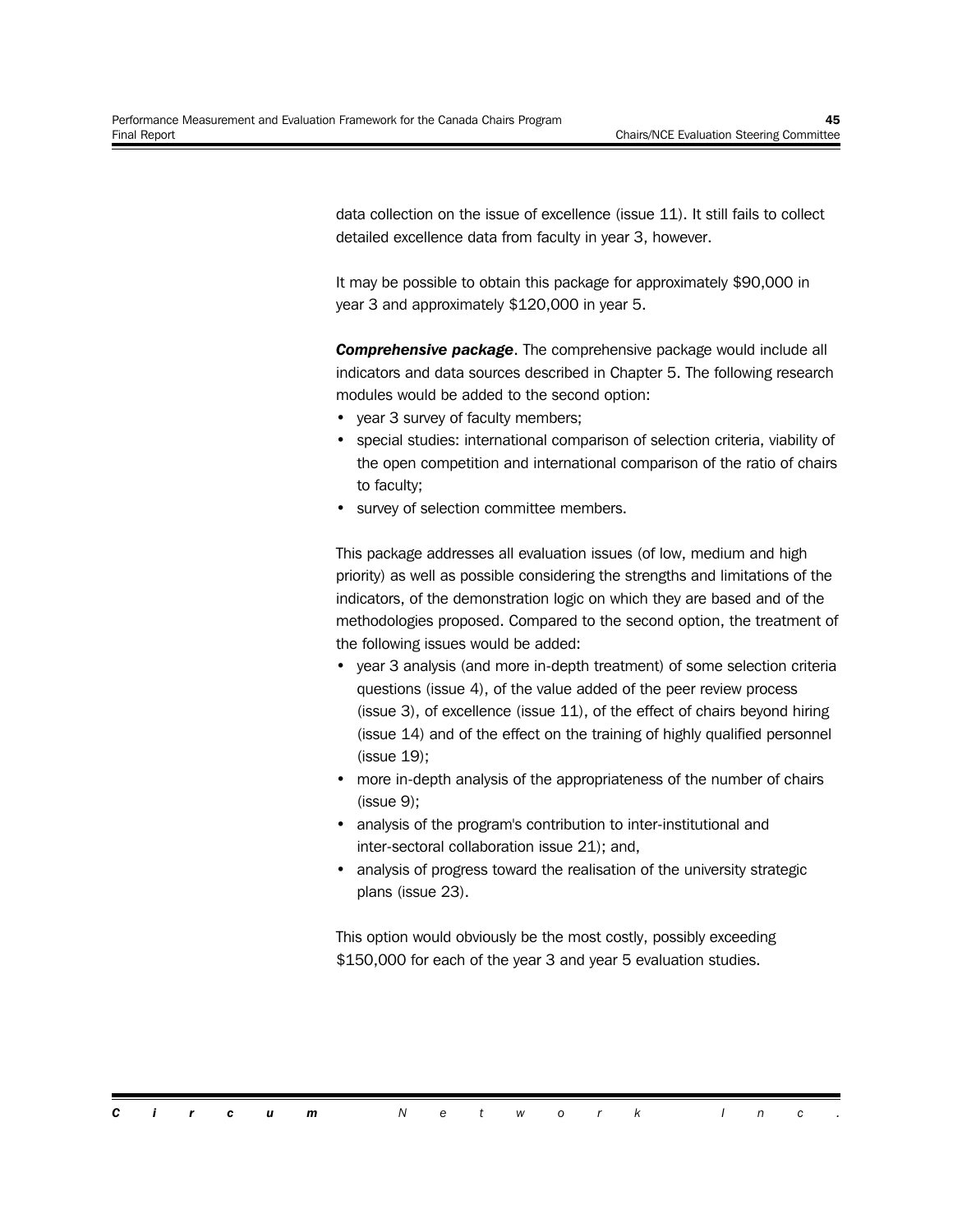### *APPENDIX A Sources*

#### *Program documentation*

- *Better finances, better lives; The Budget Plan 2000*
- Treasury Board submission
- program terms and conditions
- Canada Research Chairs Program Guide
- The Chairs Web site
- Fact sheet on the Canada Research Chairs
- Nicole Bégin-Heck, *Preliminary Gender-based Analysis of the Canada Research Chairs Program*, 2001
- Minutes of the Steering Committee (incomplete)

#### *Academic publications*

- Hayward R. Alker. *Mathematics and Politics*. New York, MacMillan,1965
- Ross Finnie. *The Brain Drain Myth and Reality What It Is and What Should Be Done*. Queen's University, School of Policy Studies, Working Paper 13, January 2001.
- Élaine Gauthier. *L'analyse bibliométrique de la recherche scientifique et technologique : guide méthodologique d'utilisation et d'interprétation*. Statistics Canada publication number 88F0006XPB No. 8, 1998
- Benoit Godin. *Les indicateurs de la recherche universitaire*. Rapport présenté à l' ADARUQ et à la CREPUQ, mai 1997.
- Observatoire des sciences et des technologies. *La performance des universités canadiennes en recherche. Édition 2000*.
- Royal Academy of Engineering. *Measuring Excellence in Engineering Research*. January 2000.
- Keith Smith. *Science, Technology and Innovation Indicators, a guide for policy-makers*. Norway, Indicators and Data for European Analysis